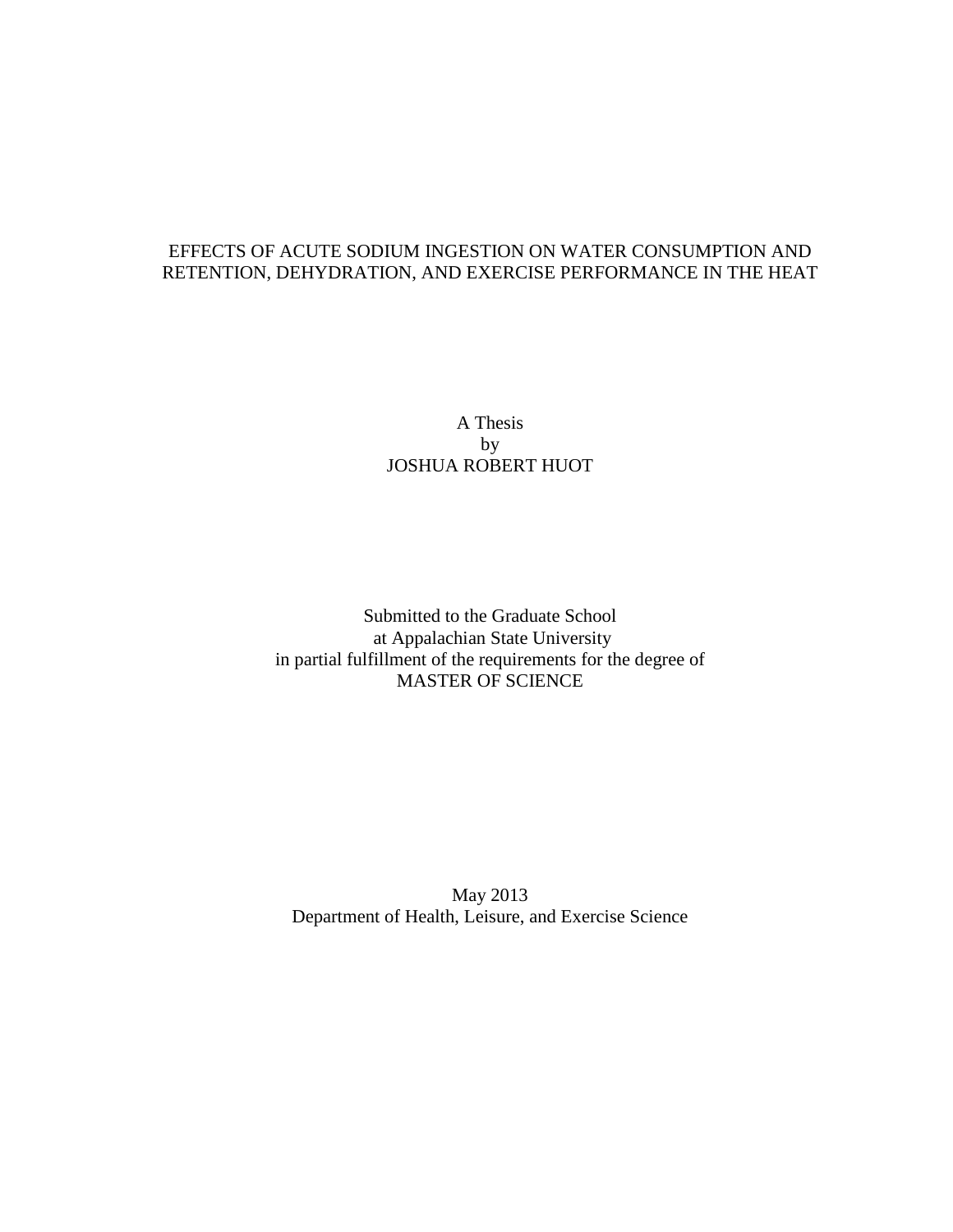# EFFECTS OF ACUTE SODIUM INGESTION ON WATER CONSUMPTION AND RETENTION, DEHYDRATION, AND EXERCISE PERFORMANCE IN THE HEAT

A Thesis by JOSHUA ROBERT HUOT May 2013

# APPROVED BY:

David M. Morris Chairperson, Thesis Committee

Scott R. Collier Member, Thesis Committee

Alan C. Utter Member, Thesis Committee

Paul L. Gaskill Chairperson, Department of Health, Leisure and Exercise Science

Edelma D. Huntley Dean, Cratis Williams Graduate School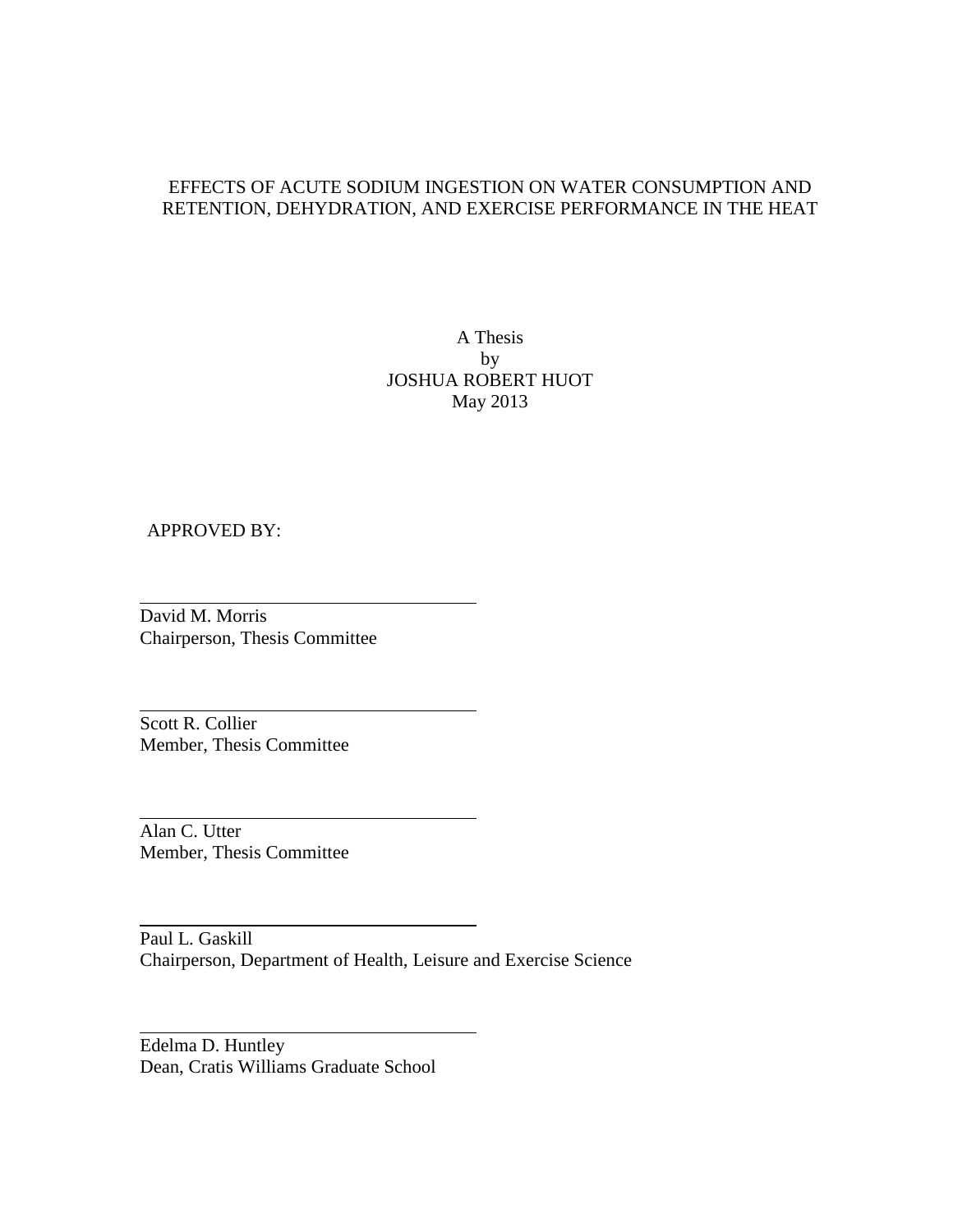Copyright by Joshua Robert Huot 2013 All Rights Reserved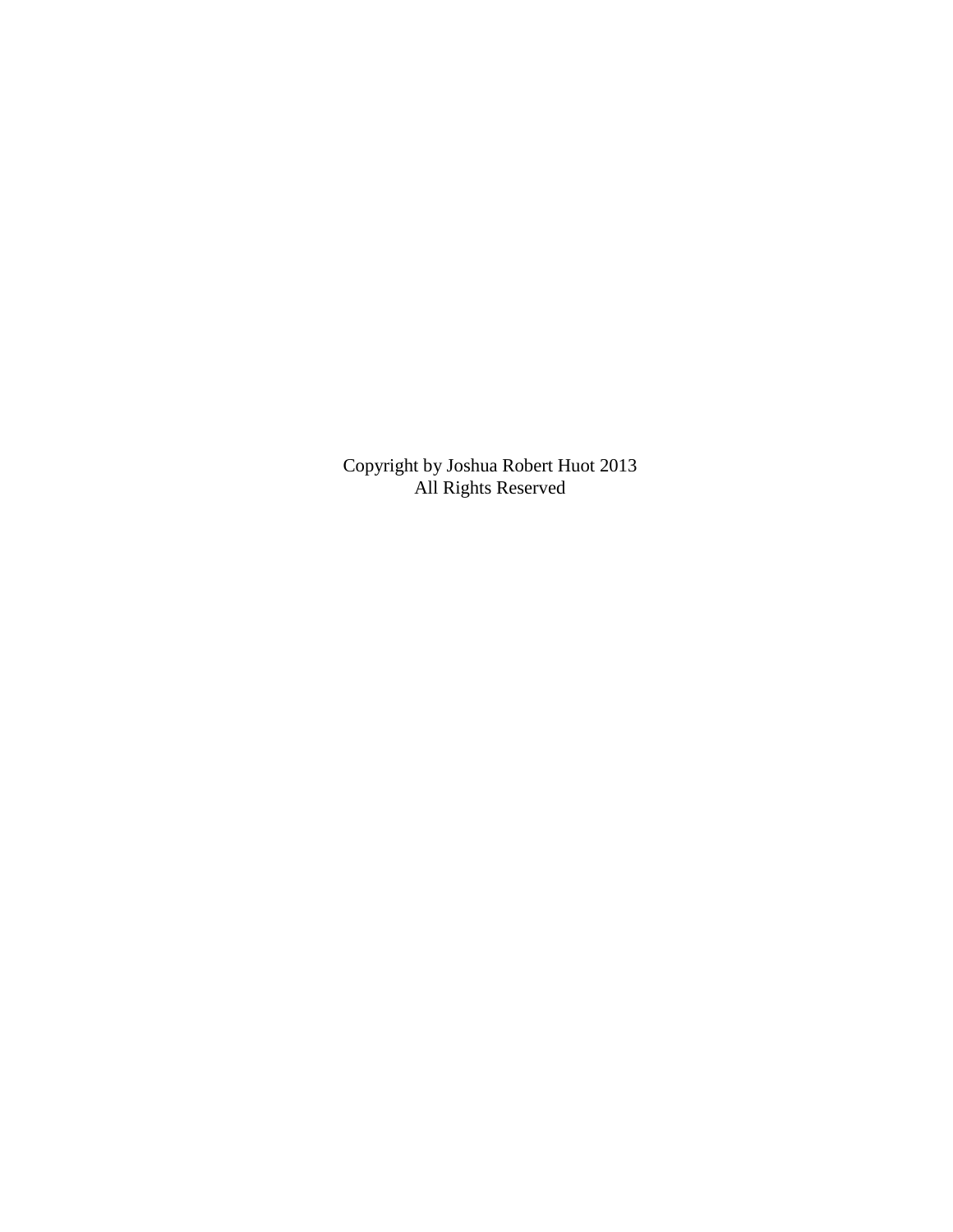#### **Abstract**

# EFFECTS OF ACUTE SODIUM INGESTION ON WATER CONSUMPTION AND RETENTION, DEHYDRATION, AND EXERCISE PERFORMANCE IN THE HEAT

Joshua Robert Huot B.A., Saint John's University M.S., Appalachian State University

#### Chairperson: David M. Morris

Hyperhydration prior to exercise (HPE) in the heat has been shown to improve endurance exercise performance. Co-consumption of sodium and water is one method of hyperhydrating. While this strategy is effective in controlled environments, promoting fluid consumption in unsupervised, non-thirsty individuals is difficult. Thirst can be induced with sodium ingestion via the vasopressin response. **PURPOSE:** We sought to determine the effects of sodium ingestion on ad-libitum, pre-exercise fluid consumption and retention, rates of dehydration, and subsequent exercise performance in the heat. **METHODS:** Nine male subjects ( $27 \pm 4$  yrs,  $73 \pm 9$  kg) underwent three experimental procedures in which they consumed 60 mg/kg bm NaCl, (NA), an equal volume of placebo (PL), or no treatment (NT) followed by a 2-hr hydration period in which they consumed water ad-libitum (HP). Fluid consumption and urinary output were measured during HP. Immediately following HP, subjects began a 1-hr, moderate-intensity exercise session (1 hr ride), followed by a 200 kJ time trial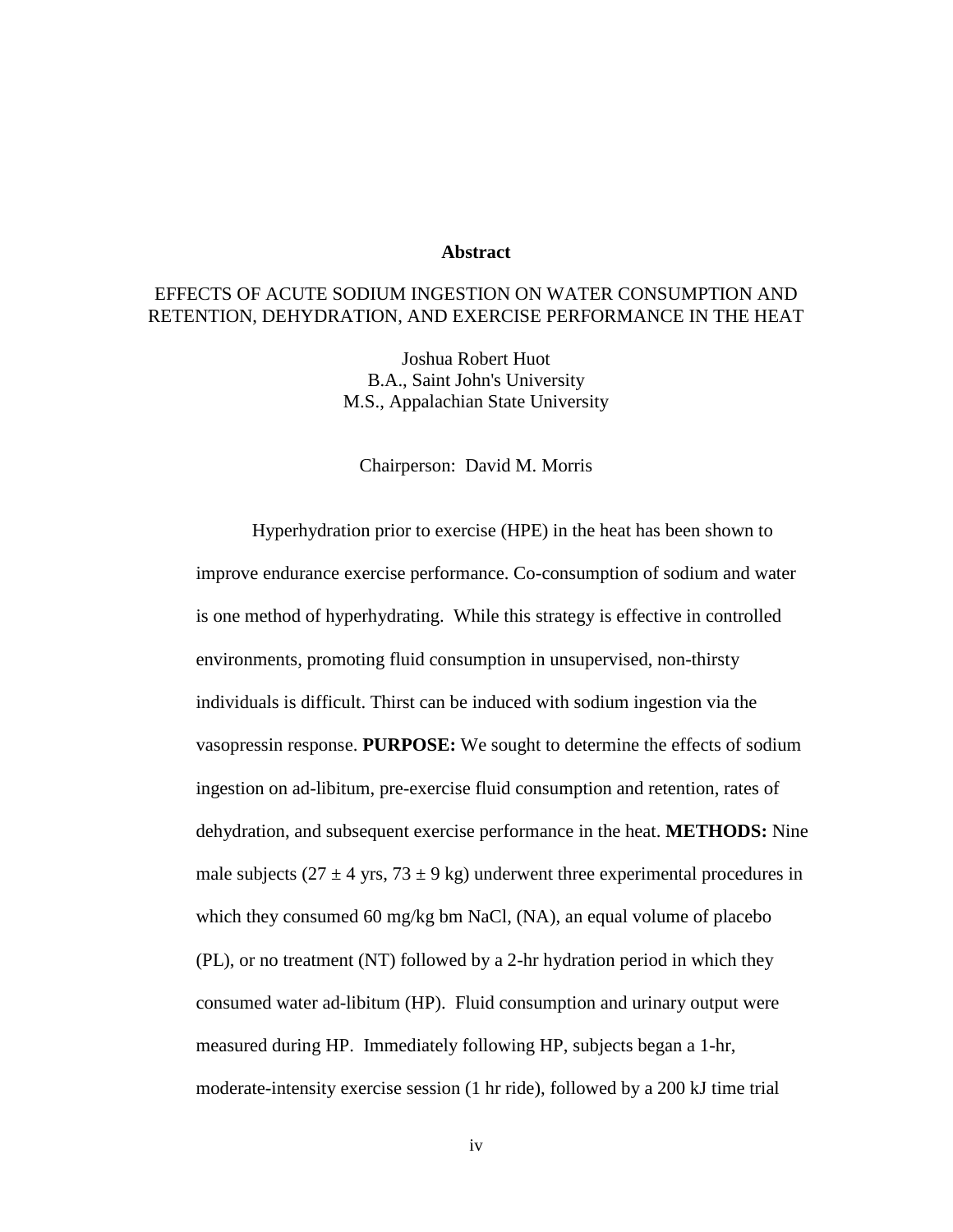(TT), both performed on a cycle ergometer at an ambient temperature of  $30^{\circ}$  C. Nude body mass was measured to determine hydration status. Elapsed time to complete TT was used as a performance measure. Blood samples were analyzed for plasma volume (PV). Heart Rate (HR) was obtained at minutes 5 and 50 of the 1-hr ride. Data were analyzed using two-way repeated measures ANOVA. **RESULTS:** Subjects consumed more water during HP in NA  $(1380 \pm 581 \text{ mL})$ compared to PL (815  $\pm$  483 mL, P = 0.05) and NT (782  $\pm$  454 mL, P = 0.02). Fluid retained at the end of HP was greater in NA  $(821 \pm 367 \text{ mL})$  compared to PL (244  $\pm$  402 mL, P = 0.004) and NT (148  $\pm$  289 mL, P < 0.001). NA induced a significantly greater rate of HPE (1.1  $\pm$  0.5%) than did PL (0.3  $\pm$  0.4%, P = 0.03) and NT (-0.01  $\pm$  0.6%, P = 0.003). Dehydration rate following 1-hr ride was lower in NA  $(0.7 \pm 0.6\%)$  compared to PL  $(1.3 \pm 0.7\%, P = 0.045)$  and NT  $(1.6 \pm 0.4\%$ .  $P = 0.004$ ). The TT was completed faster in NA (773  $\pm$  158 s) compared to PL  $(851 \pm 156 \text{ s}, P = 0.004)$  and NT  $(872 \pm 190 \text{ s}, P = 0.006)$ . No significant differences were detected between PL and NT for any of these variables. No significant effects due to treatment were observed in PV or HR.

**CONCLUSION:** The results suggest that acute sodium ingestion can enhance voluntary fluid consumption leading to hyperhydration and improved exercise performance in the heat. However, the increase in body water with sodium did not significantly affect plasma volume or exercising heart rates.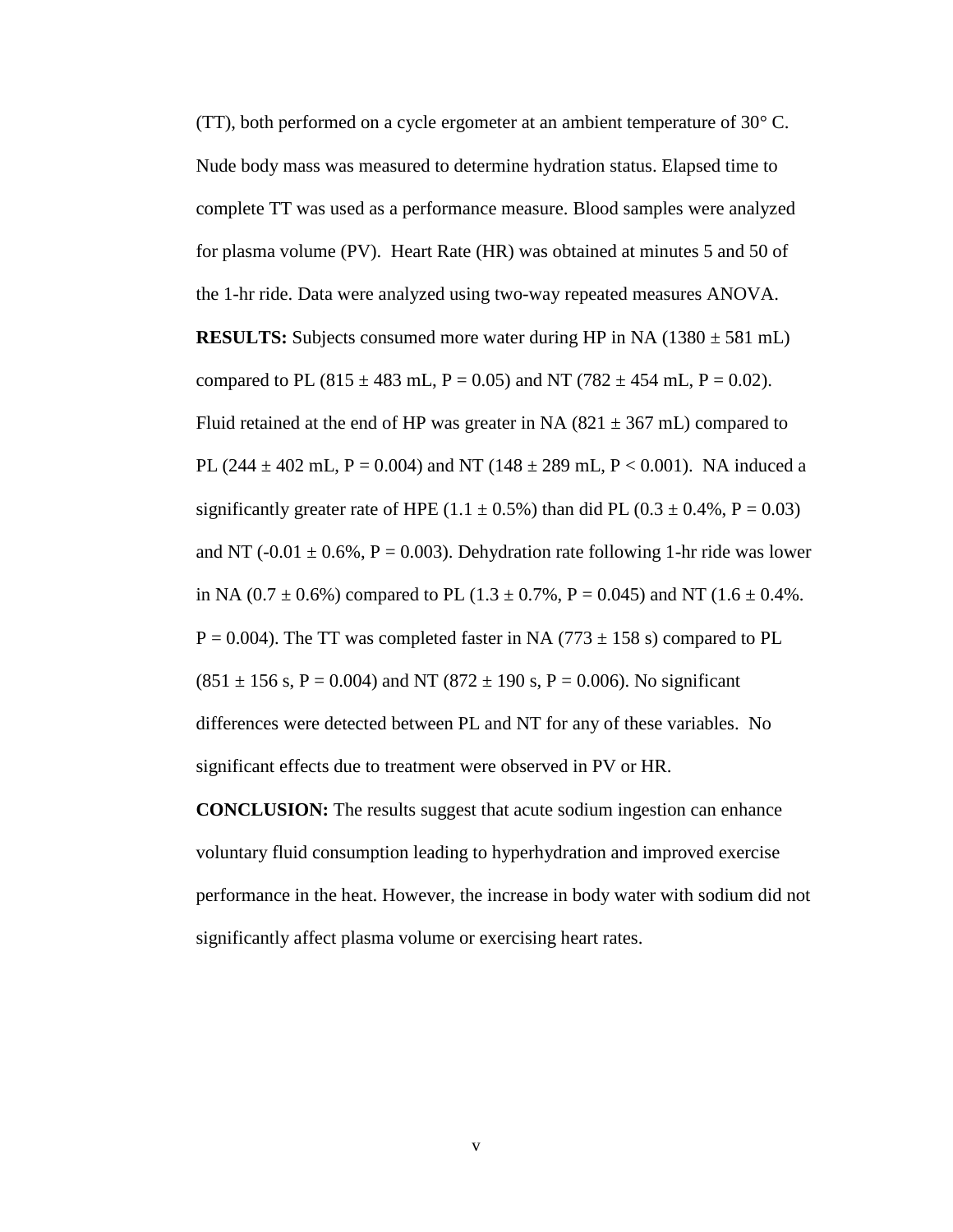# **Acknowledgments**

I would like to thank Adam Jetton for his help with program design and data collection. I would also like to thank Scott Collier and Alan Utter for sitting on my committee and aiding in the entire thesis process. I would like to say thank you to ASU URC and RacersReady.com for helping to fund the research. I would like to thank all of the participating subjects. Last and certainly not least, I would like to thank my mentor Dave Morris for the countless time spent guiding me through the entire thesis process.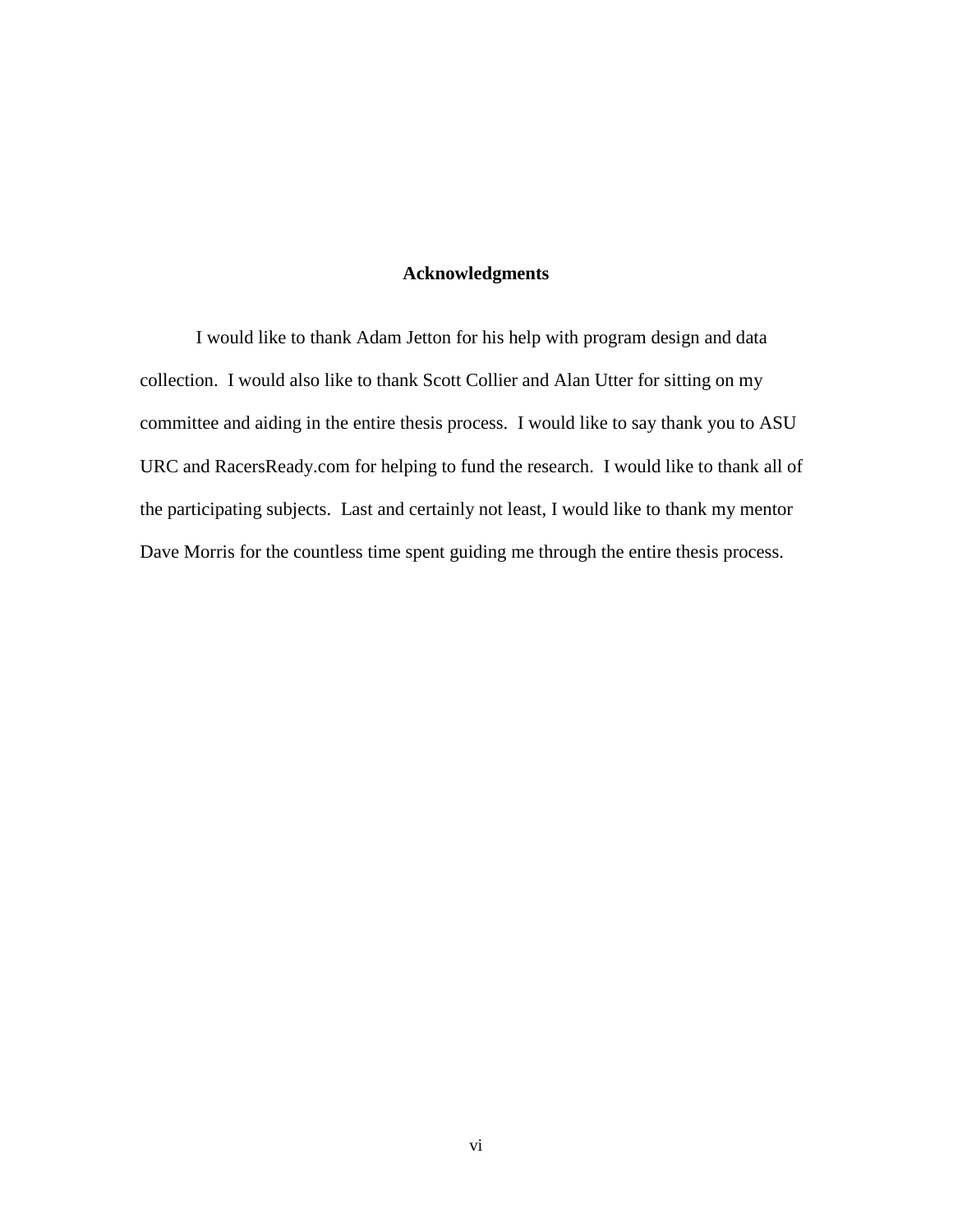# **Table of Contents**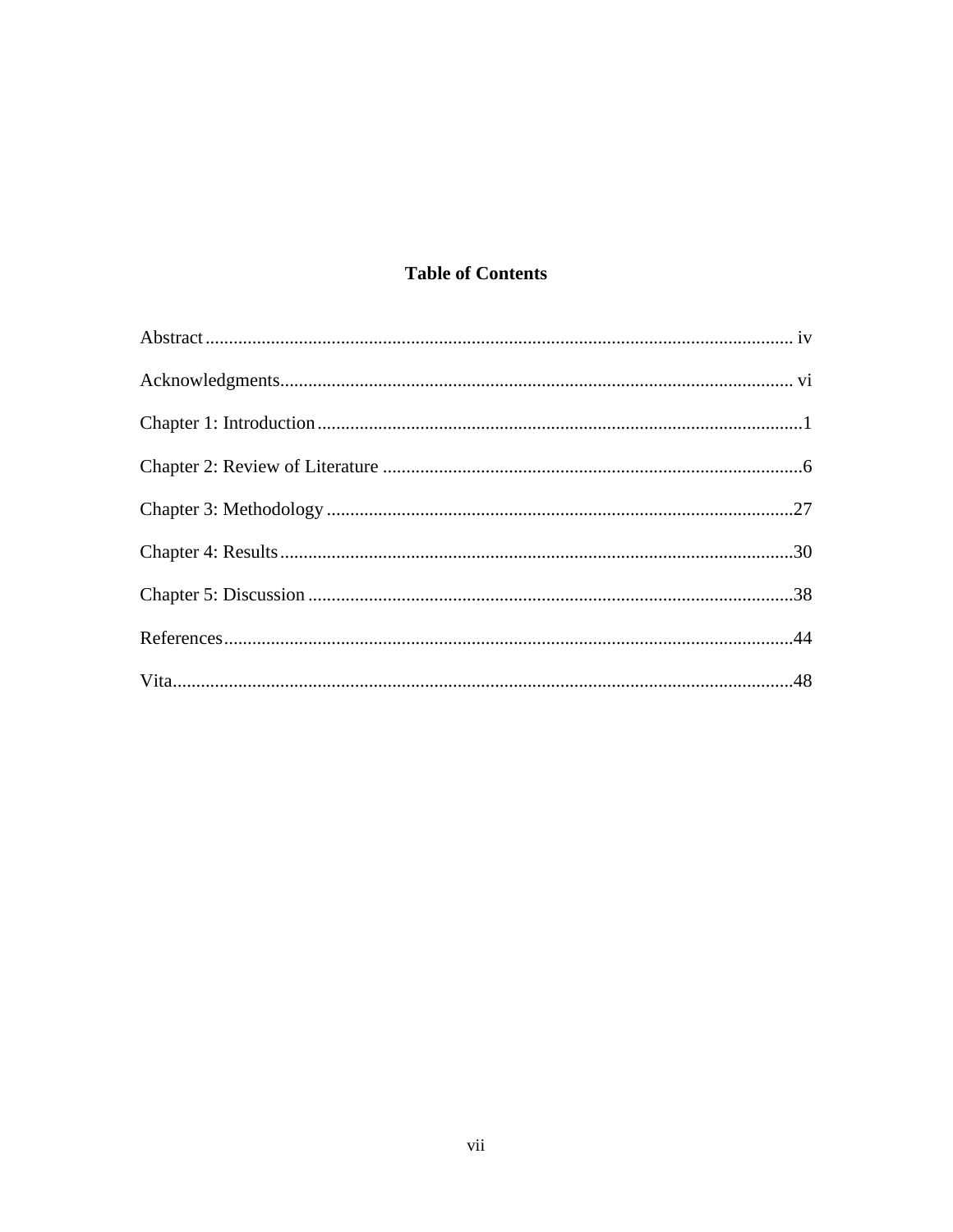## **Chapter 1**

#### **Introduction**

Dehydration is marked by a decrease in body water levels and is quantified by a percent loss in body mass from normal basal levels. During exercise in the heat the primary thermoregulation mechanism is sweating. The fluid that constitutes sweat primarily comes from plasma. Thus, profuse sweating without concomitant fluid consumption can lead to dehydration and reductions in plasma volume. Low plasma volume can lead to reduction in blood flow to the skin which can compromise heat dissipation and thermoregulation (Sawka, 1992). Maintaining normal hydration status is important to exercise performance, as a dehydration rate of only one percent can be detrimental to work output (Convertino et al., 1996). During vigorous exercise, core body temperature rises, which can be detrimental to exercise performance and can lead to permanent disability and death.

Sweat rates during high intensity exercise in hot environments have been measured in excess of three liters per hour (Rehrer, 2001). This rate of fluid loss far exceeds the maximum rate of fluid emptying from the stomach. Thus, maintaining this inequality between fluid loss and fluid replacement will ultimately result in dehydration and an accompanying drop in exercise performance.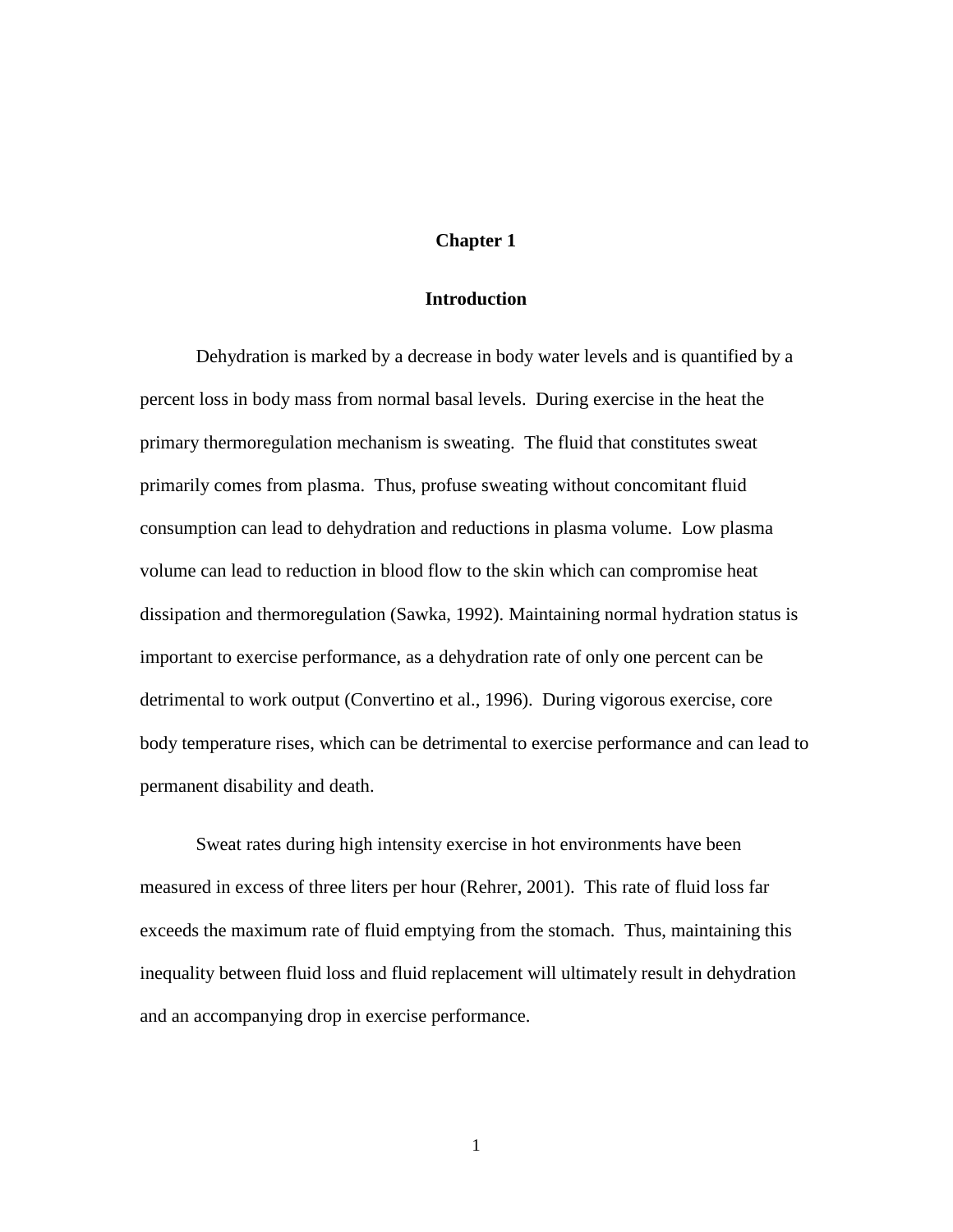To combat dehydration, some individuals practice pre-hyperhydration. This strategy involves consuming large amounts of fluid prior to exercise in the heat in an attempt to raise body water levels. Techniques have been proposed to pre-hyper hydrate athletes prior to endurance exercise in the heat in order to maintain plasma volume and ultimately exercise performance. Three approaches to pre-hyper hydration are the overconsumption of water, consumption of glycerol with water, and consumption of sodium with water. By increasing body water levels, high sweat rates can be maintained for longer periods of time before dehydration occurs and work performance suffers. In fact, numerous investigations have demonstrated ergogenic effects from pre-hyperhydration prior to exercise in the heat.

Despite the efficacy of pre-hyperhydration in laboratory settings, this strategy may not be optimally used in the field. Thirst is the only stimulus humans possess to encourage fluid consumption. This reflex is propagated by the hormones angiotensin II and vasopressin, both of which are generally only secreted when an individual is dehydrated (Guyton, 1986). Thus, it can be difficult to achieve hyperhydration in nondehydrated free-living individuals unless they are actively encouraged to drink, especially in individuals such as athletes, soldiers, and firefighters who are often preoccupied with preparing for their upcoming tasks. As a result, these individuals may not consume adequate amounts of fluid to achieve pre-hyperhydration. The rapid losses in body fluid pose great concern because the rate of gastric empting is only 1.0 L/h (Naghii, 2000). This is compounded by the fact that while exercising in the heat individuals have been found to seldom drink more than 0.5 L/h (Sanders, Noakes, & Dennis, 1999), while individuals exercising in the heat can reach sweat rates of 3.0 L/h (Rehrer, 2001).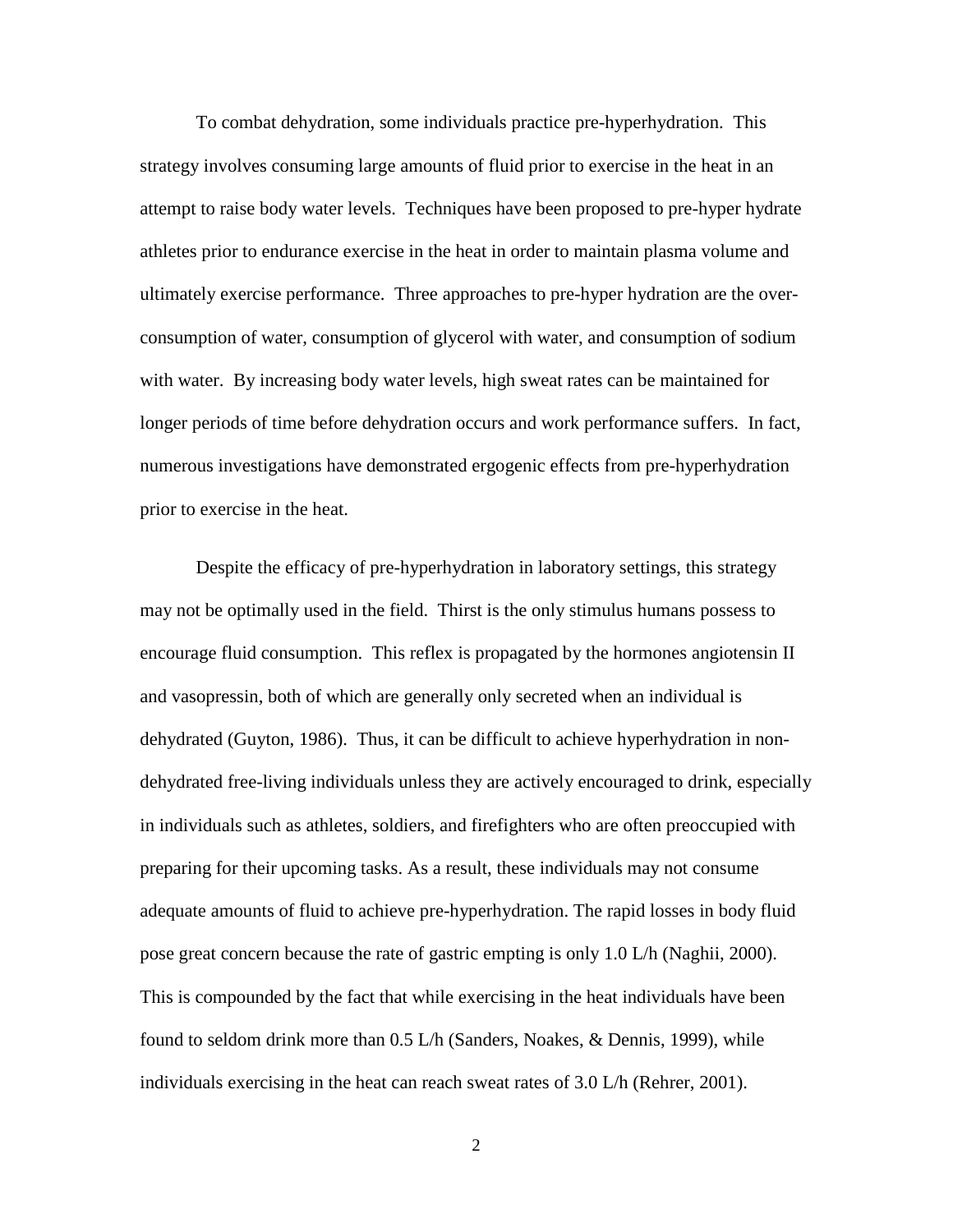The sole consumption of copious amounts of water does increase total body water. However, consuming only water causes dilution of the blood leading to excess renal excretion of fluids. As a result, body fluid quickly drops back down to basal levels. To attain hyperhydration, two strategies can be employed: co-consumption of water with glycerol, and co-consumption of water with sodium. In regards to glycerol and water consumption, studies have shown some benefit attaining hyperhydration in normal and hot environments. Glycerol is very hydrophilic, meaning it likes water. When consumed with water, it functions to hold onto water and expand plasma volume. The consumption of glycerol and water has been shown to not only significantly expand plasma volume prior to exercise, but also yield performing enhancing results (Hitchins, et al., 1999). However, glycerol has not consistently provided greater water retention than water alone and it is not known whether glycerol fully sustains hyper hydration, especially in hot conditions (Coutts, Reaburn, Mummery, & Holmes, 2002; Latzka, et al., 1997). Furthermore, glycerol consumption does not stimulate thirst and, therefore, its consumption may not be accompanied by adequate amounts of water consumption in free-living individuals.

Co-consumption of sodium with water prior to exercise has been investigated and results suggest that this technique successfully increases plasma volume resulting in increases in exercise performance. When sodium levels increase in the blood stream, there is an increase in the release of vasopressin. Vasopressin acts to help retain water at the level of the kidney and ultimately increase plasma volume (Guyton, 1986). In addition to its actions at the kidney, vasopressin also elicits the thirst reflex, which in theory would be beneficial to increasing and maintaining hydration status. If sodium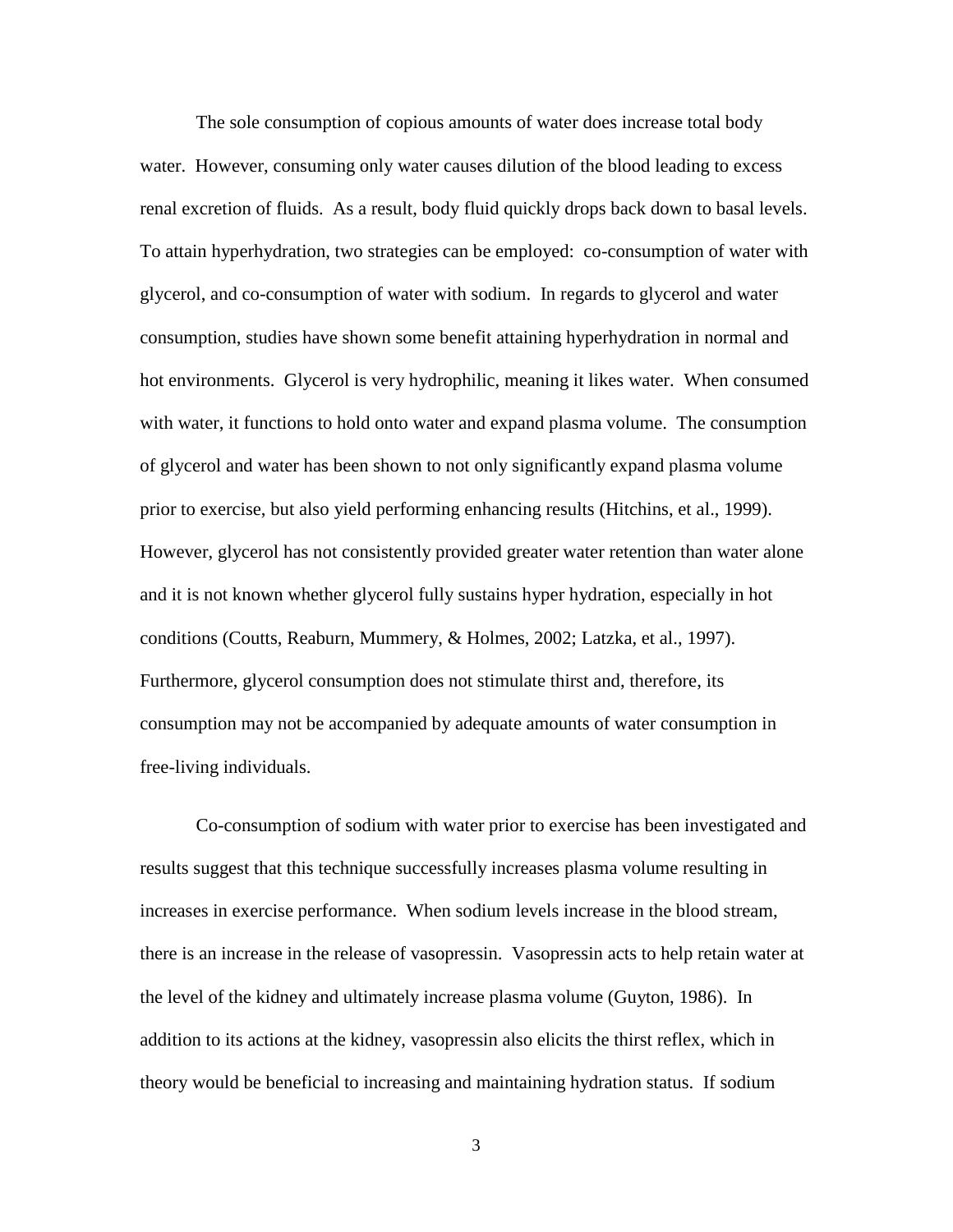induces thirst reflex and is consumed with water, individuals would theoretically consume more water leading to greater increases in plasma volume and exercise performance.

To our knowledge, there is no literature that attests to the increase in thirst reflex and voluntary fluid consumption with sodium intake, and a subsequent exercise performance in the heat. With an ingestion of an acute sodium load, followed by ad libitum water consumption prior to exercise, it is believed that increased fluid consumption, decreased fluid excretion, and pre-hyperhydration will be achieved. Furthermore, these actions will lead to a blunting in the rate of dehydration during exercise in the heat and an improvement in exercise performance.

#### Statement of Problem

Despite the research done thus far on acute sodium loading and exercise performance, the direct relationships between acute sodium ingestion and voluntary fluid consumption, hyperhydration, and exercise performance in the heat have not been measured. The purpose of this study is to examine the effects of sodium ingestion on ad libitum water consumption, hydration status, and exercise performance in the heat.

## Hypotheses

1. Sodium consumption will increase ad libitum fluid consumption and retention prior to exercise.

2. Sodium consumption and ad libitum water consumption will cause prehyperhydration.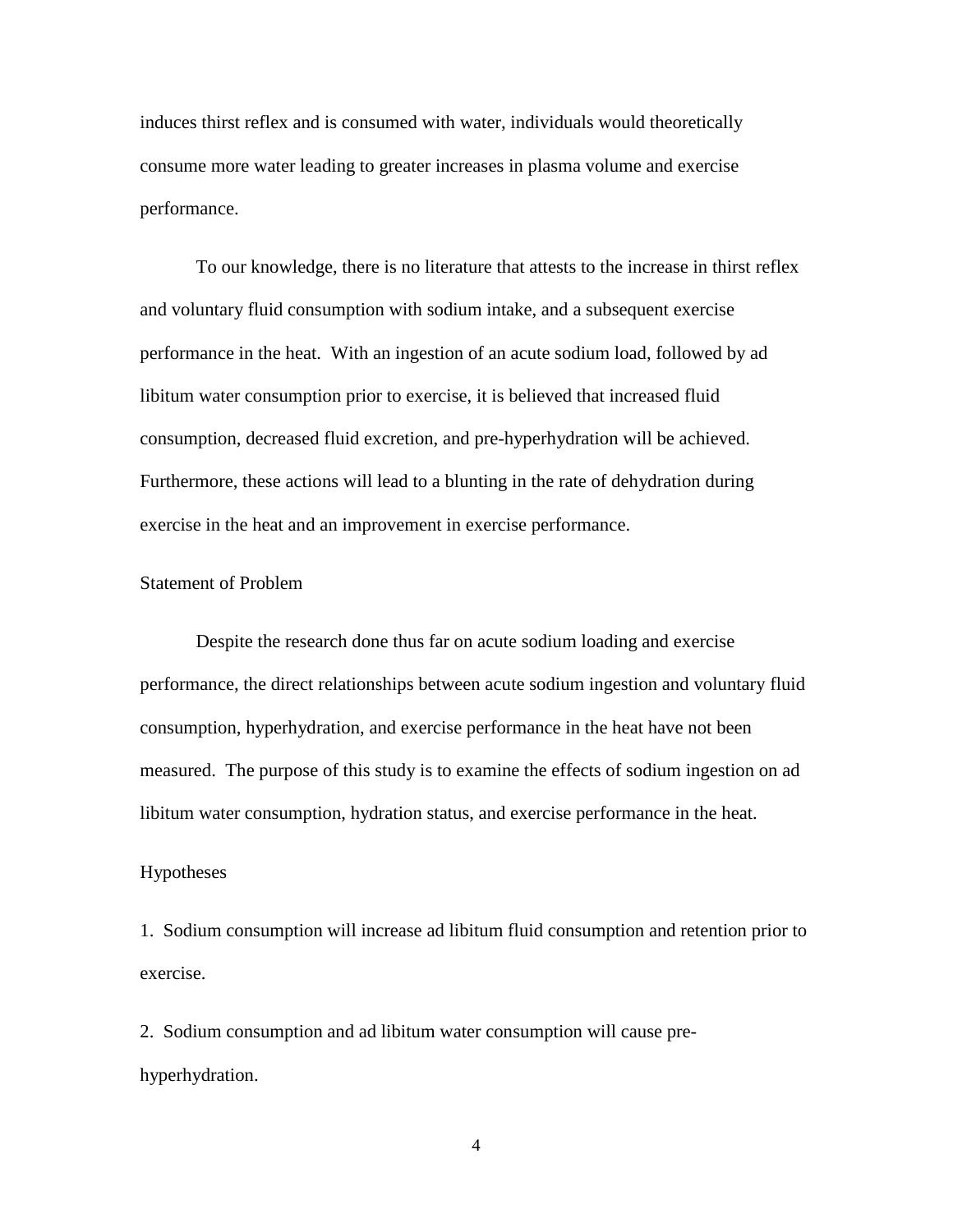3. Ingesting an acute sodium load followed by ad libitum water consumption will significantly increase plasma volume.

4. Sodium consumption combined with ad-libitum water consumption will result in a reduction in the rates of dehydration during exercise in the heat.

5. Improved hydration levels will result in lower exercising tympanic temperature.

6. Sodium induced hyperhydration will improve exercise performance in the heat.

7. Improved hydration will decrease heart rate response during submaximal exercise in the heat.

# Significance of Findings

Individuals who partake in physical work in hot environments will have an improved way to maintain hydration status leading to enhanced exercise performance.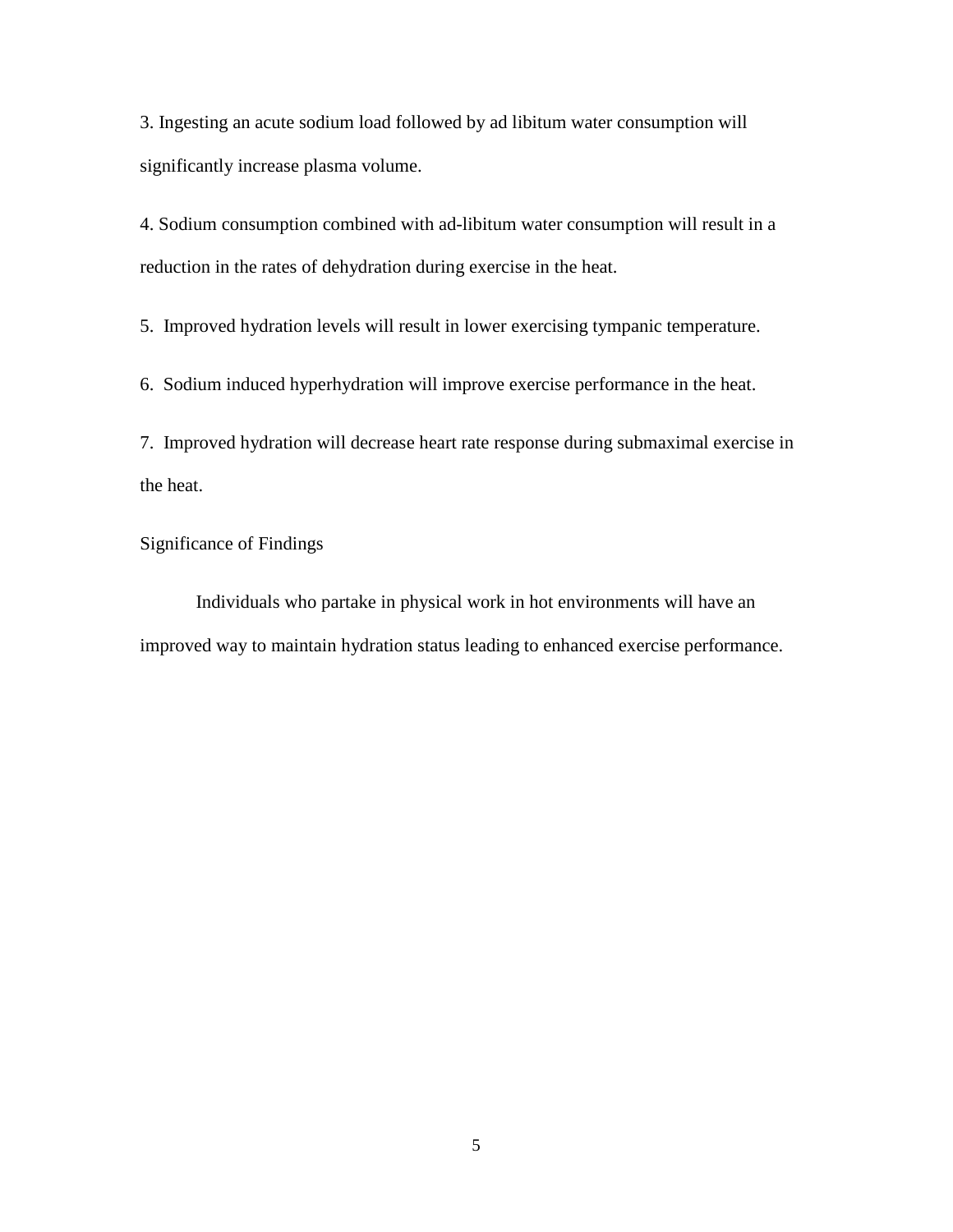## **Chapter 2**

#### **Review of Literature**

#### Hydration and Exercise Performance

Proper maintenance of hydration is essential to exercise performance. Many investigations have reported the effects of hydration status on endurance, sprint, power, and strength performance trials. It has been consistently found that endurance exercise performance is sustained better when individuals reduce rates of dehydration through adequate consumption of fluids. This relationship between hydration status and exercise performance is especially prevalent during exercise in hot environments. A study conducted by Casa et al. (2010) observed the effects of hydration status on exercise performance. Seventeen subjects took part in four separate 12 km trail runs consisting of a hydrated race trial, dehydrated race trial, hydrated submaximal trial, and a dehydrated submaximal trial. For the dehydrated trials, subjects began restricting fluid consumption 22 hours prior to their start time and were not given fluid during the trial. For the hydrated trials, subjects were allowed to drink water ad libitum until their start time and were given water during the trial. Results indicated that when properly hydrated, subjects were able to complete the 12 km trail race in the heat five percent faster than when dehydrated. A similar study conducted by Stearns et al. (2009) observed trail running race times and pacing. It was found that hydrated individuals were able to complete a 12 km (three 4 km loops) trail run in the heat faster than dehydrated individuals (3,191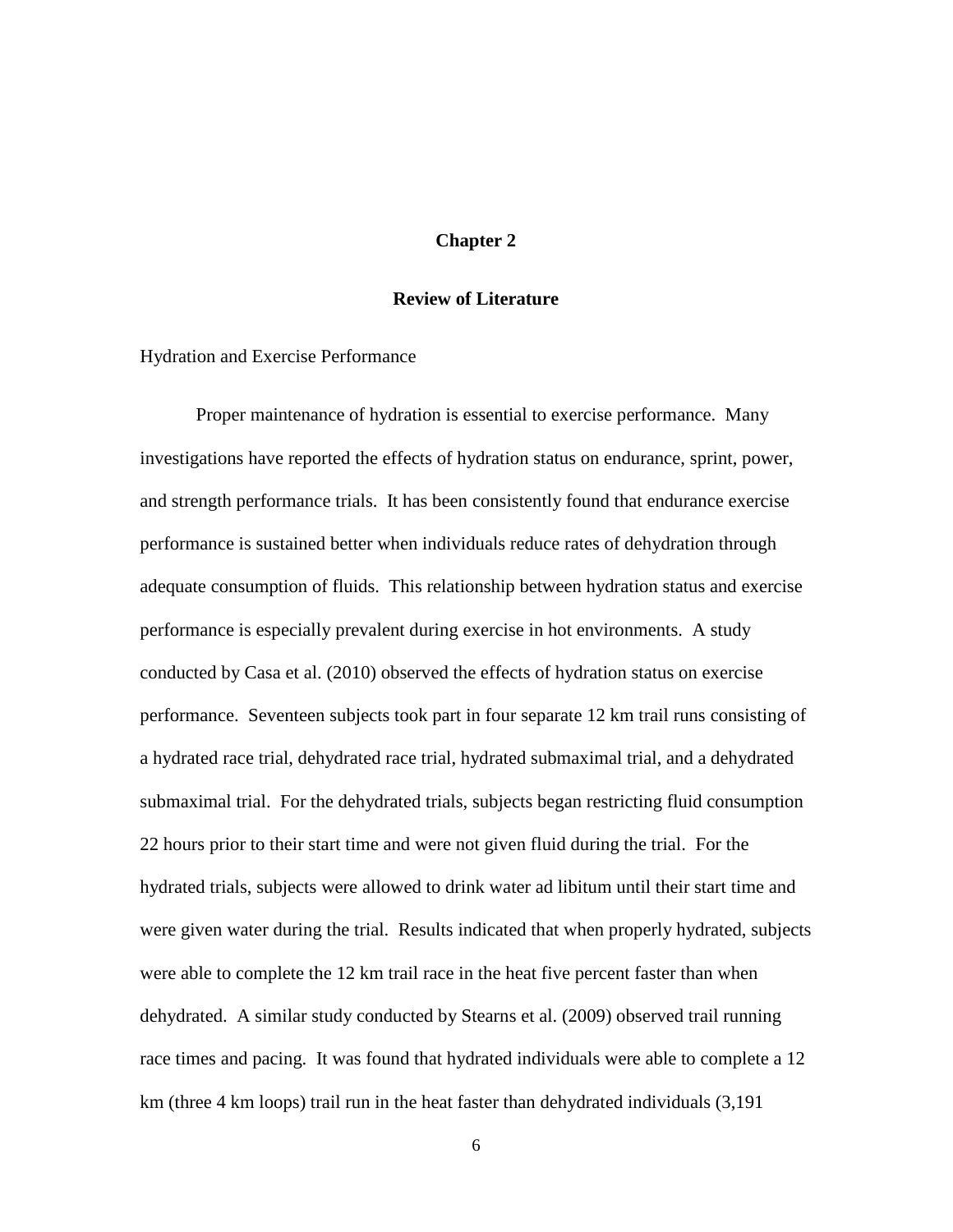seconds for hydrated compared to 3,339 seconds for dehydrated), and were able to maintain more consistent paces over the course of the exercise challenge with the greatest pacing discrepancy occurring during the final loop. The hydrated individuals had an average difference of 54 seconds between fastest and slowest loops, while the dehydrated individuals had an average difference of 111 seconds between fastest and slowest loops.

A study conducted by [Moquin](http://www.ncbi.nlm.nih.gov/pubmed?term=Moquin%20A%5BAuthor%5D&cauthor=true&cauthor_uid=10694123) and [Mazzeo](http://www.ncbi.nlm.nih.gov/pubmed?term=Mazzeo%20RS%5BAuthor%5D&cauthor=true&cauthor_uid=10694123) (2000) looked at exercise performance in seven women in a euhydrated and dehydrated state. These subjects performed two separate graded tests to exhaustion, one in a dehydrated state and one in a hydrated state. Dehydration was achieved via a 45-minute submaximal exercise bout the evening before testing followed by 12 hours of fluid restriction. Results indicated a significant decrease in time to exhaustion during the dehydrated trial compared to the hydrated trial,  $16.3 +/-$ 0.7 min and 17.3 +/- 0.7 min respectively. A study conducted by Cheuvront, Carter, Castellani, and Sawka (2005) also looked at exercise performance in euhydrated and dehydrated states. Subjects sat for three hours in a hot environment  $(45^{\circ} \text{ C})$  either with fluid replacement (euhydrated) or without fluid replacement (3 % dehydrated). Subjects then performed a 30-minute cycling session at  $50\%$  VO<sub>2</sub> max followed by a performance trial. Results indicated that when dehydrated, subjects' performance trial resulted in a significant decrease in time to exhaustion.

Another study conducted by Merry, Ainslie, and Cotter (2010) looked at the effects of euhydration and dehydration in six trained and six untrained males. Subjects partook in two separate trials both consisting of cycling for 40 minutes  $\omega$  70 % of VO<sub>2</sub> max immediately followed by a 40-minute work performance trial. The evening before each exercise trial subjects underwent 50 minutes of exercise plus heat stress followed by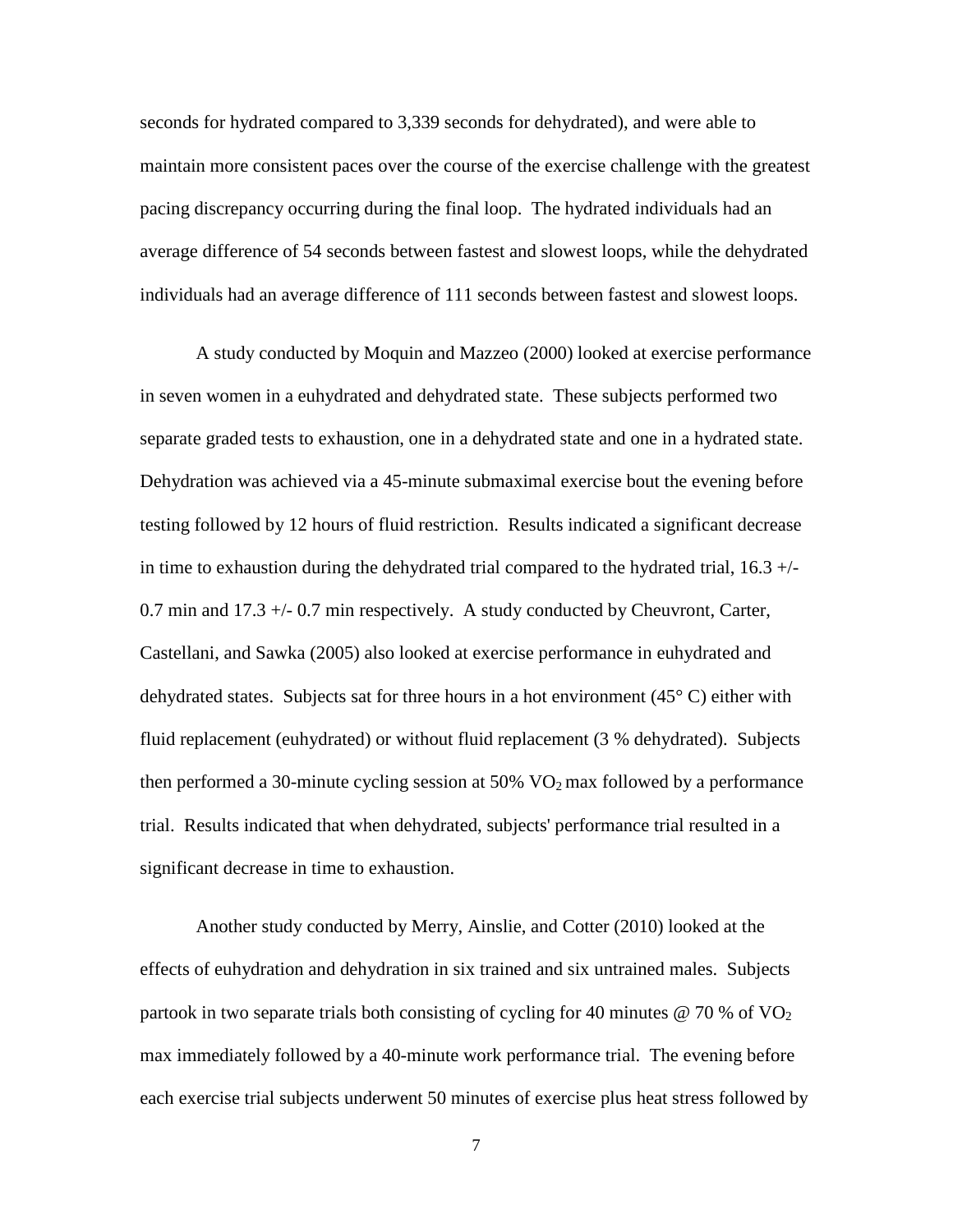complete or partial overnight rehydration. During the euhydration ride, 100 % of mass loss was replaced at 10-min intervals throughout exercise by ingestion of a solution containing NaCl (2.9  $g \cdot L^{-1}$ ) and artificial sweetener, while during the dehydration trial only 20 % was replaced during constant load exercise followed by ad libitum intake during the performance ride. They found that when subjects were 1.5-2.0 % dehydrated compared to euhydrated, performance decreased by 12 % in the untrained group and seven percent in the trained group.

Slater et al. (2005) conducted a study measuring the effects of dehydration on sprint rowing trials. Four total trials were performed, two dehydrated and two euhydrated. Dehydration of four percent was accomplished with a 24-hour fluid restriction period that did not take place prior to the euhydrated trials. During the dehydration trials rowers showed a significant increase in time to complete the 2000 m performance trial.

In regards to strength and power, a study conducted by Judelson et al. (2007) measured the effects of dehydration on resistance exercise performance. Subjects completed three identical exercise trials under different states of hydration. Subjects either were euhydrated, 2.5 % dehydrated, or five percent dehydrated. Dehydration was achieved by heat-strain exercise (36-37° C) prior to trial and fluid restriction leading up to trial. The exercise protocol measured vertical jump height, peak lower body power, peak lower body strength, and central drive. In addition, subjects also attempted to complete a six-set back squat protocol with ten repetitions per set at 80 % of one repetition-maximum, which was determined during baseline measurements. If a subject was unable to complete all ten repetitions they simply went to exhaustion, rested and then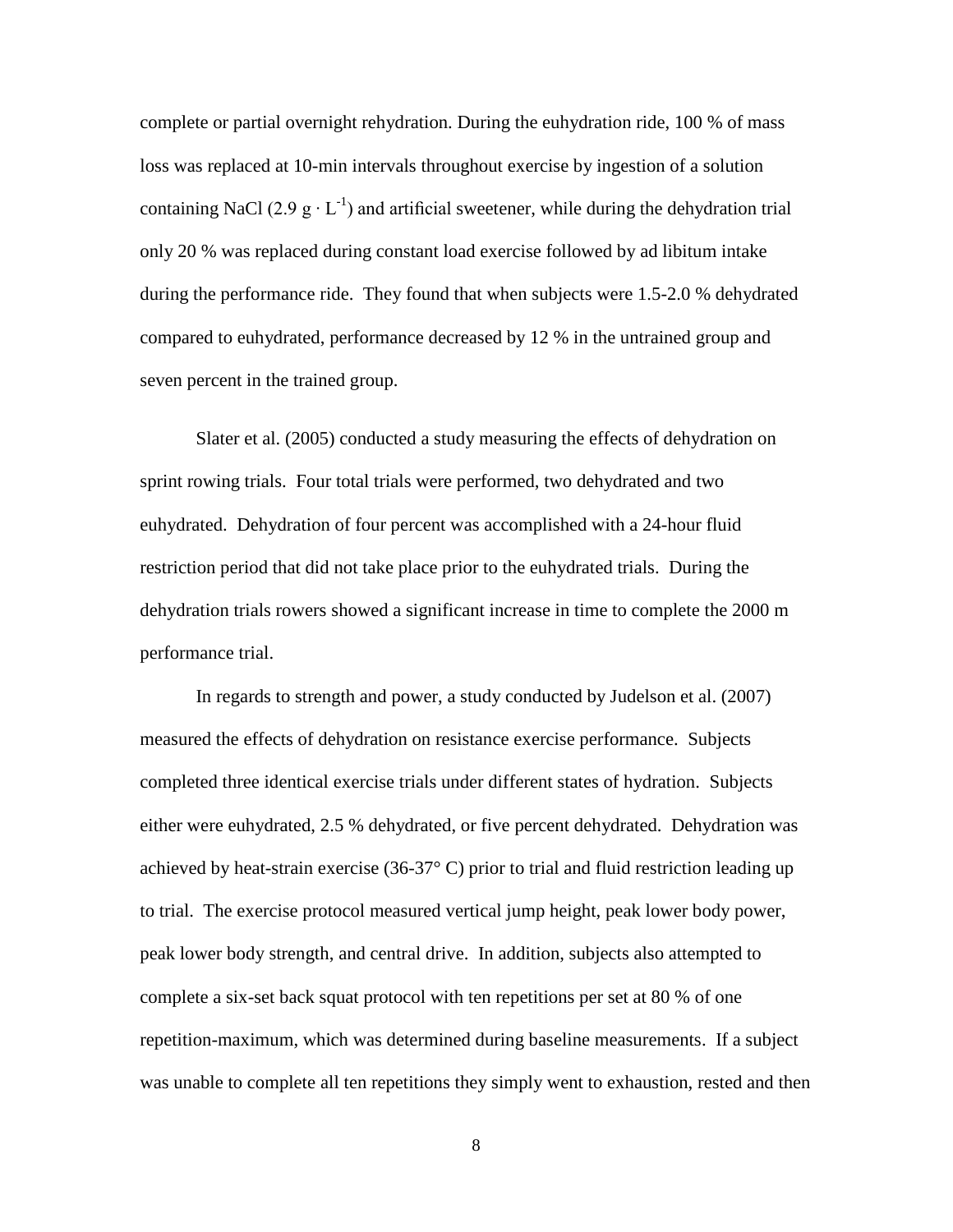attempted to finish the remaining sets. There was no significant difference in vertical jump height, lower body peak power, or lower body strength between the three trials. However, in regards to the squat protocol when subjects were 2.5 % dehydrated, the percentage of total work performed compared to baseline significantly decreased in sets two and three and when five percent dehydrated, and percentage of total work performed compared to baseline was significantly decreased in sets two, three, four, and five.

More recently, Hayes and Morse (2010) reported performance decrements during a graded dehydration protocol with respect to strength and power. Subjects partook in one baseline exercise bout and five additional bouts with an increasing state of dehydration. Dehydration was induced via jogging in a hot environment (48° C) for 20 minutes. From baseline weight, exercise bouts were done at  $1.0 +/- 0.5$ ,  $1.9 +/- 0.7$ ,  $2.6$  $+/- 0.8$ , 3.3  $+/- 0.9$  and 3.9  $+/- 1.0$  % dehydrated, in successive order. Results revealed no significant differences in vertical jump height, electromyography, or isokinetic knee extension peak torque at  $120^{\circ} \cdot s^{-1}$  with progressive dehydration. However, isometric leg extension peak torque was significantly reduced after the first and succeeding dehydration trials and isokinetic knee extension peak torque at  $30^{\circ} \cdot s^{-1}$  was significantly reduced after the third and succeeding dehydration trials.

Dehydration appears to have a greater negative effect on work performance during exercise in hot temperatures as opposed to cooler temperatures. When the temperature of the air is cooler than core temperature, the body is able to diffuse heat away from itself into the atmosphere, thus regulating its temperature. It has been previously reported by Nielson, Sjøgaard, Ugelvig, Knudsen, and Dohlmann (1986) that exercising at 30 $\degree$  C for two hours at 50 % of VO<sub>2</sub> max can decrease plasma volume by 16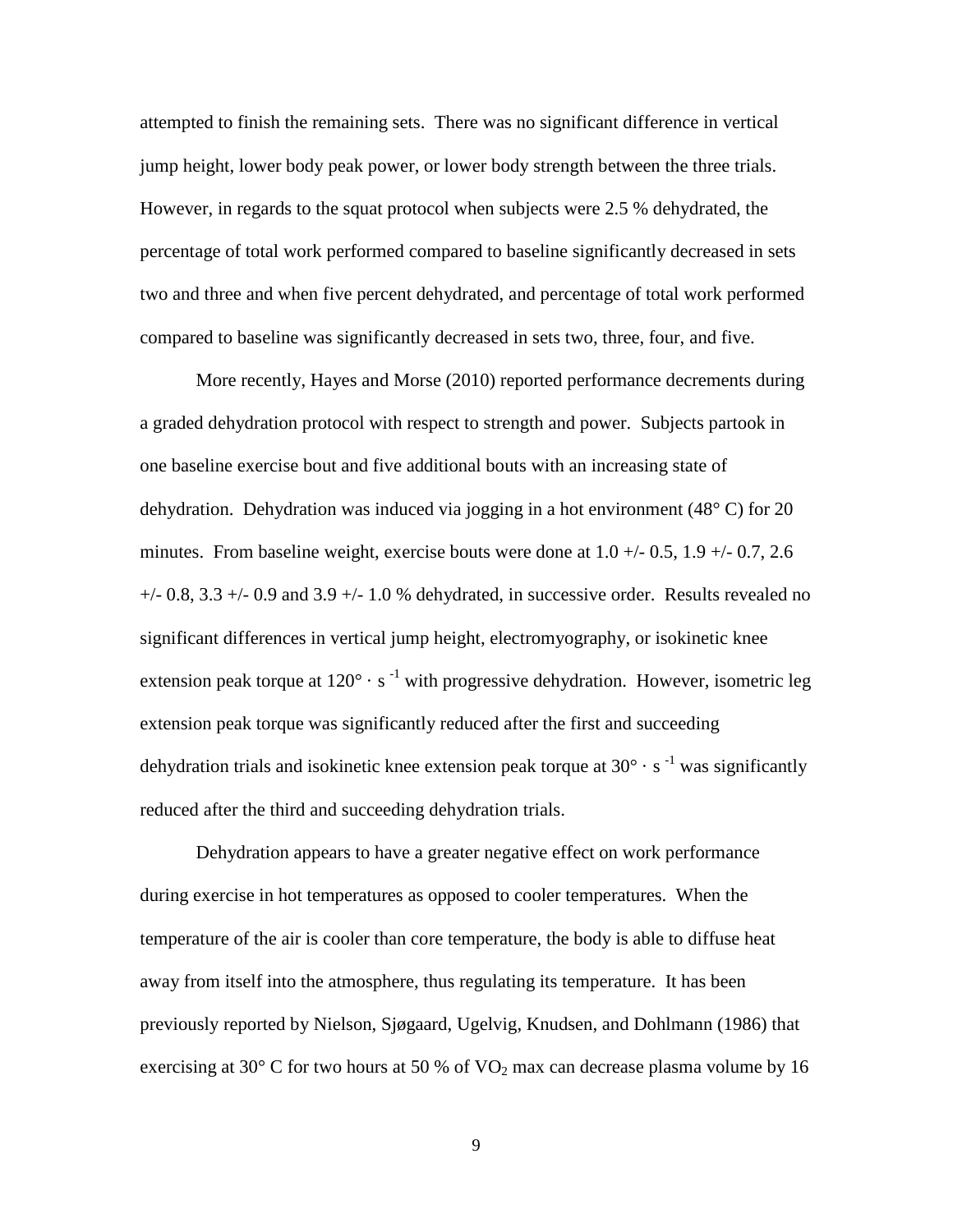% when in a hot environment. The earlier-mentioned study conducted by Casa et al. (2010) concluded that performance during the 12-km trail run significantly decreased due to dehydration while running in a high wet bulb globe temperature (WBGT) of  $26.5^{\circ}$  C. WBGT is a composite temperature used to estimate the effect of temperature, humidity, wind speed/wind chill, and visible infrared radiation/sunlight on humans, and is a far more accurate measurement of heat strain. In comparison, dehydration does not seem to result in the same magnitude of performance decrements during exercise in the cold.

The earlier-mentioned study by Cheuveront et al. (2005) concluded that three percent dehydration did not decrease exercise performance in colder weather (2° C) while it did significantly decrease exercise performance in hot weather  $(45^{\circ} \text{ C})$ . The previously-mentioned study conducted by Slater et al. (2005) not only observed the effects of hydration status on exercise performance, but also observed the effect of temperature. Two of the trials were conducted in a neutral temperature environment, 21.1  $+/- 0.7$ ° C and two of the trials were conducted in a hot temperature environment,  $32.4 +/- 0.4$  ° C. Time to complete the 2000 m performance time trial was significantly increased in both four percent dehydration trials, but was significantly greater in the hotter environment compared to the cooler neutral environment.

Based on the literature to date, it is clear that proper hydration techniques need to be applied in order to combat dehydration and the performance decrements that come with it, especially in a hot environment.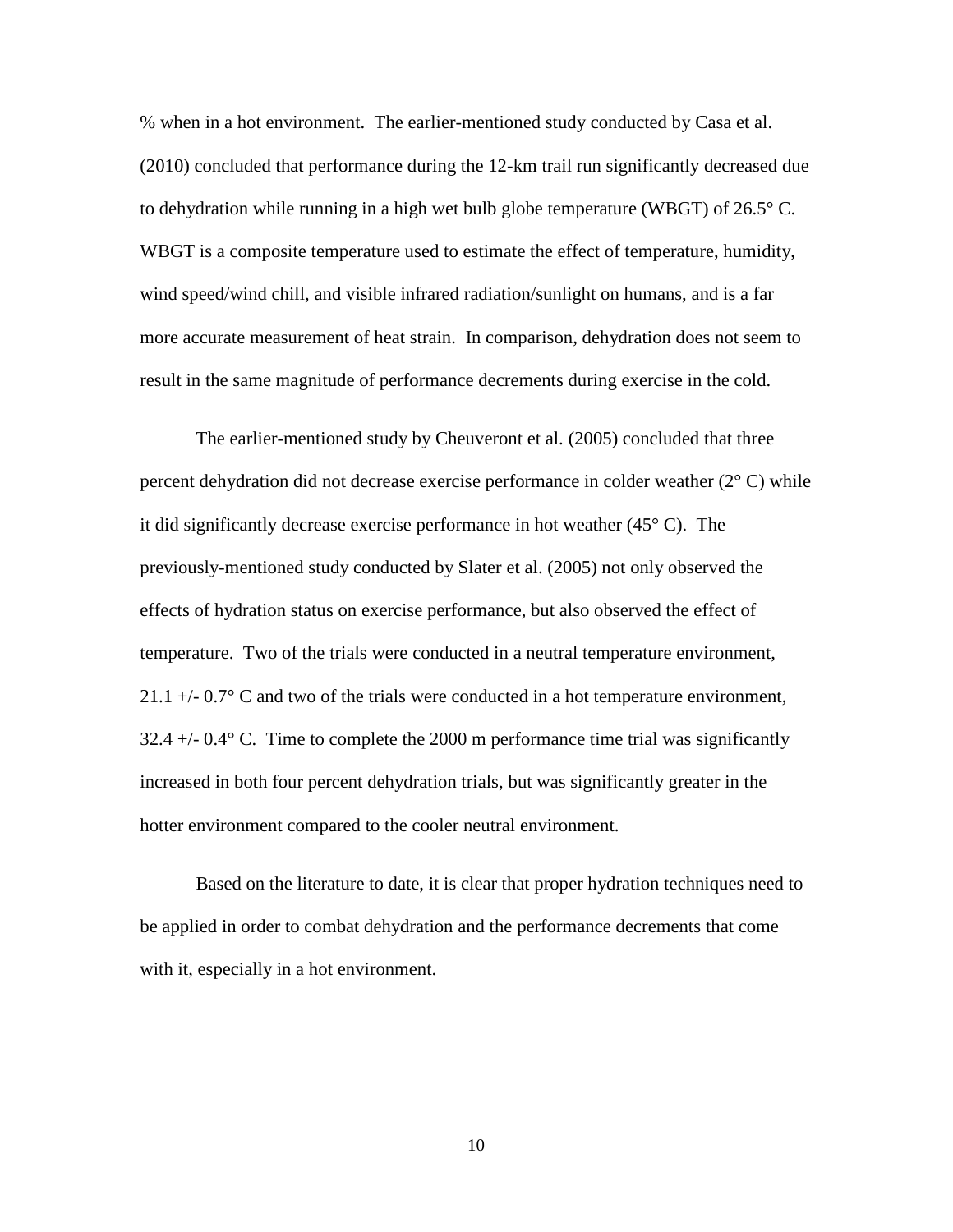Physiological Causes and Responses to Dehydration

During exercise, heat production increases in skeletal muscle. Krustrup, González-Alonso, Quistorff, and Bangsbo (2001) found increases from 37.0° C up to 38.2° C in skeletal muscle with strenuous bouts of exercise. Gleeson (1998) found that during strenuous exercise the body's rate of heat production may exceed 1000 W. When increases in body temperature arise, they are sensed by proper central and skin thermoreceptors, which cause the hypothalamus to act out appropriate responses (Gleeson, 1998). In an attempt to maintain proper core temperature, the body utilizes a number of mechanisms to dissipate excess heat. One way the body is able to regulate core temperature is through conduction. Conduction is the transfer of heat by diffusion via a temperature gradient. The heat will move from the higher temperature body to the lower temperature body. As long as core/body temperature is higher than that of the external environment, conduction will allow an individual to adequately regulate core temperature (Gleeson, 1998). Another primary mechanism for heat dissipation is the evaporation of sweat. When core temperature does not exceed environmental temperature the body must find another way to dissipate its heat, sweating (Sawka, 1992). Sweat is compromised largely of water that is drawn from the plasma. Fluid must then be consumed to maintain proper plasma levels. If fluid consumption does not adequately replace fluid lost from the plasma volume due to sweating, dehydration will result. As dehydration progresses, plasma volume can deplete to the point that blood flow to working muscle is compromised and exercise performance is reduced (Sawka, 1992).

Exercise in the heat poses greater concern for dehydration and places an enhanced burden on the body when attempting to dissipate heat. It becomes more difficult to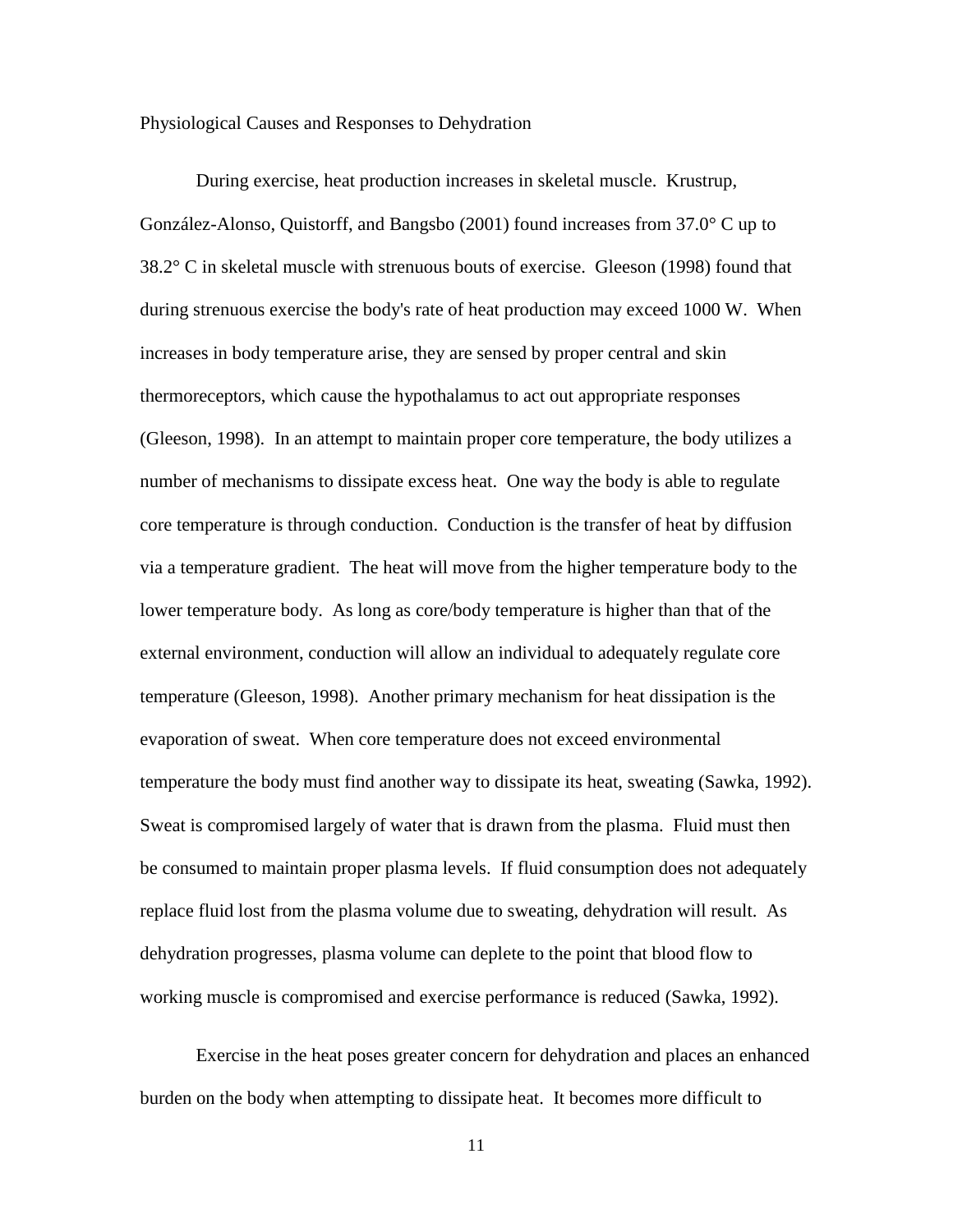conduct, or diffuse heat due to a temperature gradient away from the body due to the high ambient temperatures. This causes the main method for dissipation to be sweating. According to Sawka (1992), during exercise in the heat, sweat output tends to exceed water intake leading to dehydration. This state of dehydration leads to hypertonichypovolemia of the blood, causing hypernatremia, which can lead to CNS dysfunction. When individuals are dehydrated, sweat rate will diminish, leading to a compromised capacity to dissipate heat, greater heat storage, and a further decrease in ability to tolerate heat strain. Core temperature will increase even more, and with blood attempting to get to the skin to conduct heat away from the body, the overall central venous pressure drops and cardiac output is insufficient to maintain the metabolic and thermoregulatory demands of the hot environment. Sawka, Young, Francesconi, Muza, and Pandolf (1985) researched the effects of three, five, and seven percent dehydration on thermoregulatory and blood response in eight male subjects and determined that three to five percent dehydration level primarily reduced plasma volume with little effect on plasma osmolality and while the highest level of dehydration did not further decrease plasma volume, it did increase plasma osmolality. They concluded, that with exercise in the heat, core temperature and heart rate increased with severity of dehydration, sweating responses for a given rectal temperature were decreased with increased dehydration, and that reduced sweating was also strongly tied to plasma hyperosmolality.

#### Rates of Sweating/Dehydration

It has been previously stated that exercising in an environment that triggers sweating can ultimately lead to dehydration and the threat of dehydration increases with increases in exercise duration. An early study by Buskirk and Beetham (1960) measured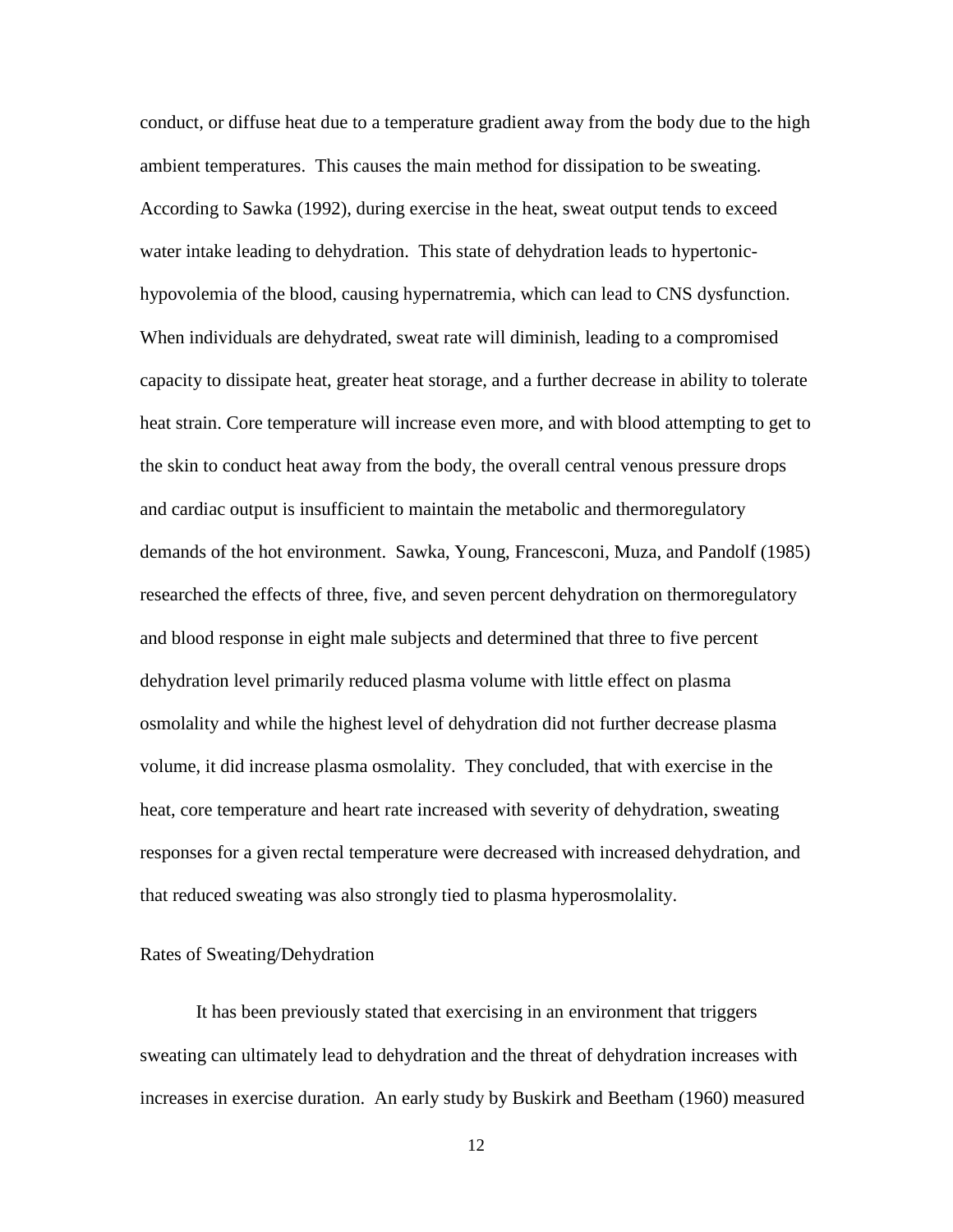total water loss in response to endurance exercise. They took measurements on net body water loss due to a marathon (26.2 miles) and an 18-mile road race run in what were considered moderate to cool temperatures (specific ambient temps unknown). The marathon yielded a 6.0 +/- 0.8% dehydration rate, a calculated rate of 1.52 L  $\cdot$  h<sup>-1</sup>, while the 18-mile road race resulted in a 4.1  $+/-$  0.8 % loss in fluid. An additional study conducted by Pugh, Corbett, and Johnson (1967) observed a mean dehydration rate of 5.2  $+/- 1.2$  % in 56 marathon runners.

Rate of sweating and dehydration becomes even greater during exercise in a hot environment and should be closely monitored. According to Sawka and Montain (2000) sweating rates of 1.0 - 2.5 L  $\cdot$  h<sup>-1</sup> are common with high intensity exercise in the heat, where rates in a cooler environment range from  $0.25 - 2.0 \text{ L} \cdot \text{h}^{-1}$ . Kurdak et al (2010) conducted a study which observed hydration status, body mass changes, sweat loss, and drinking behaviors of 22 football players. The study took place during a game set in a hot environment,  $34.3 + (-0.6^{\circ} \text{ C}$ . Players lost an average of  $3.1 + (-0.6 \text{ L} \text{ of}$  sweat over the 90-minute game. In another study conducted by Shirreffs et al. (2005) the sweat rate and total body mass loss due to water was observed in 26 male soccer players. The duration of the training session was 90 minutes in  $32 +/- 3^{\circ}$  C. After the training session, athletes were  $1.59 + -0.61$  % dehydrated. The average sweat loss was  $2193 + -365$  ml, equaling 1.46 +/- .24 L · h<sup>-1</sup>. In this study, soccer players only managed to replace 62 % of total fluid lost, indicating that athletes frequently due not adequately replace water and maintain hydration status, which can be problematic when athletes have multiple games in a day or even in subsequent days in hot conditions.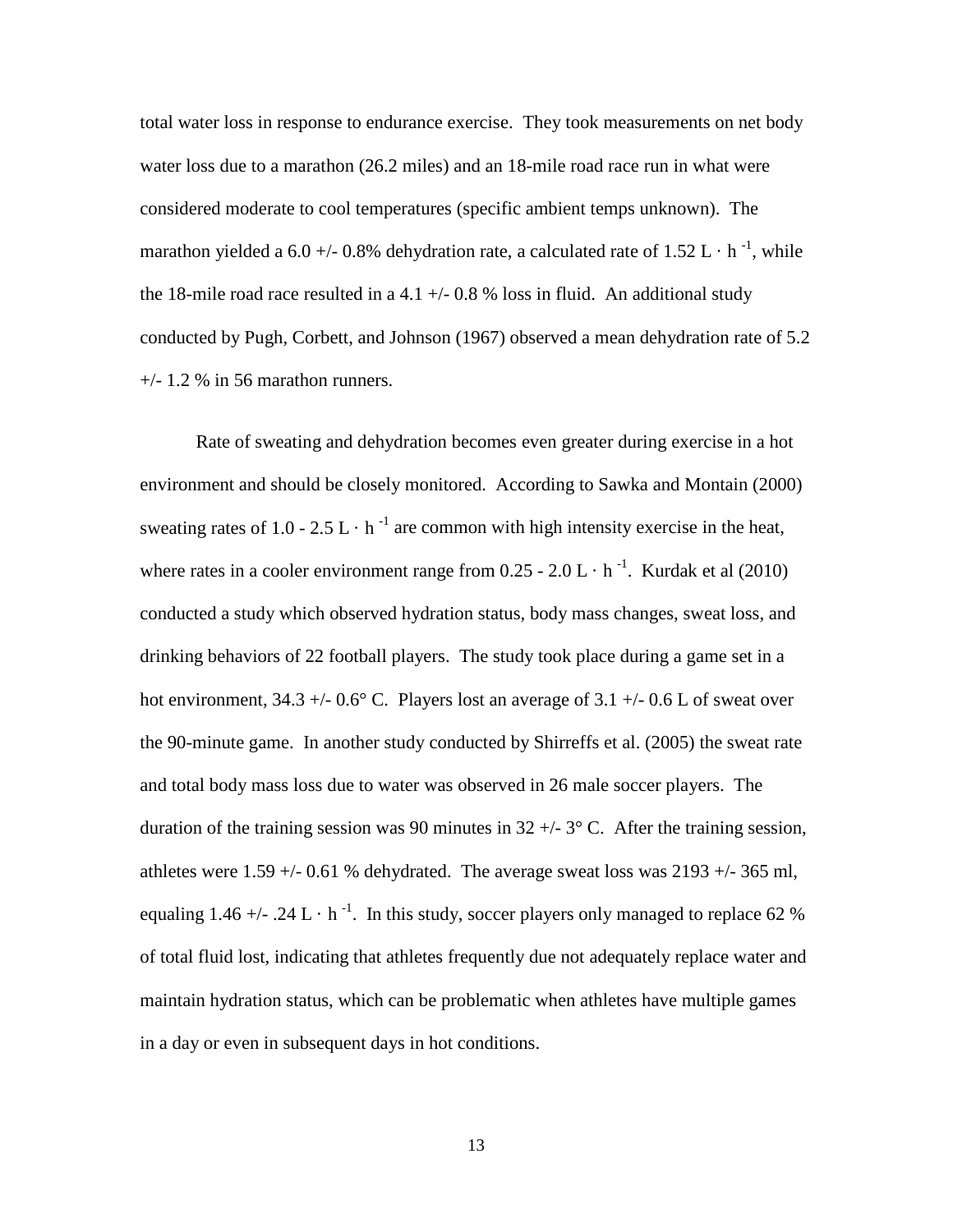A study conducted by Fowkes Godek et al. (2010) looked at the sweat rates of 44 NFL players broken into three groups; small(wide receivers/defensive backs, 93 +/- 6 kg), midsize (linebackers/quarterbacks,  $110 +/- 5$  kg), and large (linemen: tight ends/defensive ends/interior linemen, 135.6 +/- 17 kg). Data for sweat rates was collected between days six and 14 on two consecutive years of training camps held at the same facility. Average temperature during the collection period was 25.9 +/- 1.9° C. Sweat rates were found to be significantly lower for the small group  $(1.42 \pm 0.45 \text{ L} \cdot \text{h}^{-1})$ compared to the midsize  $(1.98 \pm 0.49 \text{ L} \cdot \text{h}^{-1})$  and large  $(2.16 \pm 0.75 \text{ L} \cdot \text{h}^{-1})$  groups. However, sweat rates were not significantly different between midsize and large groups. When compared relative to body size the sweat rates were approximately  $0.0153 \text{ L} \cdot \text{kg}^{-1}$  $\cdot$  h<sup>-1</sup>, 0.0179 L  $\cdot$  kg<sup>-1</sup>  $\cdot$  h<sup>-1</sup>, and 0.0159 L  $\cdot$  kg<sup>-1</sup>  $\cdot$  h<sup>-1</sup> for the small, midsize, and large groups, respectively. Even though the temperatures in this study were relatively warm, they were cooler than the previous studies mentioned and yielded lower sweat rates.

Furthermore, a study by Morante and Brotherhood (2007) concluded significantly lower sweat rates with lower ambient temperatures in tennis players. In this study, tennis players were observed on 86 occasions in 43 tennis singles matches. During the observations temperatures ranged from 14.5 - 38.4° C. Results indicated an average sweat rate of  $0.5 L \cdot h^{-1}$  at the lowest ambient temperatures (approximately 15°C) up to sweat rates of  $1.5 L \cdot h^{-1}$  in the highest ambient temperatures (approximately 38° C). Maintaining body mass during exercise, especially in hot environments is challenging because sweat rates of up to  $3.0 \text{ L} \cdot \text{ h}^{-1}$  (Rehrer, 2001) will exceed maximum rates of gastric emptying of about  $1.0 L \cdot h^{-1}$  (Naghii, 2000).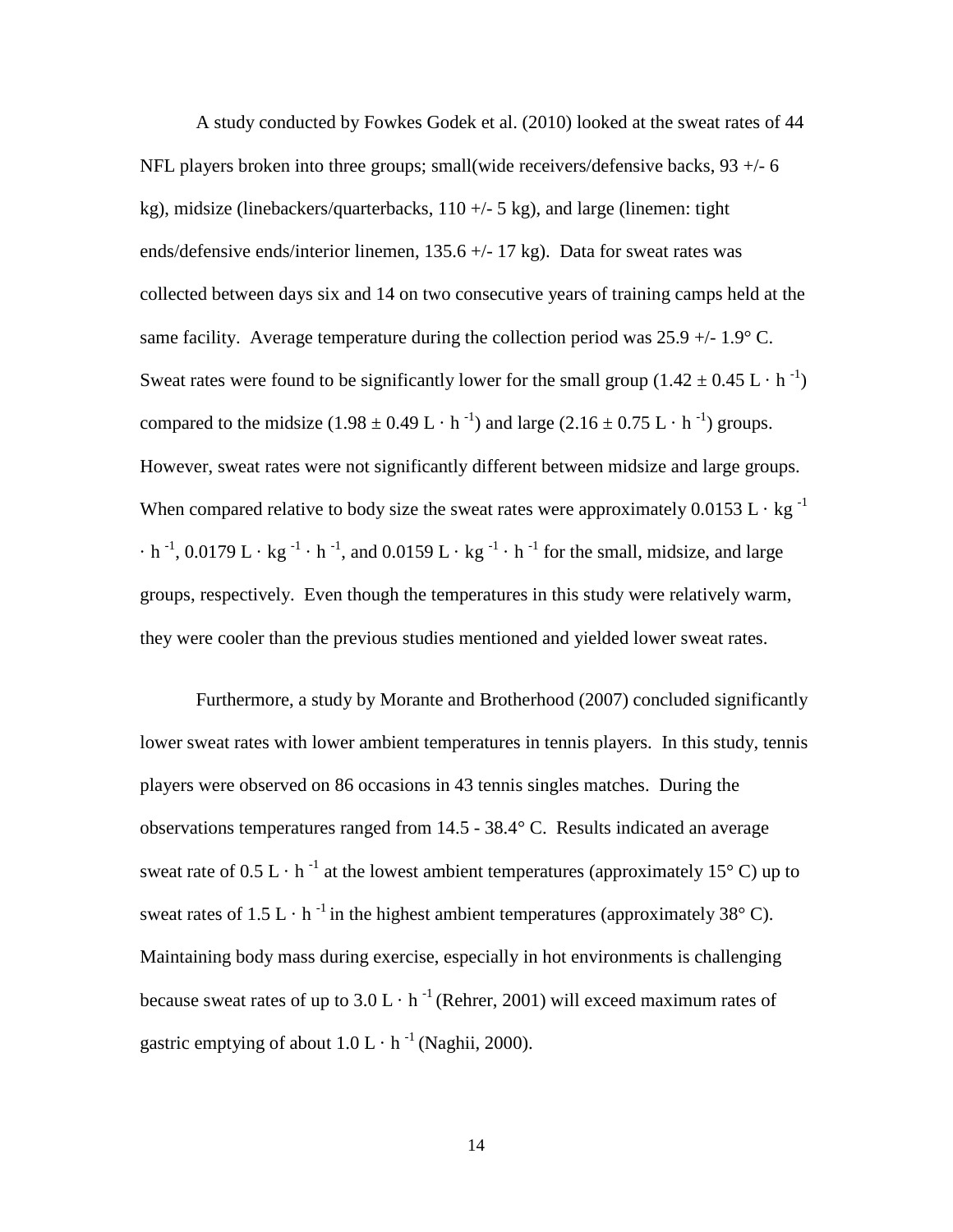#### Hyperhydration Techniques and Performance Benefits

Because rates of fluid loss due to sweating can easily exceed maximum rates of gastric emptying for water, dehydration may be inevitable during prolonged exercise in the heat. To combat the inevitable development, a strategy known as pre-hyperhydration can be employed. Pre-hyperhydration is a condition where body water levels prior to exercise are expanded to higher than normal levels. By inducing this state, individuals provide themselves with an expanded reserve of body water that can be used to form sweat. In doing so, pre-hyperhydrated individuals can lose greater volumes of body water to sweat before becoming dehydrated and experiencing the accompanying decrease in exercise performance. Simply consuming large amounts of fluid prior to exercise has been shown to be ineffective in achieving hyperhydration. When water is consumed alone, the renal system increases urine production in an attempt to maintain proper blood osmolarity and pressure. Thus, the excess water consumed is excreted and hyperhydration is not achieved.

A study conducted by Vrijens and Rehrer (1999) determined that attempting to replace sweat losses solely with pure water is less successful and decreases maintenance of plasma sodium levels compared to consuming equal amounts of Gatorade. In this study ten subjects performed a baseline one-hour pretrial followed by two, three-hour experimental trials on a cycle ergometer at 55 %  $VO<sub>2</sub>$  max. On trial days subjects consumed their last meal (of their choice) two hours prior to testing and were also instructed to drink one liter of Gatorade the night before the testing trial. On the day of the testing, subjects were allowed to consume water ad libitum leading up to coming to the lab. During the three-hour trial subjects were given either plain water or Gatorade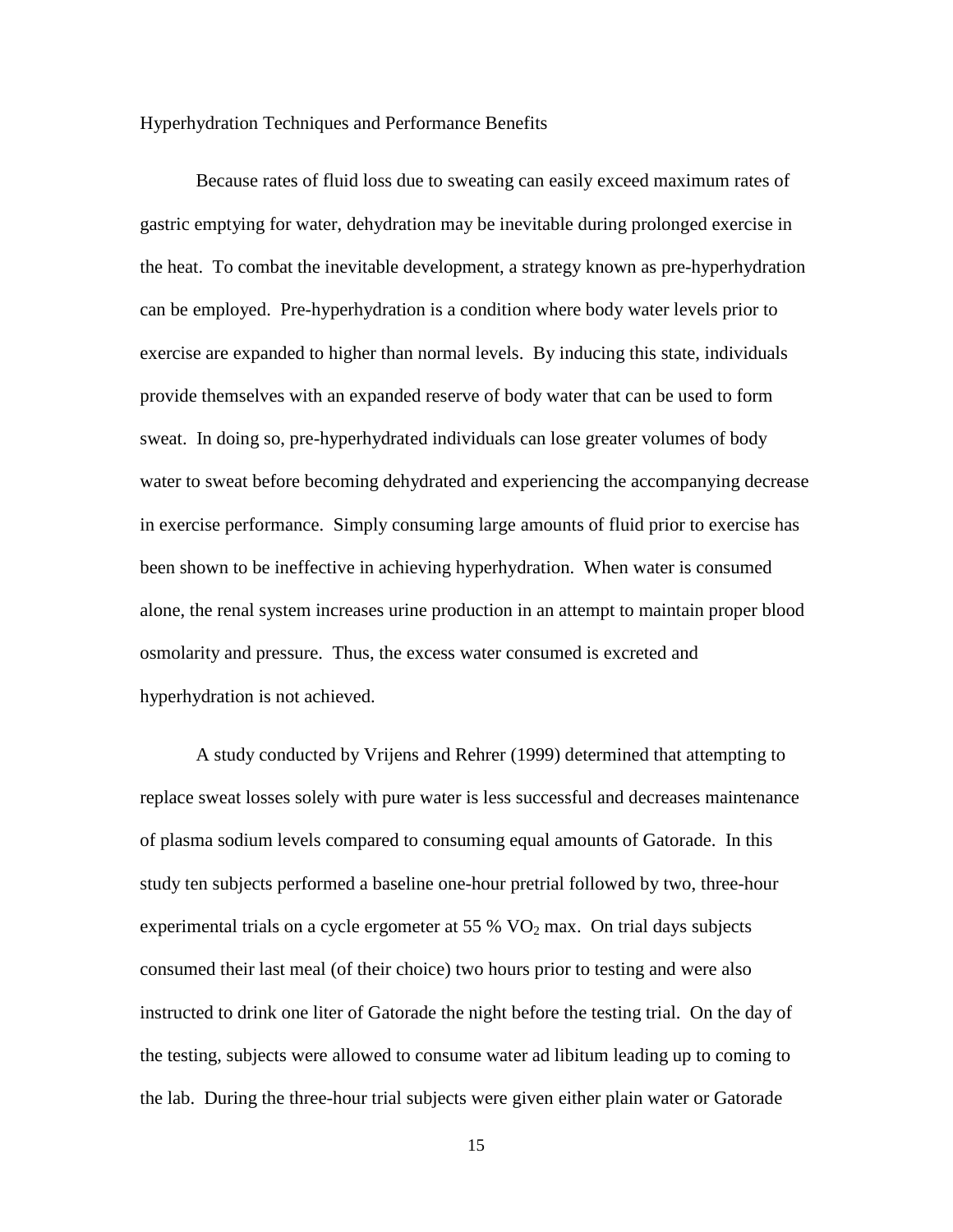every 15 minutes at a rate equal to their fluid loss, which was determined in the pretrial. Plasma sodium decreases were greater with water than with Gatorade during the exercise bout. It was concluded that consuming sodium-free beverages during rigorous exercise does not adequately replace the sweat loss that occurs compared to a sodium-containing beverage.

Consumption of glycerol with water has been used to promote prehyperhydration. Glycerol is a three-carbon molecule that has hydrophilic characteristics. Because it is hydrophilic, glycerol will tend to hold onto water and reduce free water clearance. When glycerol and water are consumed together, more of the consumed water is retained allowing for maintenance of body water levels (Goulet, Rousseau, Lamboley, Plante, & Dionne, 2008; Hitchins, et al., 1999; Anderson, Cotter, Garnham, Casley, & Febbraio, 2001). A study conducted by Goulet et al. (2008) observed the effects of glycerol and pre-exercise hyperhydration during two hours of cycling at  $65\%$  of  $VO<sub>2</sub>$ max with five, two-minute intervals performed at 80 %  $VO<sub>2</sub>$  max in 26-27° C. Following the two hours of cycling, subjects performed a cycling test to exhaustion. It was determined that when subjects were pre-exercise hyperhydrated (glycerol), total body water was 21.7 +/- 2.10 ml  $\cdot$  kg body mass  $^{-1}$  greater than when subjects were preexercise euhydrated. Body mass loss at the end of exercise was significantly different between groups with 1.7 +/- 0.3 % dehydration for pre-exercise hyperhydration and 3.3 +/- 0.4 % dehydration for pre-exercise euhydration. During the two hours of cycling, pre-exercise hyperhydration significantly decreased heart rate and perceived thirst, but rectal temperature, sweat rate, perceived exertion and perceived heat-stress did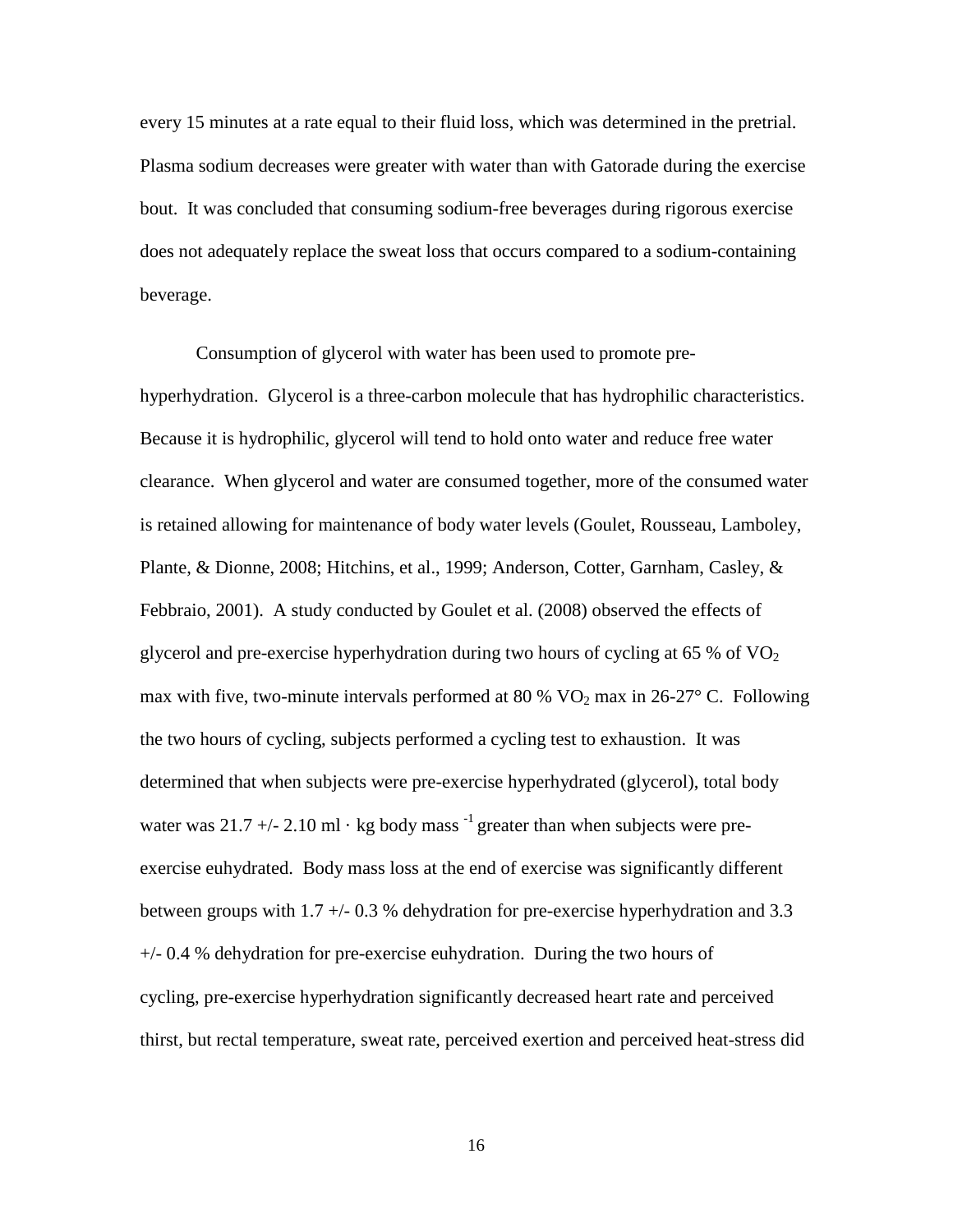not differ between conditions. Pre-exercise hyperhydration significantly increased time to exhaustion and peak power output, compared with pre-exercise euhydration.

An additional study conducted by Hitchins et al. (1999) looked at glycerol hyperhydration and its effects in a hot environment. Eight male cyclists underwent two separate 60-minute cycle ergometer time trials in 32° C. Each time trial was split into two phases, a 30-minute fixed workload phase and a 30-minute variable workload phase. Subjects either ingested a glycerol (1 g ⋅kg  $^{-1}$  BM in a diluted CHO-electrolyte drink) drink equaling 22 ml  $\cdot$  kg body mass  $^{-1}$ , or an equal amount of placebo (diluted carbohydrate-electrolyte drink). Glycerol ingestion expanded body water 600 ml greater than the placebo and in the 60-minute time trials at  $32^{\circ}$  C, the glycerol ingestion significantly improved performance by five percent compared to the placebo.

Coutts et al. (2002) measured the effects of glycerol ingestion on hyperhydration in Olympic distance triathletes in hot environments of 30.5  $+/-$  0.5 $\degree$  C and 25.4  $+/-$  0.2 $\degree$ C, days one and two respectively. The glycerol drink was a 0.5 M glycerol solution containing 1.2 g  $\cdot$  kg<sup>-1</sup> body mass of glycerol combined with 25 ml  $\cdot$  kg<sup>-1</sup> body mass of diluted carbohydrate-electrolyte solution. The placebo drink consumed consisted of equal amounts of the diluted carbohydrate-electrolyte solution along with water plus 1.0 ml · kg<sup>-1</sup> body mass of saccharine. Both drinks were consumed over a 60-minute period, two hours prior to exercise. Plasma volume during the loading period on the hot day was significantly greater when glycerol ingestion attenuated performance decrements in the heat. Following the glycerol loading, the increase in time to finish the triathlon between hot and warm conditions was significantly less compared to placebo trial, with a majority of the improvement occurring in the final 10 km run on the hot day. Despite performance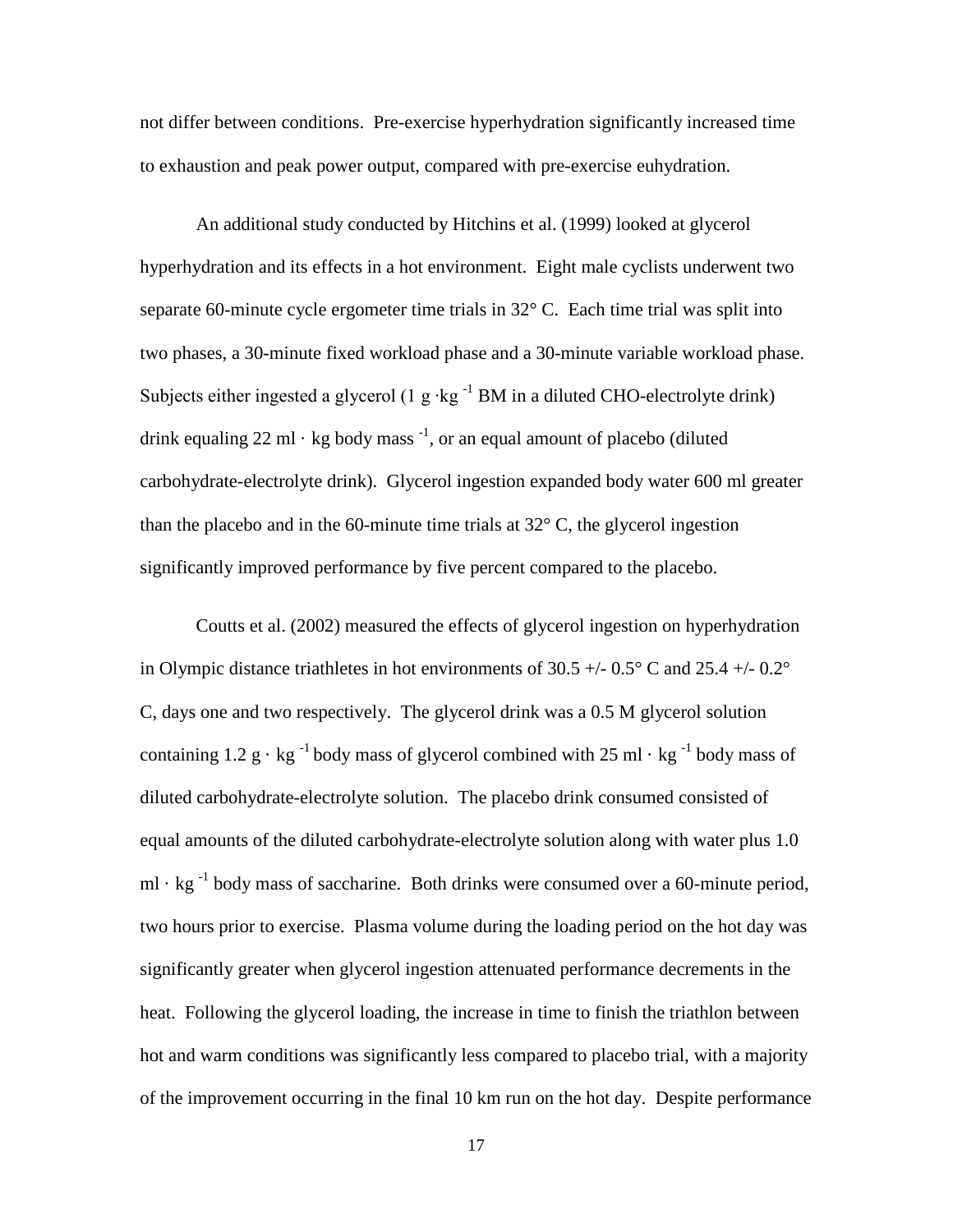increases, sweat loss and overall fluid retention were not found to be significantly different between glycerol and placebo trials.

However, a study conducted by Anderson et al. (2001) concluded that when glycerol (1 g) was ingested with a bolus of water (20 ml  $\cdot$  kg body mass  $^{-1}$  low-calorie lemon-orange sweetener) two hours prior to 90 minutes of steady state exercise, overall fluid retention did increase as indicated by urine output (measured in pre-exercise urine volume:  $1119 +/- 97$  ml urine output, Glycerol vs.  $1503 +/- 146$  ml urine output, Placebo) compared to a placebo (20 ml  $\cdot$  kg body mass  $^{-1}$  low-calorie lemon-orange sweetener), leading to a five percent increase in exercise performance.

A study conducted by Latzka et al. (1997) further investigated the effects of glycerol on hyperhydration and thermoregulation with heat stress. Eight heat-acclimated subjects performed five trials (euhydration alone and glycerol hyperhydration, and water hyperhydration both with and without rehydration) on a treadmill in 35° C at approximately 45 % of  $VO<sub>2</sub>$  max. The glycerol solutions contained 1.2 g glycerol  $\cdot$  kg lean body mass  $^{-1}$  and total water drank during the hyperdydration period was 29.1 ml  $\cdot$ kg lean body mass<sup>-1</sup>. Results indicated no significant differences in increasing total body water between hyperhydration trials. In addition, the hyperhydration trials did not significantly differ from euhydration in regards to core temperature or sweating rate. Furthermore, no significant differences were found in either of these measures between water and glycerol hyperhydration trials. The previous research in regards to glycerol and its ability to aid in hyperhydration, total body water increases, retentions, and exercise performance appears to be inconclusive and may require further investigation.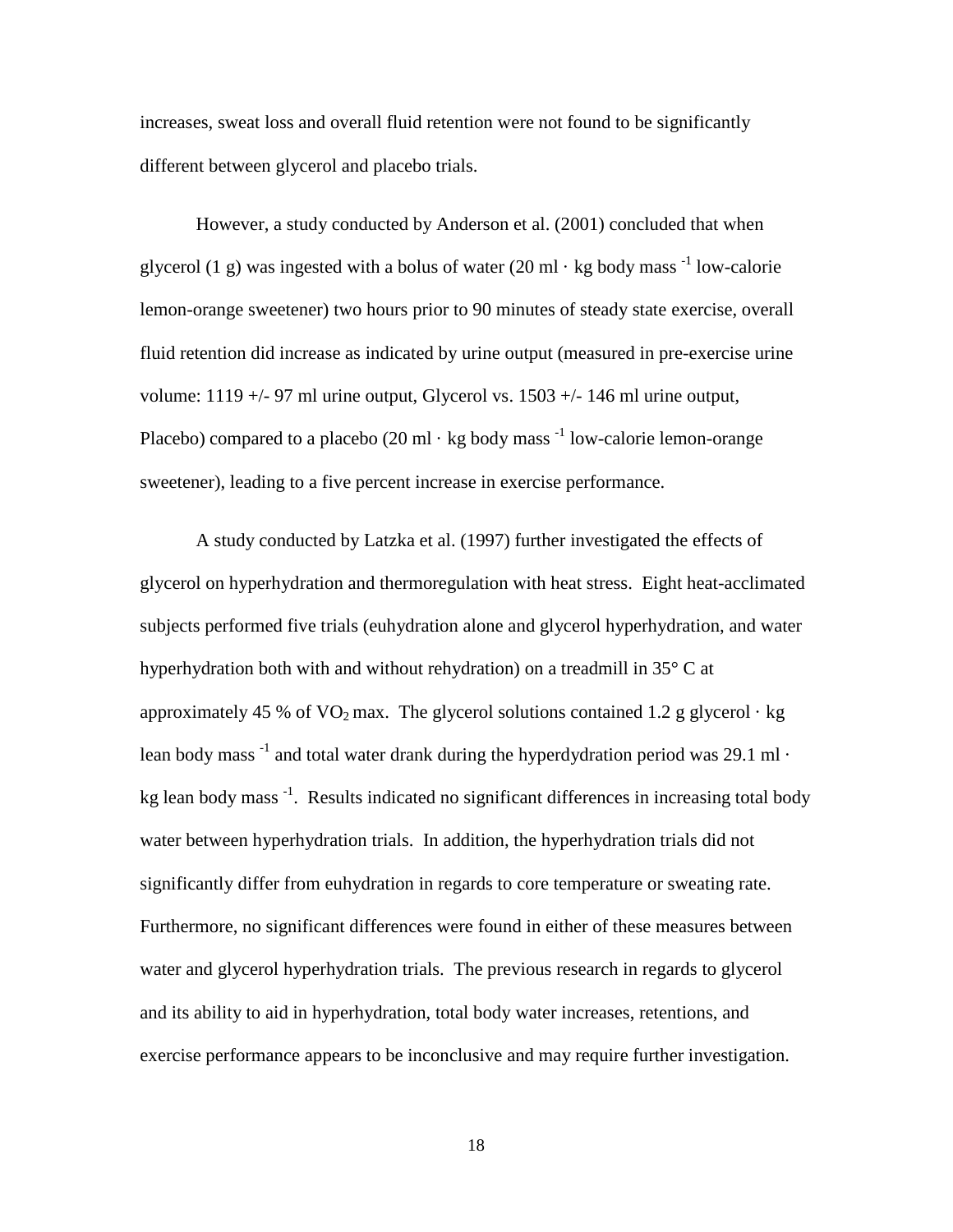Some research has found that glycerol does not hold an ergogenic effect and may actually cause more harm than good. A study conducted by Murray, Eddy, Paul, Seifert, and Halaby (1991) observed the physiological effects of four different drinks (10 % glycerol solution (G), 6 % carbohydrate-electrolyte beverage (CE), 6 % carbohydrateelectrolyte beverage plus 4 % glycerol (CEG), and water placebo (WP)) during a 90 minute cycle ergometer exercise bout at 50 % of  $\text{VO}_2$  max. The testing was done at 30 $^{\circ}$ Celsius. Though increases in plasma osmolality and attenuation of the decrease in plasma volume were found to be significantly greater with ingestion of the two glycerol solutions compared to placebo, data revealed no significant differences between treatments for heart rate, esophageal temperature, sweat rate, rating of perceived exertion, or levels of cortisol and aldosterone. In addition, gastrointestinal distress was found to be the greater in G compared with the other treatments.

Other concerns with the consumption of glycerol are the potential for hyponatremia, which is defined as blood sodium concentrations below 135 mmol, and CNS dysfunction. With the hydrophilic tendencies of glycerol and the compartmentalization of fluids that occurs with exercise and sweating, it is possible that the blood could become diluted with water and cause a drop in sodium concentration of the plasma. Glycerol can also cause issues in the brain because of its hydrophilic tendencies. Glycerol has been used to reduce intracranial pressure (ICP) via osmotic brain dehydration (Tourtellotte, Reinglass, & Newkirk, 1972). Glycerol also decreases cerebrospinal fluid (CSF) levels and increases cerebral blood flow to [ischemic](http://medical-dictionary.thefreedictionary.com/ischemic) brain tissue (Tourtellotte et al., 1972). Other adverse effects of orally-administered glycerol include confusion, dizziness, nausea, and vomiting.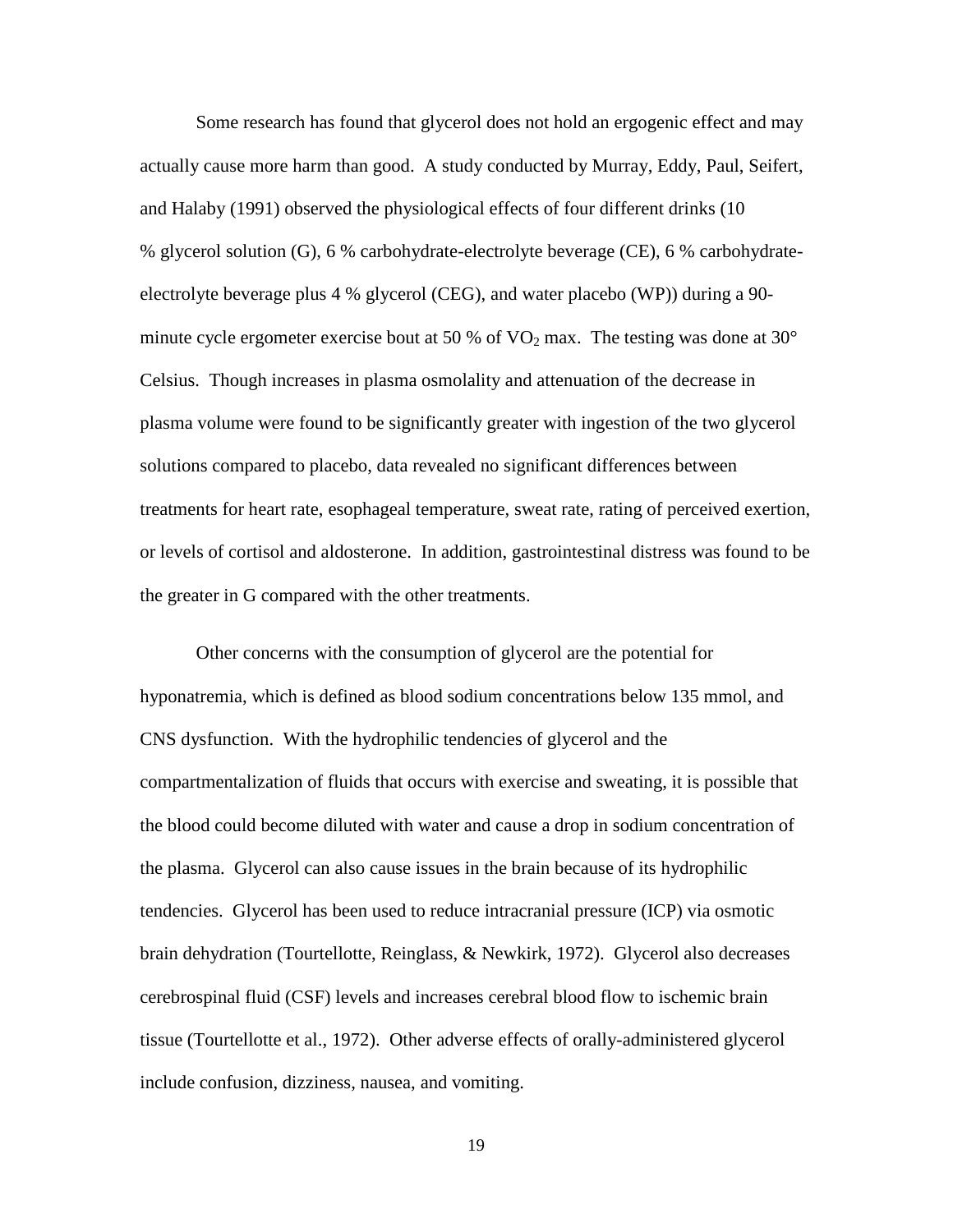#### Sodium and Water Retention

Co-consumption of sodium and water has also been used to induce prehyperhydration. Sodium is an important electrolyte in the maintenance of hydration status. Its presence in the renal interstitium is vital to reabsorption of fluid that would otherwise be excreted following the filtration of the blood. Sodium consumption also helps to maintain proper plasma osmolality, which regulates vasopressin secretion from the pituitary gland. Circulating levels of vasopressin are essential for reabsorption of water from the filtrate in the proximal and distal tubules and the loop of henle of the nephron (Guyton, 1986). When plasma becomes dilute, for example after consumption of large amounts of pure water, vasopressin secretion ceases, urine production increases and fluid is excreted (Guyton, 1986). In addition to its role in promoting fluid retention, vasopressin also elicits the thirst reflex, which increases the desire to consume fluid. These two physiological responses to sodium support that its consumption may promote hyperhydration.

Inducing hyperhydration in free living, euhydrated individuals can be difficult because these individuals lack the thirst stimulus and thus do not readily consume water. While in hot environments, dehydration must be combated by replacing any fluid that is lost due to sweat. This can be tough to accomplish because thirst is not a good indicator of fluid replacement requirements. Inducing voluntary hyperhydration in free living individuals can be difficult because thirst is typically not perceived until an individual has reached a dehydration rate of two percent (Sawka & Montain, 2000), meaning that if a soldier is one percent dehydrated prior to deployment to combat, he/she will not feel the need to consume any fluids and will likely not voluntarily hyperhydrate. This evidence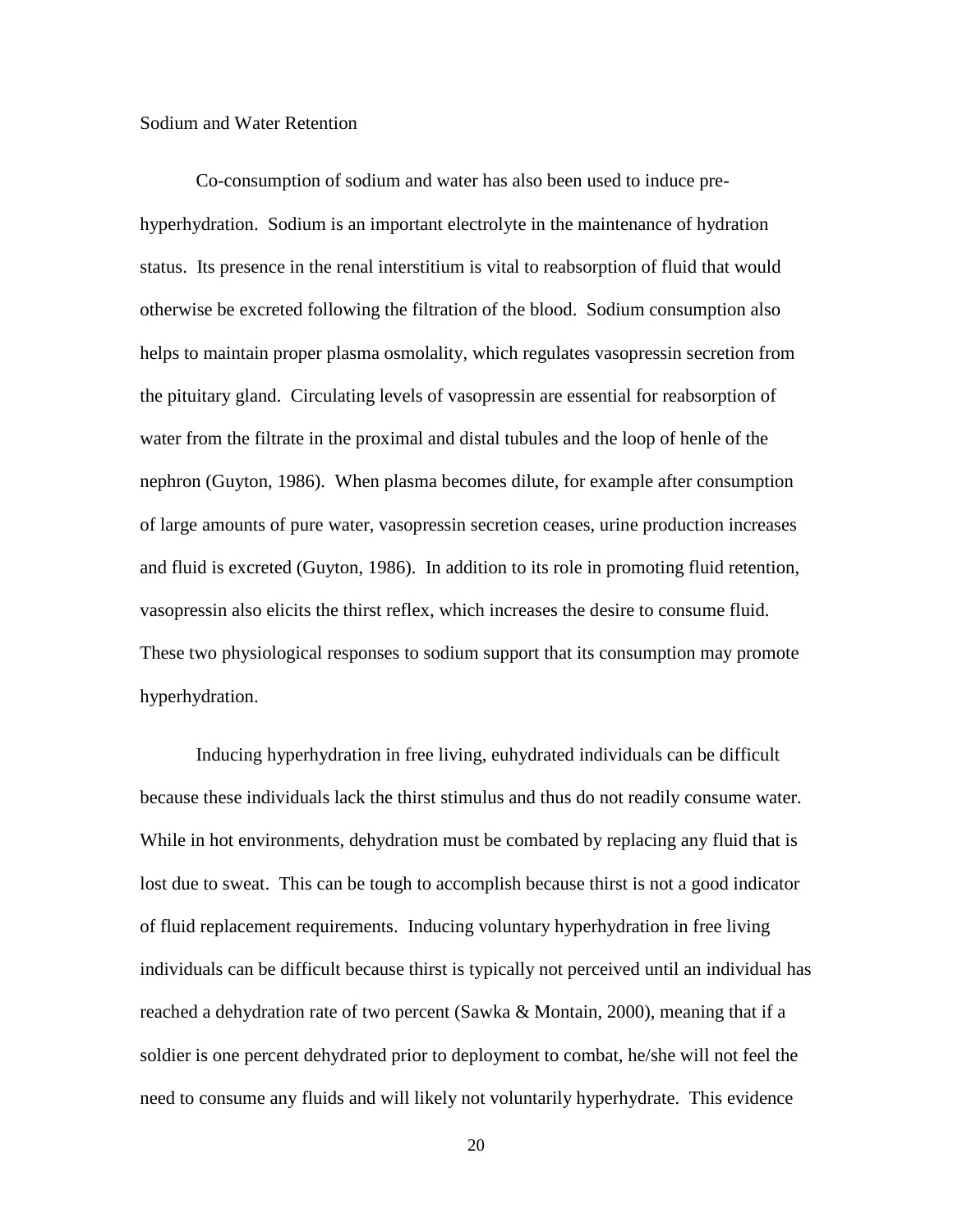suggests that sodium consumption can increase plasma osmolality and induce the thirst reflex even in euhydrated individuals via the vasopressin response.

Greenleaf et al. (1998) had euhydrated subjects undergo six different hyperhydrating treatments, drinking varying ionic and constituent compositions of fluid amounting to 10 ml/kg body weight (768 ml) during a 90 minute sitting period [(P1: 55  $mEq \cdot L^{-1}$  Na<sup>+</sup>, 5 mEq  $\cdot$  L <sup>-1</sup> K<sup>+</sup>, 365 mOsm  $\cdot$  kg <sup>-1</sup> H<sub>2</sub>O, 2.0 mg  $\cdot$  dL <sup>-1</sup> glycerol, 2049 mg  $\cdot$  dL <sup>-1</sup> glucose, 416 mg  $\cdot$  dL <sup>-1</sup> citrate), (P2: 97 mEq  $\cdot$  L <sup>-1</sup> Na<sup>+</sup>, 10 mEq  $\cdot$  L <sup>-1</sup> K<sup>+</sup>, 791 mOsm · kg<sup>-1</sup> H<sub>2</sub>O, 4.0 mg · dL<sup>-1</sup> glycerol, 3579 mg · dL<sup>-1</sup> glucose, 753 mg · dL<sup>-1</sup> citrate), (P2G: 113 mEq · L<sup>-1</sup> Na<sup>+</sup>, 11 mEq · L<sup>-1</sup> K<sup>+</sup>, 1382 mOsm · kg <sup>-1</sup> H<sub>2</sub>O, 2916 mg · dL<sup>-1</sup> glycerol, 3543 mg · dL<sup>-1</sup> glucose, 731 mg · dL<sup>-1</sup> citrate), (AA: 164 mEq · L<sup>-1</sup> Na<sup>+</sup>,  $<$  0.1 mEq  $\cdot$  L  $^{-1}$  K<sup>+</sup>, 253 mOsm  $\cdot$  kg  $^{-1}$  H<sub>2</sub>O, 1.0 mg  $\cdot$  dL  $^{-1}$  glycerol,  $<$  0.5 mg  $\cdot$  dL  $^{-1}$ glucose,  $854 \text{ mg} \cdot \text{d}L^{-1}$  citrate), and 01 and 02 (no drinking)] and an exercise drink also amounting to 10 ml  $\cdot$  kg body weight  $^{-1}$  of P1 for a 70 minute submaximal exercise bout (P1 for all treatments except 02 (no drinking)). Results indicated that P1 and AA significantly increased plasma volume during the sitting period 4.7 % and 7.9 %, respectively. The increases in plasma volume achieved at rest for AA, the lowest Osmolarity beverage (253 mOsm ⋅ kg  $^{-1}$ ), maintained plasma volumes during exercise, whereas drinks containing lower amounts or no sodium at all and higher Osm (365-1382  $mOsm·kg^{-1}$ ) did not.

Another study conducted by Greenleaf et al. (1997) tested the effects of preexercise hyperhydration and cycle ergometer exercise. In this study time to exhaustion was measured during an exercise bout at  $87-91$  %  $VO<sub>2</sub>$  max. The five subjects in this study consumed either no drink (N), or one of two fluid formulations equaling 10 ml  $\cdot$  kg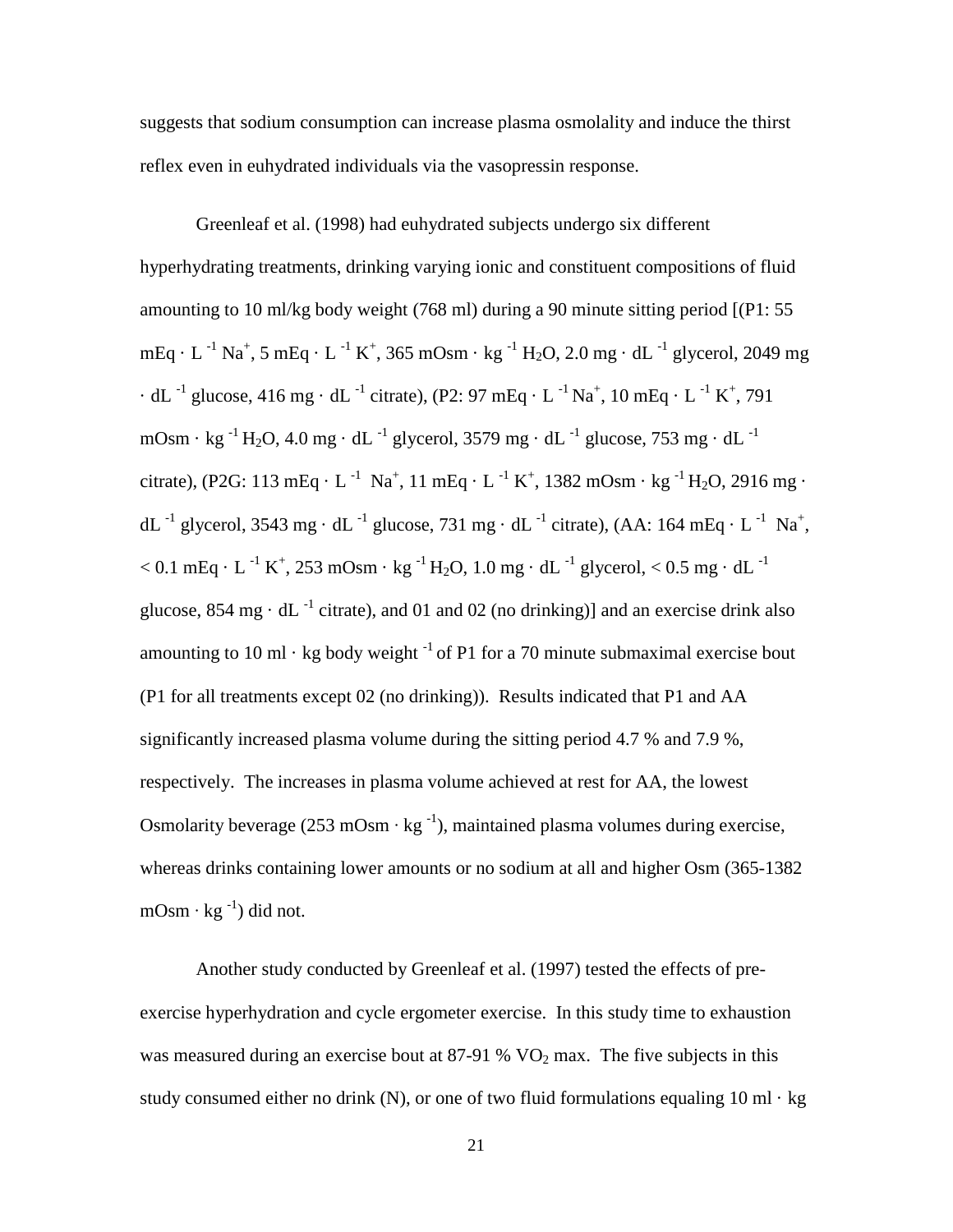$^{-1}$  (743 +/- 161 ml). One drink being a multi-ionic carbohydrate drink, P1 (55 mEq  $\cdot$  1  $^{-1}$ ) Na<sup>+</sup>, 4.16 g · 1<sup>-1</sup> citrate, 20.49 g · 1<sup>-1</sup> glucose and 365 mOsm · kg<sup>-1</sup> H<sub>2</sub>O) and the other being a sodium chloride- sodium citrate drink, AA (164 mEq ·  $1^{-1}$  Na<sup>+</sup>, 8.54 g ·  $1^{-1}$ citrate,  $\lt$  5mg · 1<sup>-1</sup> glucose, and 253 mOsm · kg<sup>-1</sup> H<sub>2</sub>O). Percent changes in plasma volume from 105 minutes post consumption to the start of exercise were  $-1.5 + (-3.2 \% \text{ in}$ the no drink trial,  $0.2 +1$  - 2.2 % with P1, and 4.8 + $-$  3.0 % with AA ( $P < 0.050$  AA vs. P1 and no drink, P1 vs. no drink). In response to the different changes in plasma volume, exercise times to exhaustion were  $24.68 +/- 1.50$  min,  $24.55 +/- 1.09$  min, and  $30.50 +/-$ 3.44 min for N, P1, and AA, respectively. Researchers concluded that the attenuated exercise performance for N and P1 could not be attributed differences in exercise metabolism from the carbohydrate or citrate. It was determined that the higher level of resting plasma volume for AA (greatest  $Na<sup>+</sup>$  concentration), along with greater acid buffering and potential increased energy substrate from citrate, may have caused the increased exercise performance.

The effects of immediate pre-exercise sodium loading have also been observed. A study conducted by Coles and Luetkemeier (2005) measured the effects of an immediate pre-exercise sodium load on plasma volume, endurance performance, and thermoregulation performance. Subjects exercised at 70 %  $VO<sub>2</sub>$  max for 45 minutes in 21.0 - 23.3° C immediately following ingestion of either a sodium load (IPOSL), 164 mEq Na<sup>+</sup>, 255 mOsm · kg <sup>-1</sup> (10 ml · kg <sup>-1</sup> Shaklee U.S.), or a no sodium placebo (10 ml · kg -1 doubly concentrated lemon flavored Crystal Light), beverage, each divided into three equal portions taken at 15 minute intervals. The submaximal ride was followed by a 15-minute performance time trial. Results indicated changes in resting plasma volume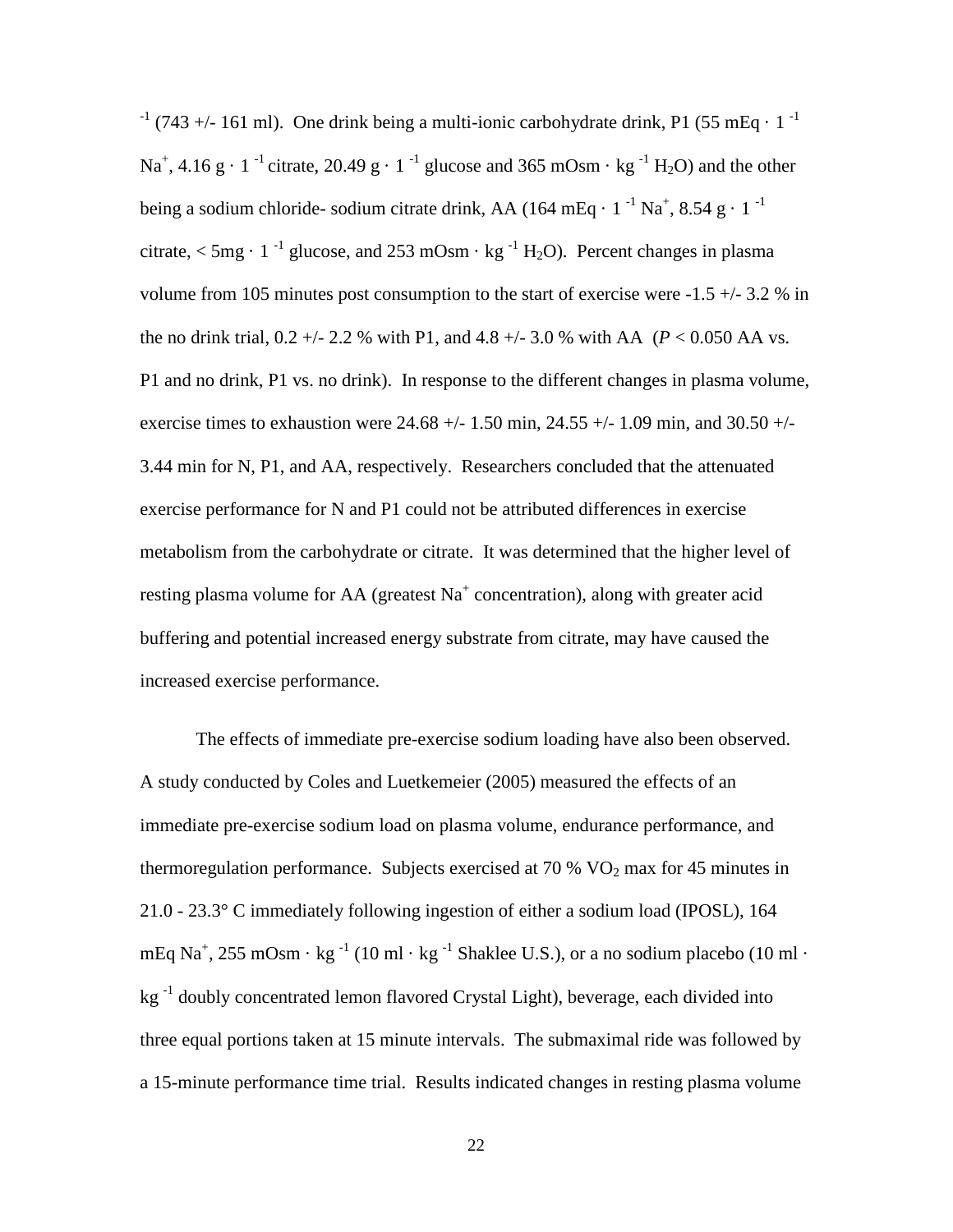prior to exercise were significantly different between treatments, with IPOSL having greater plasma volume. In addition it was determined that IPOSL lead to greater maintenance of plasma volume at both 15 and 30 minutes during the submaximal ride compared to placebo. Furthermore, there was a significant 7.8 % improvement in time trial performance with IPOSL compared to placebo.

A study conducted by Sims, Rehrer, Bell, and Cotter (2007) investigated whether a concentrated sodium beverage would increase plasma volume and reduce physiological strain leading to an increase in endurance cycling performance in women. Subjects either ingested a high Na<sup>+</sup> beverage (164 mmol Na<sup>+</sup>  $\cdot$  L <sup>-1</sup>) or a low Na<sup>+</sup> beverage (10 mmol Na<sup>+</sup>  $\cdot$  L<sup>-1</sup>) with 10 ml  $\cdot$  kg<sup>-1</sup> body mass of H<sub>2</sub>O, prior to exercising to exhaustion at 70 % of  $VO<sub>2</sub>$  max at 32 $^{\circ}$  Celsius. The beverages were consumed in seven portions over a 60minute period starting 105 minutes prior to the submaximal exercise. Results demonstrated that the high Na<sup>+</sup> beverage increased plasma volume 4.4  $+/- 1.1$  % prior to exercise compared to the low Na<sup>+</sup> beverage which only increased plasma volume  $1.9 +/-$ 1.3 % prior to exercise, (*P* < 0.001). Furthermore, time to exhaustion increased significantly in the high Na<sup>+</sup> compared to the low Na<sup>+</sup> trial, 98.8 +/- 25.6 min vs. 78.7 +/-24.5 min. Lastly, the core temperature rose much more quickly in low  $Na^+$ , 1.6 +/- 0.2 $^{\circ}$  $C \cdot h^{-1}$  vs. 1.2 +/- 0.2°  $C \cdot h^{-1}$  in high Na<sup>+</sup>.

Another study conducted by Sims, van Vliet, Cotter, and Rehrer (2007) further enforced the performance benefit of sodium consumption and its effects it has in the heat. The methods in this study essentially matched that of the first study with the subjects now being male and the exercise now being running as opposed to cycling. Subjects ingested either a high Na<sup>+</sup> beverage (164 mmol Na<sup>+</sup> · L<sup>-1</sup>) or a low Na<sup>+</sup> beverage (10 mmol Na<sup>+</sup> ·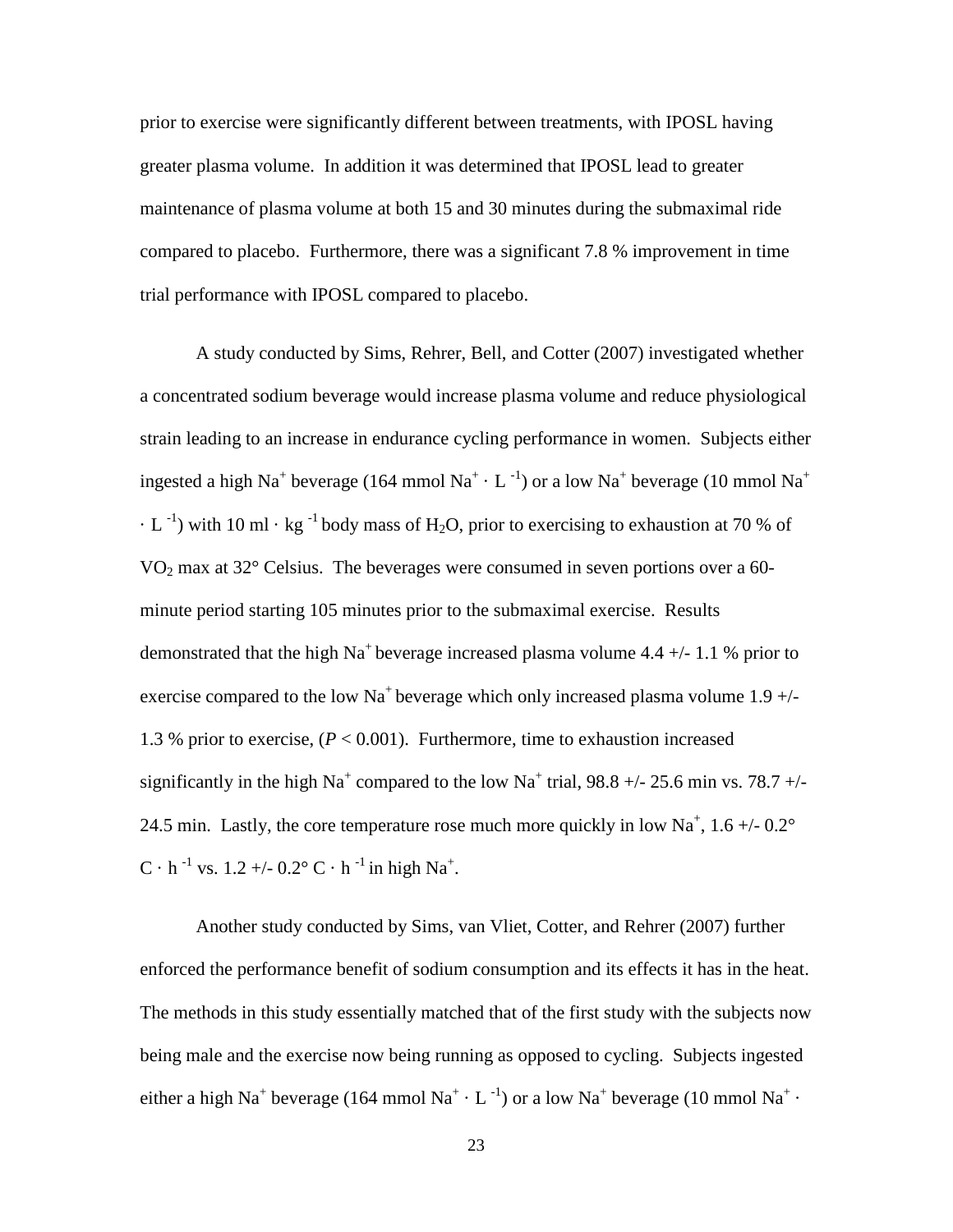L<sup>-1</sup>) with 10 ml  $\cdot$  kg<sup>-1</sup> body mass of H<sub>2</sub>O, prior to exercising to exhaustion at 70 % of VO<sub>2</sub> max in  $32^{\circ}$  Celsius. The beverages were consumed in seven portions over a 60minute period starting 105 minutes prior to the submaximal running exercise bout. Results in this study revealed that the high  $Na<sup>+</sup>$  beverage increased plasma volume 4.5 +/-3.7 % compared to the low Na<sup>+</sup> beverage which did not increase plasma volume,  $0.0 +/-$ 0.5 %,  $(P < 0.040)$ . Time to exhaustion increased significantly in the high Na<sup>+</sup> compared to the low  $Na<sup>+</sup>$  trial. In this study some of the subjects were forced to stop due to an ethical end point (core temperature =  $39.5^{\circ}$  C), stop times were  $57.9 +/- 6$  min (High Na<sup>+</sup>) vs. 46.4  $+/-$  4 min (Low Na<sup>+</sup>) ( $P = 0.040$ ) and when subjects were exhausted times were 96.1 +/- 22 min vs. 75.3 +/- 21 min ( $P = 0.030$ ) in high Na<sup>+</sup> and low Na<sup>+</sup>, respectively. This study also revealed a significantly lower core temperature in the high  $Na^+(38.9^{\circ} \text{C})$ trial compared to the low  $Na<sup>+</sup>$  trial (39.9 $\degree$  C).

The evidence in these studies gives strong indication that sodium consumption prior to exercise in the heat can help to maintain hydration status. However, thus far these studies did not allow for ad libitum water consumption and are not measuring the effects of  $Na<sup>+</sup>$  consumption on thirst and ad libitum water consumption levels.

#### Sodium and Thirst Reflex

If vasopressin elicits the thirst reflex just as it helps to retain water at the level of the kidney, then with pre-exercise sodium loading, individuals may be induced to consume significantly higher amounts of water and ultimately elevate plasma volume when compared to placebo or no treatment. However, despite the knowledge of vasopressin and its effects on thirst reflex, only one study tested the effects of sodium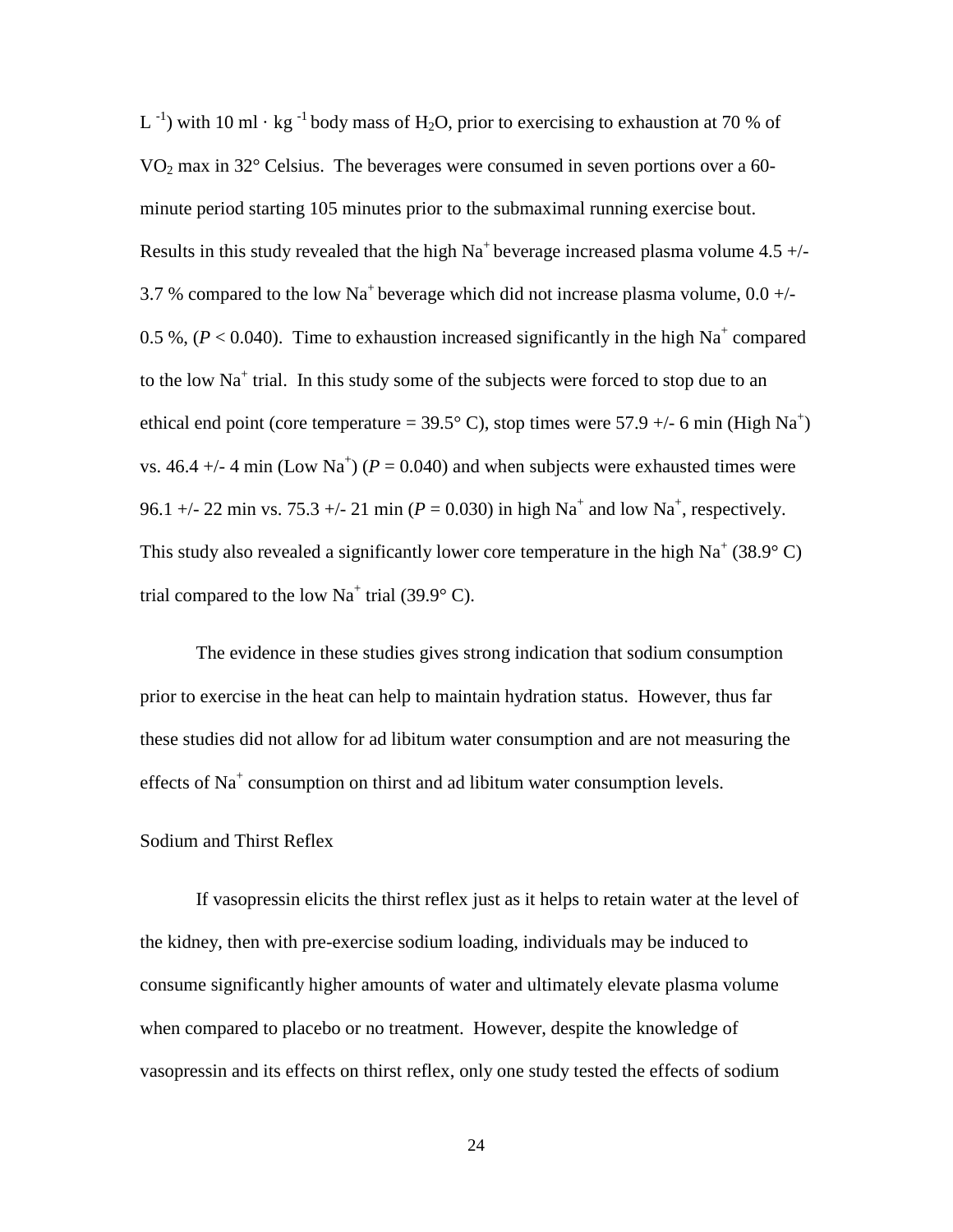loading and ad libitum water consumption. Johannsen, Lind, King, and Sharp (2009) had 10 males and 10 females exercise at 58  $+/- 4$  % of VO<sub>2</sub> max for 90 minutes on a cycle ergometer, 45 minutes after ingestion either 355 mL of chicken noodle soup (167 mmol  $\text{Na}^{\text{+}} \cdot \text{L}^{-1}$ ), a carbohydrate-electrolyte beverage (16 mmol  $\text{Na}^{\text{+}} \cdot \text{L}^{-1}$ ), or plain water. Following the 90 submaximal exercise bout, subjects completed a physical performance task, which was the total calculated work that would be completed in 30 minutes of exercise at 60 % of  $VO<sub>2</sub>$  max. The important factor in this study is that water consumption was ad libitum in all exercise trials. Fluid balance was found to be improved in the SOUP trial compared to the water trial, with subjects losing  $251 + (-418)$  g in the SOUP trial compared to a loss of 657  $+/-$  593 g in the water trial ( $P = 0.002$ ). This was due to greater water intake throughout the SOUP trial compared to the water trial and an increase of water retention. Though the study did not show differences in performance between trials, it did reveal that when water consumption is allowed to be ad libitum, sodium consumption increases the amount of water consumed.

It has been demonstrated that sodium consumption helps to maintain hydration status and elevate plasma volume in both normal and hot environments via its influence on the hormone vasopressin. Because of the ability to maintain and/or elevate plasma volume, the consumption of sodium has also been shown to increase exercise performance in both normal and hot environments. Furthermore, in the single study to date that observed the effects of sodium and the thirst reflex it was determined that, with sodium consumption, water intake is increased. It now needs to be determined whether or not an acute sodium load will significantly increase the level of ad libitum water consumption prior to exercise and, if so observed, will result in pre-hyperhydration.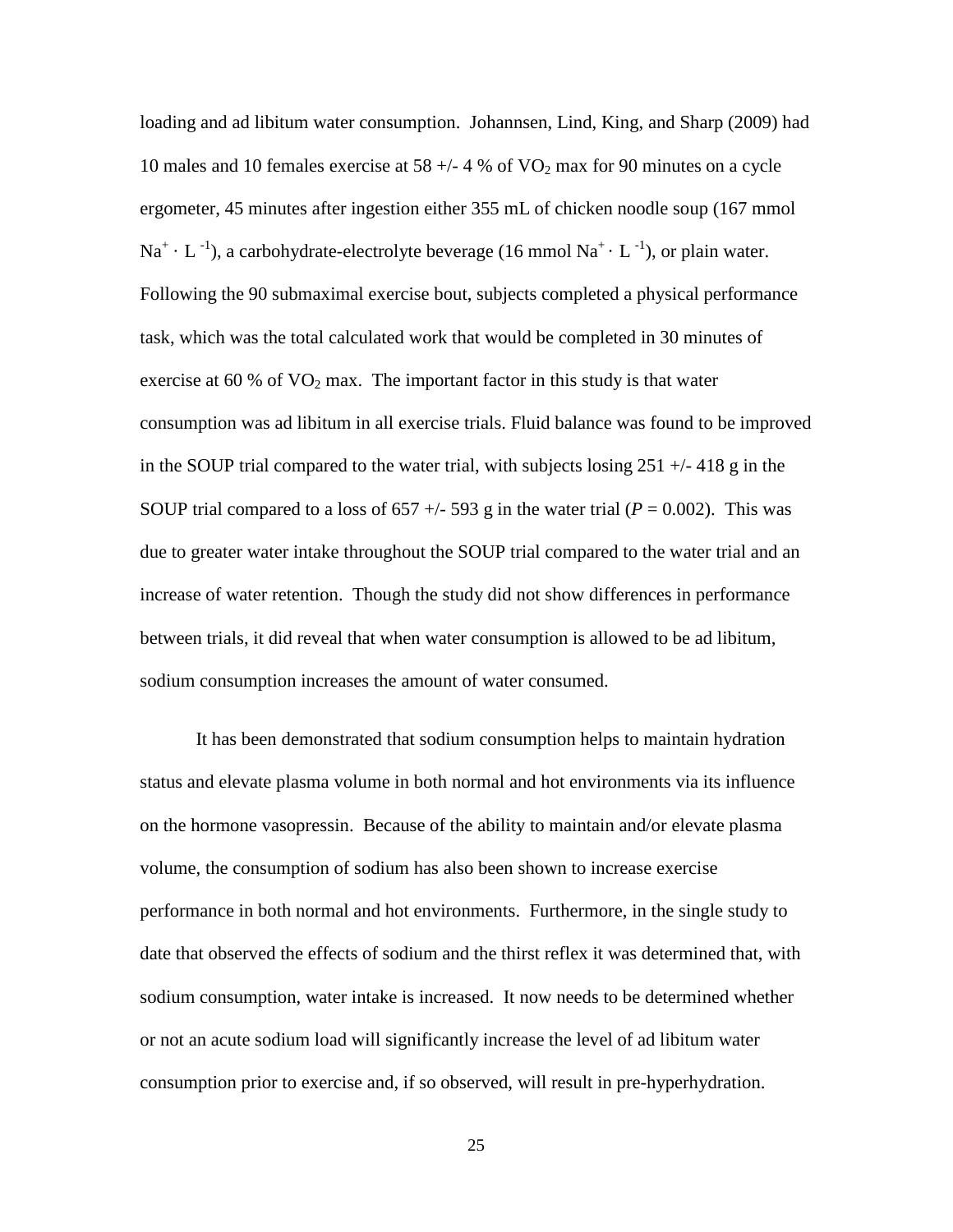Furthermore, if an acute sodium load does increase water consumption, and prehyperhydration, will plasma volume, hydration level, and maximal exercise performance in the heat also increase when compared to trials that are not preceded by sodium consumption? If this is the case, this gap in current literature will not only be applicable to recreational or elite athletes, but also to people in the professional work world such as farmers, or even our country's military force. For example, when soldiers are overseas in the field they may not be consciously thinking to drink water due to all the external stress at hand, and may become dehydrated, causing decrease in personal performance. If they are given an acute sodium load, evidence suggests that soldiers would increase their water consumption and better maintain hydration status. By investigating this gap in literature, this study will produce evidence as to whether or not increases in water consumption increase plasma volume and ultimately provide further help for soldiers to perform maximally while in the field of duty.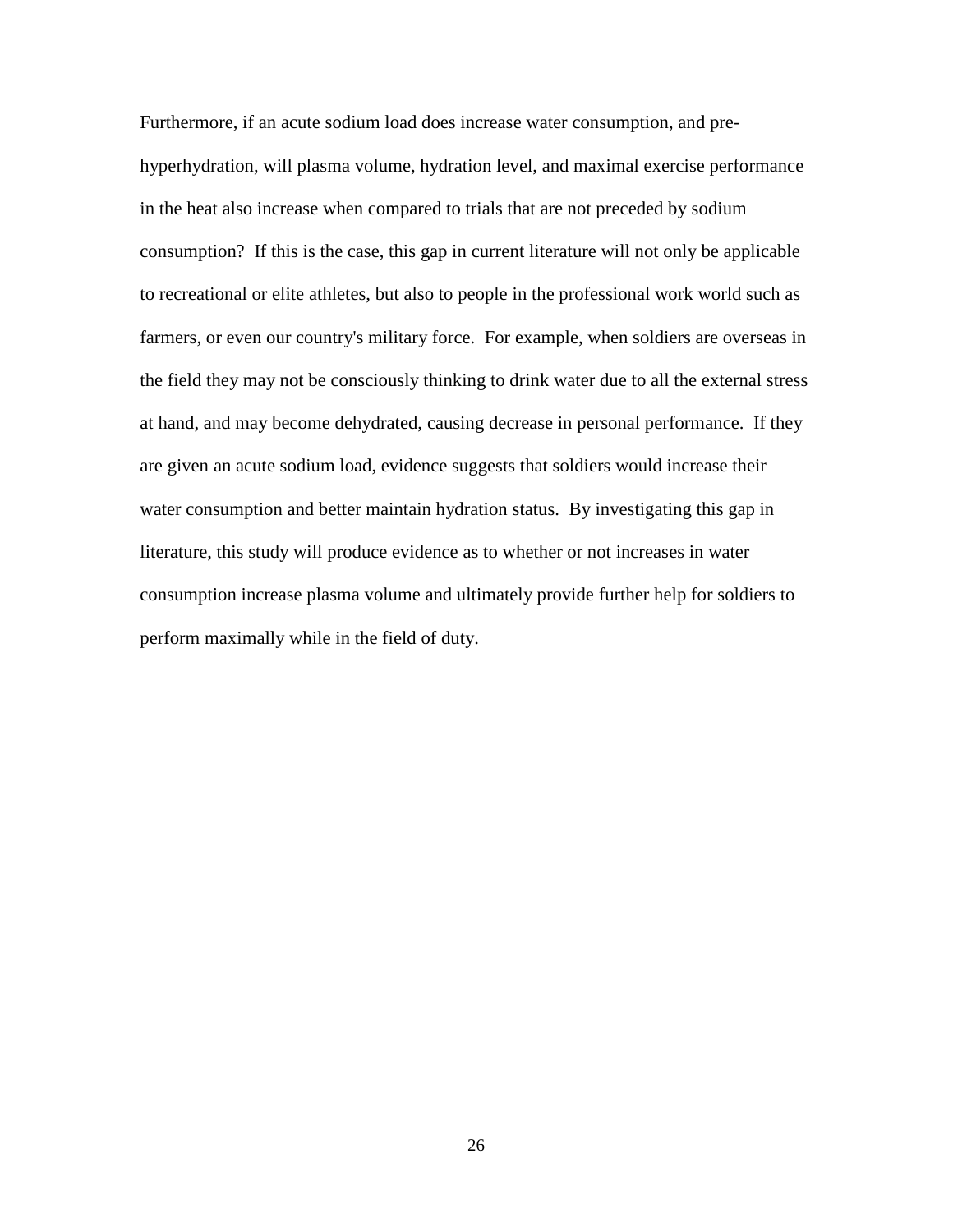## **Chapter 3**

## **Methodology**

Male subjects  $(n = 9)$  were recruited from a group of well-trained cyclists and triathletes. All subjects read and signed an informed consent form approved by the Institutional Review Board of Appalachian State University. Subjects also underwent a health screening to ensure that they qualified as low-risk individuals. During the first visit to the lab, subjects performed a graded exercise test to exhaustion (GET) on a Lode Excalibur electronically braked cycle ergometer (EBE) to determine their maximal oxygen consumption and power output at maximum oxygen consumption (PPO). The GET began with the subject pedaling at a Wattage equal to three times their mass in kilograms. The work rate progressed by 0.3 Watts  $\cdot$  kg<sup>-1</sup> each minute until volitional exhaustion of the subject was achieved. Criteria for a maximal effort was: plateau in maximum oxygen consumption with an increase in work rate, volitional exhaustion of subject, respiratory exchange ratio  $> 1.15$ , and a heart rate near estimated maximum (220-age). Following completion of the GET, subjects rested for 10-15 minutes before undergoing a familiarization trial of a 12.2 km performance test ride (PT) that was used to assess performance of subjects during their subsequent lab visits. The objective of the PT was to complete 12.2 km as quickly as possible. During the PT, subjects were allowed to adjust the work rate of the cycle ergometer as desired, but were blinded to the actual work rate. The subjects were able to see their elapsed distance throughout the trial.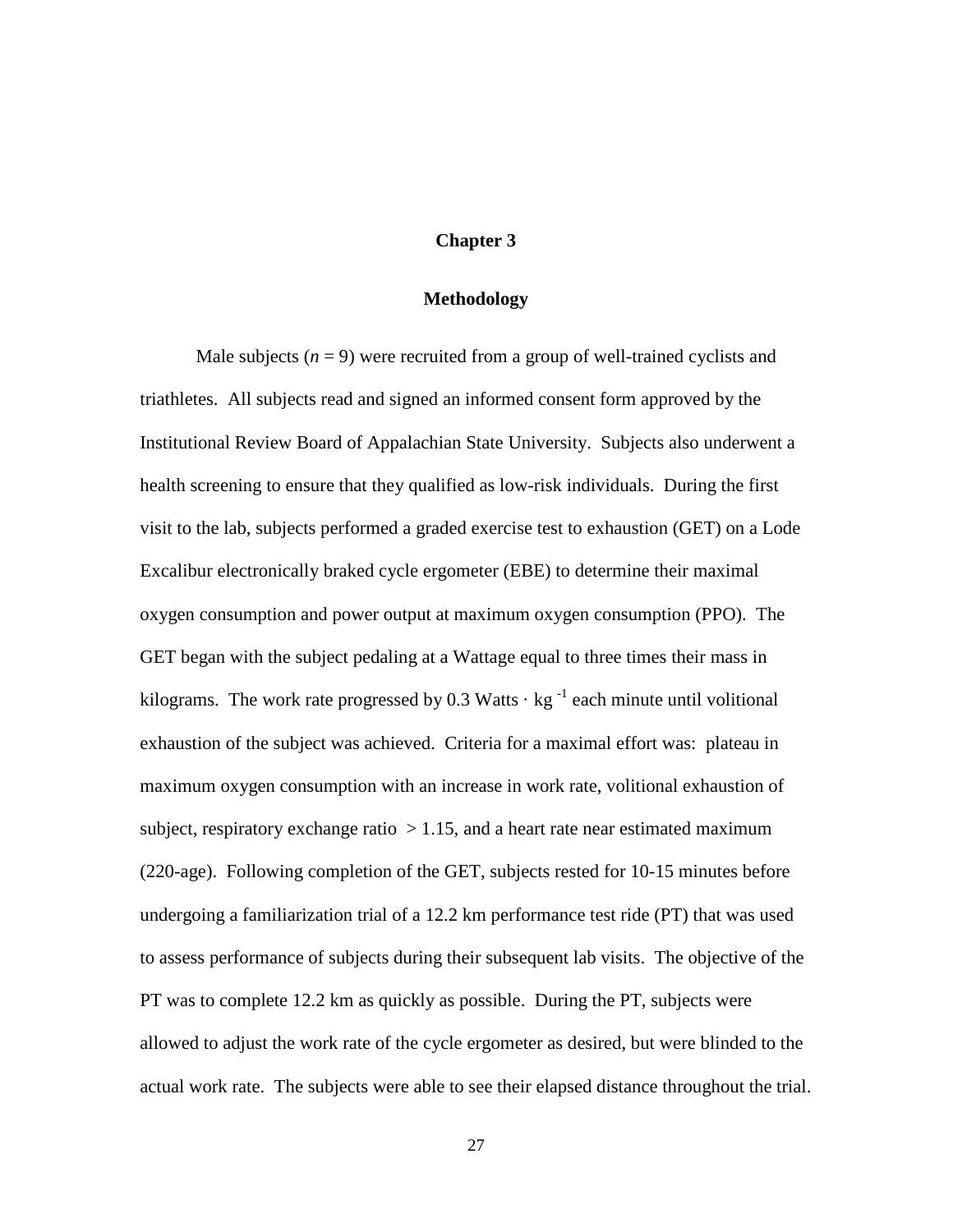After the initial testing and familiarization visit, the subjects reported to the lab on three additional occasions, each following an overnight fast. Upon arrival, subjects first evacuated their bladder and had nude body mass and tympanic temperature measured. Subjects also underwent a blood draw via finger prick to measure hematocrit and hemoglobin levels using a Hemopoint H2 Analyzer. Urine specific gravity (USG) was measured using a portion of the initial bladder evacuation. Subjects then consumed a pre-event meal consisting of roughly 360 kcals accompanied by either 60 mg NaCl  $\cdot$  kg  $\cdot$ bm<sup>-1</sup>, an equal volume of placebo (non-caloric sweetener Splenda), both distributed in capsule form, or no treatment. The subjects then rested quietly for two hours at an ambient temperature of 30-32° C while having unlimited access to water. Subjects were previously encouraged to drink if thirsty. Ad-libitum water consumption and urinary output was measured during the two-hour period to nearest ml. Following the two-hour hydration period, nude body mass, tympanic temperature, a blood draw for hematocrit and hemoglobin levels and bladder evacuation were repeated. Subjects then underwent a 60-min dehydration ride at an ambient temperature of 30-32° C and work rate of 50 % of their PPO. Heart rate was taken at the five and 50-minute marker during the dehydration ride. Following dehydration ride, blood samples for hematocrit and hemoglobin levels were drawn, tympanic temperature was measured, and total body wipe down, and a bladder void took place prior to nude body mass measurement. Immediately following assessments subjects returned to EBE to perform PT (as described above). Following the termination of the PT, the subjects evacuated their bladder, underwent total body wipe down prior to nude body mass measurement, had tympanic temperature measured, and had a blood sample drawn to assess hematocrit and hemoglobin levels. Subjects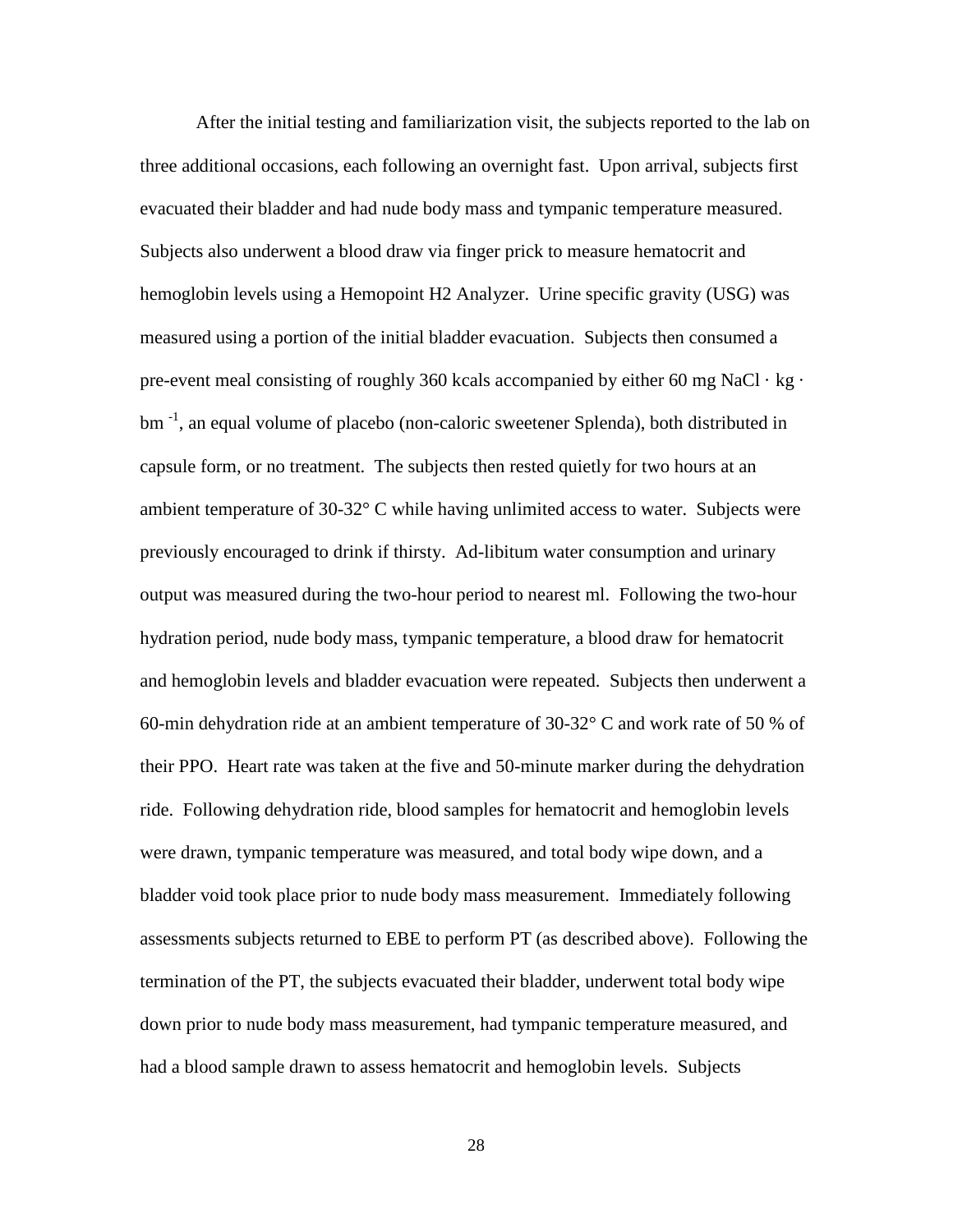refrained from water consumption from the termination of the hydration period until the completion of the PT. All exercise was performed on the EBE. Blood samples were analyzed for blood volume using the method of Dill and Costill (Dill, 1974). At least two days, but no more than seven days, separated each visit. Diet and fluid consumption were controlled for two days prior to each visit. Subjects were instructed to maintain their normal water consumption to maintain euhydration and were instructed to drink one liter of water the night before testing. Subjects were also instructed to keep a low sodium diet in the two days leading up to testing, and refrained from processed foods such as deli meats and cheeses. Blood variables, body mass, fluid consumption and retention, urinary output, and core temperature were analyzed using separate two-way, repeated measures ANOVA utilizing Sidak's post-hoc analyses where appropriate. Time to complete the time trial was compared using a one-way repeated measures ANOVA with Sidak's posthoc. Level of significance was set at  $P \le 0.050$  and all results are presented as mean  $+/-$ *SE*.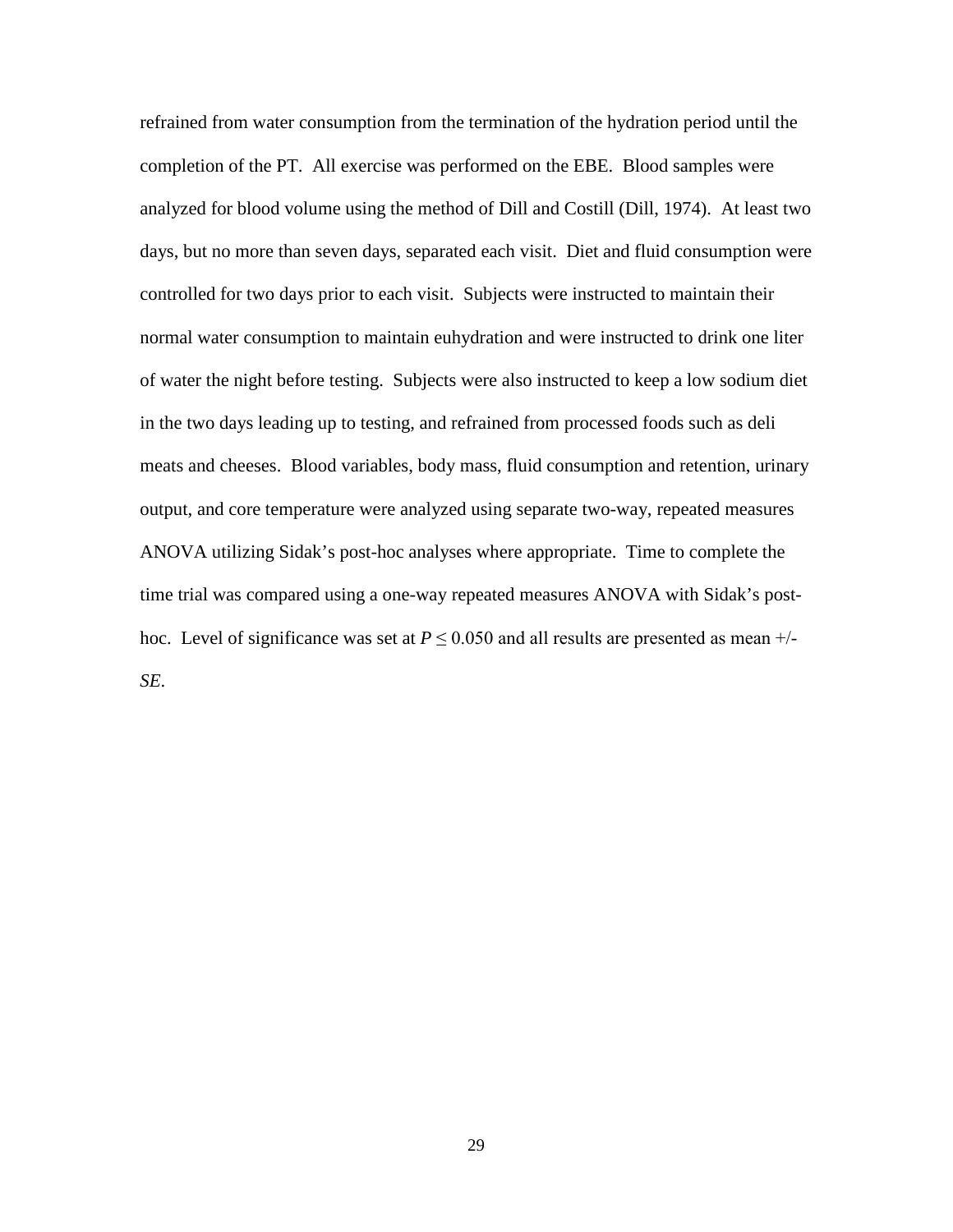# **Chapter 4**

#### **Results**

## Subjects

Age, mass, and  $VO<sub>2</sub>$  max measurements were taken for nine male subjects (mean +/- *SD*). All nine of the subjects completed the two-hour hydration period and dehydration ride. Two subjects, who were not experienced cyclists or triathletes, did not perform the performance trials due to the possibility of a learning effect in the performance trial. The mean age of the male cyclists  $(n = 9)$  was  $27 +11$  4 years. The mean mass  $(n = 9)$  was 73.8 +/- 9.6 kg. The GET yielded a mean VO<sub>2</sub> max of 55.9 +/-9.3 ml · kg  $^{-1}$  · min  $^{-1}$ .

#### Water Consumption & Retention

Water consumption and retention measurements during the hydration period were taken on nine subjects. The amounts of water consumed during the two hour hydration period were  $782 + (-151 \text{ mL}, 815 + (-161 \text{ mL}, \text{and } 1,380 + (-194 \text{ mL})$  for the no treatment (NT), placebo (Pl), and sodium (Na) trials, respectively. The amount of water consumed during the Na trial was significantly greater compared to both the NT ( $P = 0.024$ ) and Pl  $(P = 0.050)$ . Water consumption amounts were not significantly different between the NT and Pl trials  $(P = 0.959)$ . Overall water amounts retained during the hydration period were 148 +/- 96 mL, 244 +/- 134 mL, and 821 +/- 122 mL for NT, Pl, and Na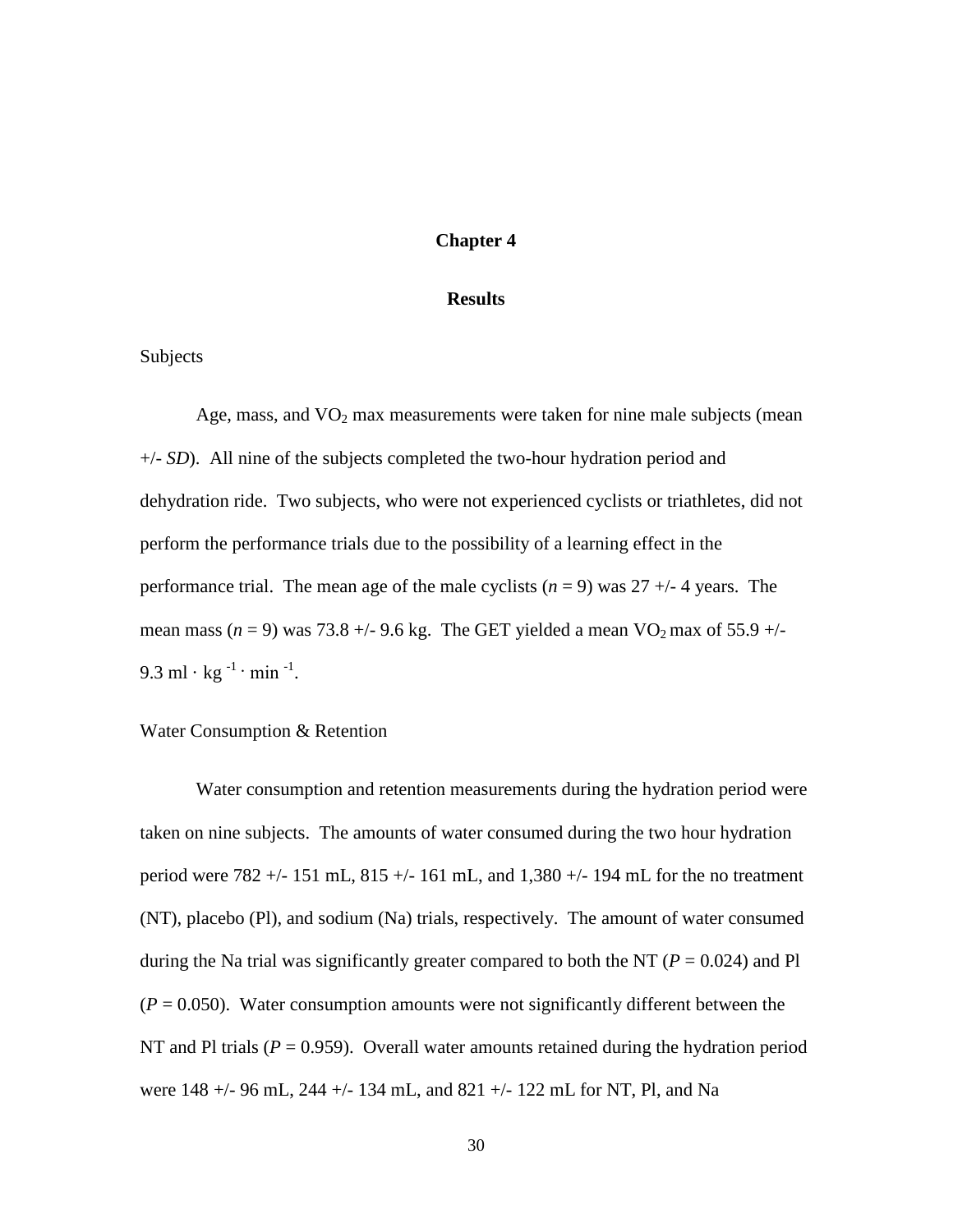respectively. Water retention for the Na trial was significantly greater compared to both the NT ( $P < 0.001$ ) and Pl ( $P = 0.004$ ) trials. Water retention for the Pl trial was not significantly different than the NT trial ( $P = 0.724$ ). Water consumption and retention results are presented in Figure 1.



*Figure 1*. Water consumed (C) and retained (R) during the hydration period (mean +/- *SE*) for the three different treatments. \* Indicates a significant difference compared to other trials (*P* ≤ 0.050).

#### Performance Test

Average times to complete the PT were 872 +/- 72 seconds for NT, 851 +/- 59 seconds for Pl, and  $773 + (-60$  seconds for Na. PT time was significantly improved during the Na trial compared to the NT ( $P = 0.006$ ) and the Pl ( $P = 0.004$ ) trials. No statistically significant differences were observed in completion times between the NT and Pl trials  $(P = 0.614)$ . PT results are presented in Figure 2.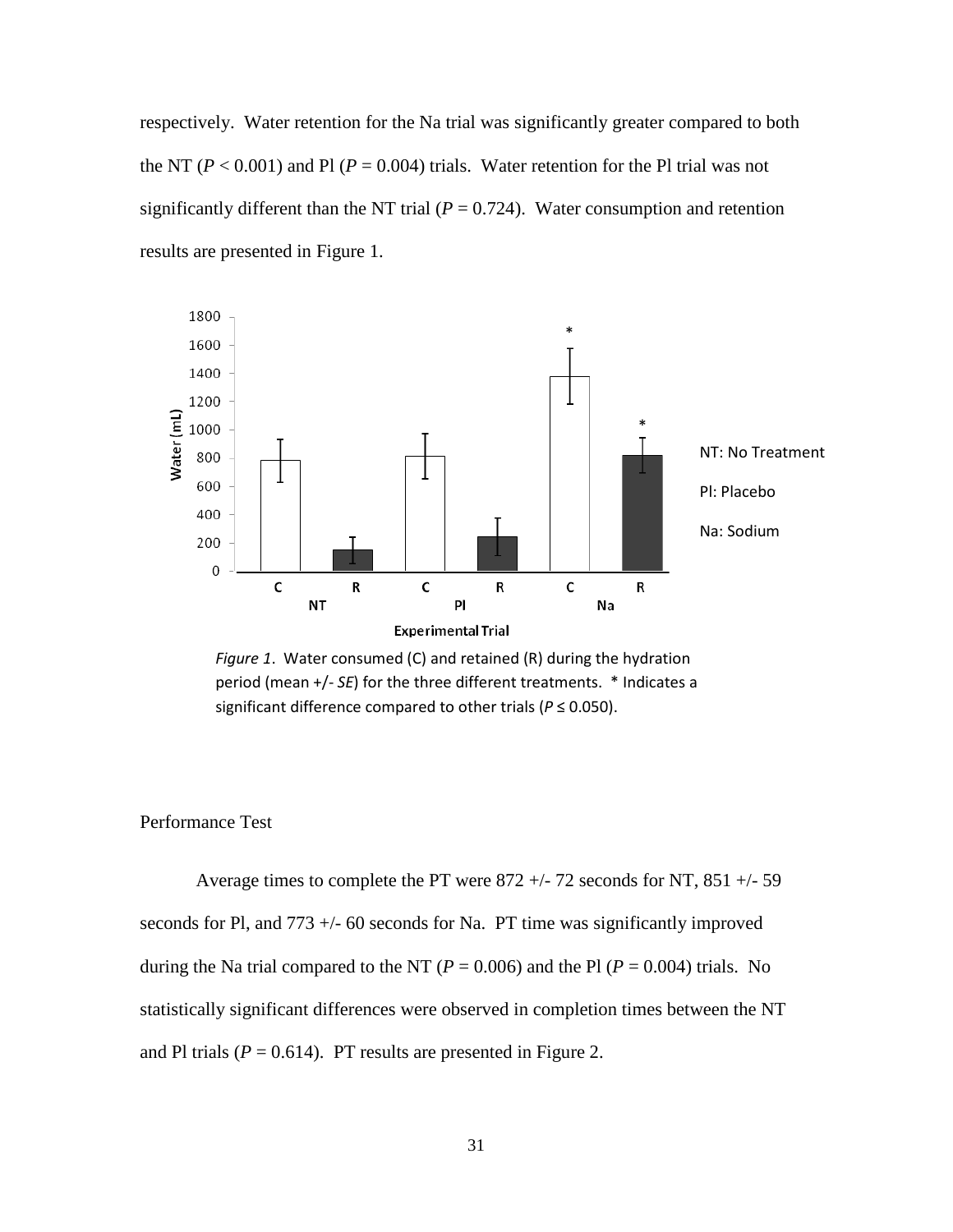

*Figure 2*. Performance trial times (mean +/- *SE*) for the three different treatments. \* Indicates a significant difference compared to other trials ( $P \le 0.050$ ).

# Dehydration

Dehydration rates following the dehydration ride were measured in eight of nine subjects. One subject's data were not used because there was a clear error made during body mass measurements. After the dehydration ride, subjects were 1.6 +/- 0.1 % dehydrated in NT, 1.3 +/- 0.2 % dehydrated in Pl, and 0.7 +/- 0.2 % dehydrated in Na. Dehydration rate during the Na trial was significantly lower compared to both the NT ( $P = 0.004$ ) and the Pl  $(P = 0.045)$  trials. Dehydration rate during the NT and Pl trials were not significantly different  $(P = 0.444)$ . Dehydration results are presented in Figure 3.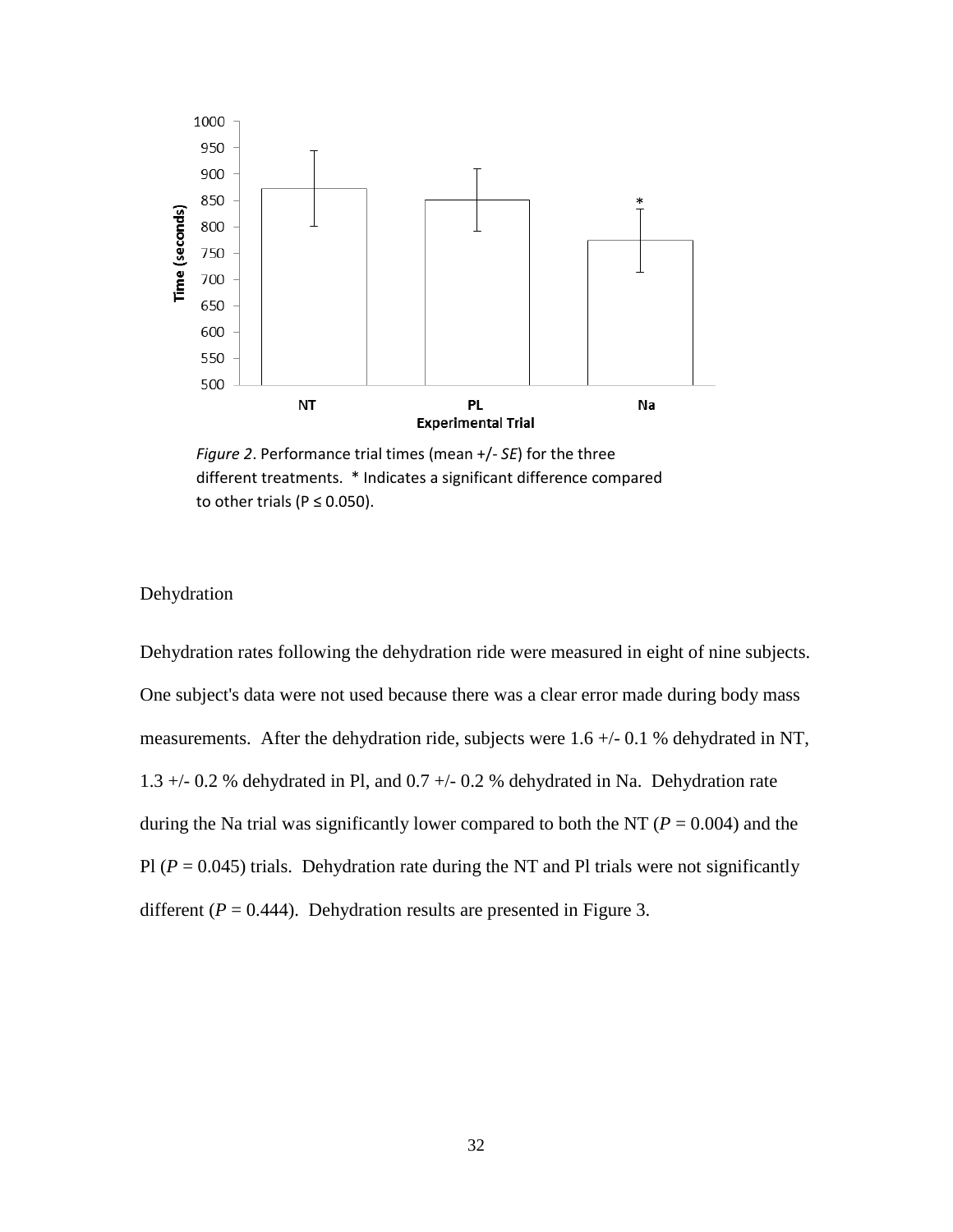

*Figure 3*. Percent Dehydration between trials (mean +/- *SE*). \* Indicates a significant difference compared to other trials (*P* ≤ 0.050).

#### Tympanic Temperature

Tympanic temperature (TT) measurements were taken and analyzed before consumption of the pre-exercise meal, before the beginning of the dehydration ride, before the beginning of the PT, and after completion of the PT. From pre-meal consumption to the beginning of the dehydration ride there was a  $0.87 +/-0.25$  % increase in NT, a  $1.2 +/-$ 0.41 % increase in Pl, and a  $0.78 +/- 0.47$  % increase in Na. Change in TT from pre-meal consumption to beginning of dehydration trial was not found to be significantly different between any trials (NT vs. Pl, *P* = 0.740; NT vs. Na, *P* = 0.987; Na vs. Pl, *P* = 0.689). Pre-meal consumption to the end of the dehydration ride yielded a 2.3 +/- 0.49 % increase, a 2.4  $+/-$  0.59 % increase, and a 1.6  $+/-$  0.34 % increase in the NT, Pl, and Na trials, respectively. Changes in TT from pre-meal consumption to the end of the dehydration trial were not found to be significantly different between any trials (NT vs. Pl, *P* = 0.950; NT vs. Na, *P* = 0.124; Na vs. Pl, *P* = 0.052). Increases in TT from pre PT to post PT were 1.6 +/- 0.29 %, 0.96 +/- 0.24 %, and 1.8 +/- 0.36 % in NT, Pl, and Na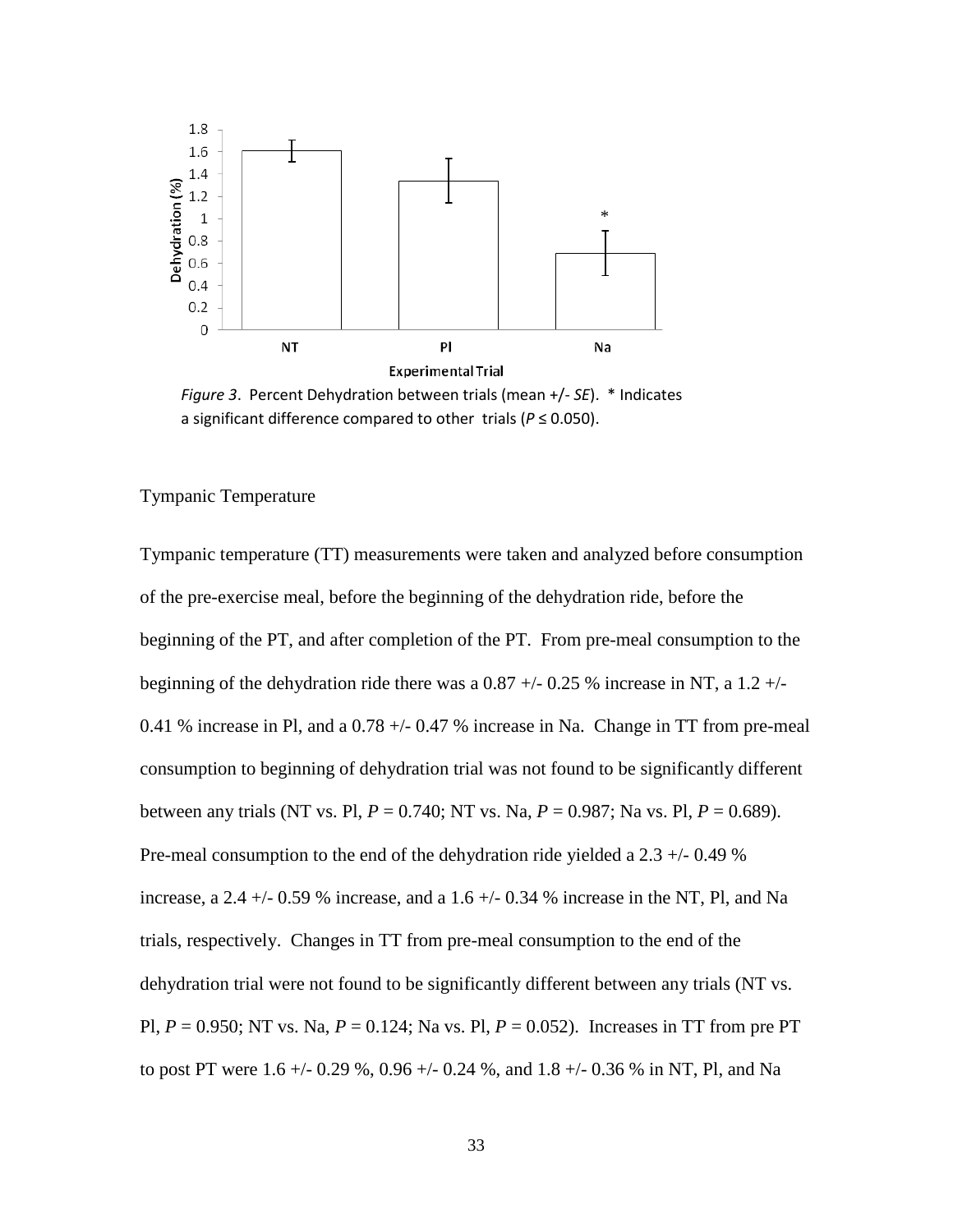trials, respectively. Change in TT from pre to post PT were found to be significantly different between Na and Pl trials ( $P = 0.043$ ), but not Na and NT ( $P = 0.955$ ) or NT and Pl ( $P = 0.638$ ) trials. Increases in TT from pre-meal consumption to post PT were 3.6 +/-0.55 %, 3.5 +/- 0.87 %, and 3.4 +/- 0.72 % in NT, Pl, and Na trials respectively. No significant differences were found between trials (NT vs. Pl,  $P = 0.997$ ; NT vs. Na,  $P =$ 0.983; Na vs. Pl, *P* = 0.991). Actual temperatures (mean +/- *SD*) are presented in Table 1.

## Table 1.

*Average Tympanic Temperature Throughout Trials.* 

| <b>Treatment</b> | <b>Pre-meal</b> | Pre-<br>dehydration<br>ride | Post-<br>dehydration<br>ride | Post-PT        |
|------------------|-----------------|-----------------------------|------------------------------|----------------|
| <b>NT</b>        | $36.3 + -0.3$   | $36.6 + -0.2$               | $37.1 + -0.6$                | $37.6 + -0.7$  |
| Pl               | $36.0 + - 0.5$  | $36.5 + -0.3$               | $36.9 + -0.5$                | $37.3 + -0.5$  |
| <b>Na</b>        | $36.2 + - 0.5$  | $36.5 + -0.3$               | $36.8 + -0.5$                | $37.4 + - 0.5$ |

\*All values are expressed in degrees Celsius

## Plasma Volume

Plasma volume (PV) measurements were analyzed for nine subjects pre-meal, post hydration period, and after the dehydration ride. Changes in PV after the hydration period were -1.1 +/- 3.2 %, -4.4 +/- 3.1 %, and 1.3 +/- 1.7 % in the NT, Pl, and Na trials, respectively. PV after the hydration period was not significantly different in the Na trial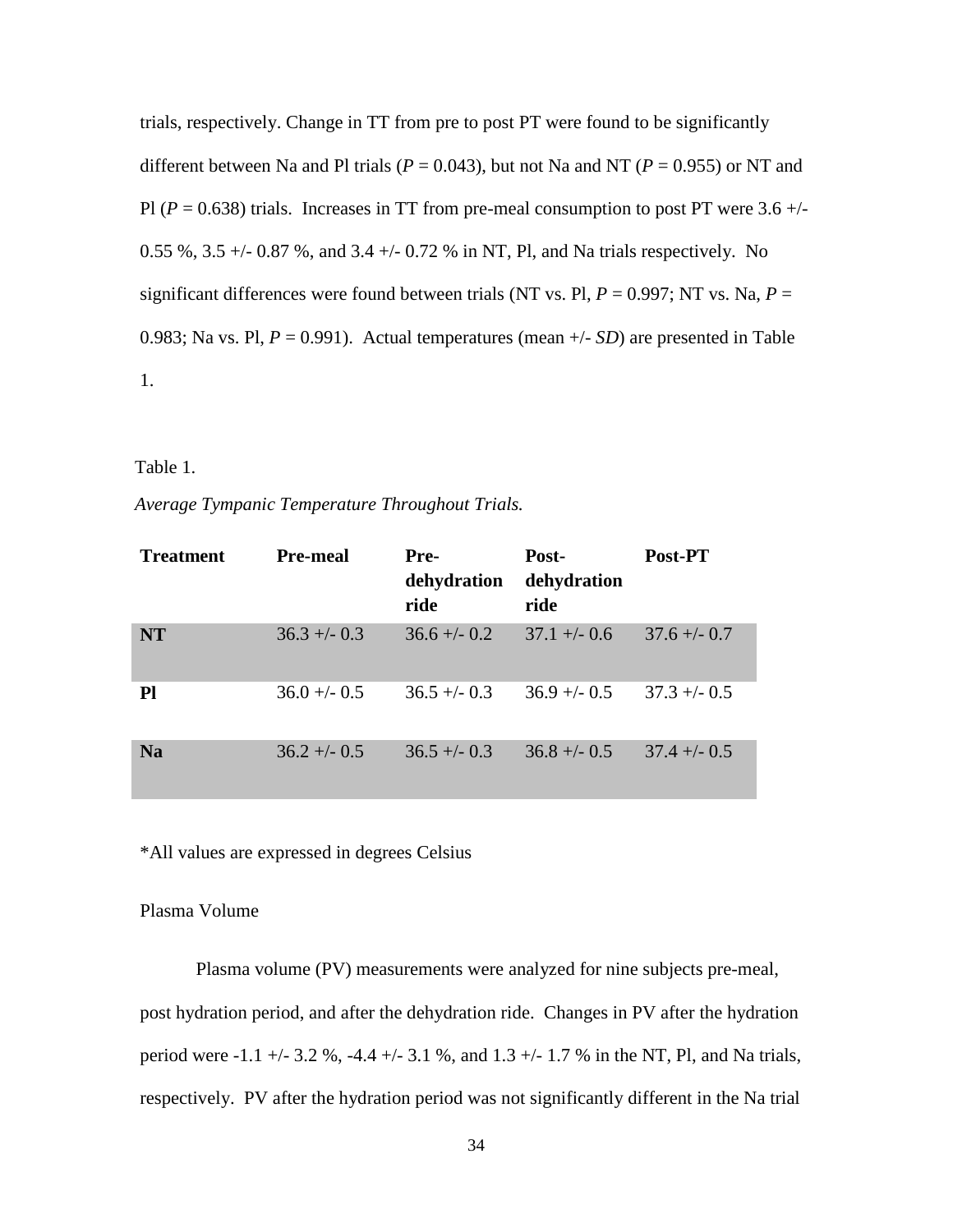compared to the NT ( $P = 0.908$ ) and Pl ( $P = 0.507$ ) trials or in the Pl compared to the NT trials ( $P = 0.842$ ). Changes in PV after the dehydration ride compared to pre hydration period were -8.7 +/- 3.4 %, -10.1 +/- 2.1 %, and -7.0 +/- 2.8 % in the NT, Pl, and Na trials, respectively. No significant differences were found between Na and NT ( $P =$ 0.980), Na and Pl (*P* = 0.467), or Pl and NT (*P* = 0.928).

## Table 2.

| <b>Treatment</b> | <b>Post-hydration period</b> | Post-dehydration ride |
|------------------|------------------------------|-----------------------|
| <b>NT</b>        | $-1.1 + -3.2$ %              | $-8.7 + -3.4%$        |
| Pl               | $-4.4 + (-3.1 %$             | $-10.1 + -2.1$ %      |
| <b>Na</b>        | $1.3 + - 1.7$ %              | $-7.0 + -2.8$ %       |

#### Heart Rate

Heart rates (HR) were recorded at minutes five and 50 of the dehydration ride. HR at minute five was  $136 + (-4)$  bpm,  $135 + (-3)$  bpm, and  $136 + (-4)$  bpm for the NT, Pl, and Na trials, respectively. No significant differences were found between Na and NT (*P*  $= 0.999$ ), Na and Pl ( $P = 0.864$ ), or Pl and NT ( $P = 0.885$ ). HR at minute 50 were 155 +/-4 bpm, 151 +/- 4 bpm, and 151 +/- 4 bpm for NT, Pl, and Na trials, respectively. No significant difference was found between Na and NT ( $P = 0.416$ ), Na and Pl ( $P = 1.000$ ), or Pl and NT ( $P = 0.221$ ). Change in HR between the five and 50-minute marker was 19  $+/- 1$  bpm, 16  $+/- 3$  bpm, and 15  $+/- 3$  bpm for NT, Pl, and Na, respectively. No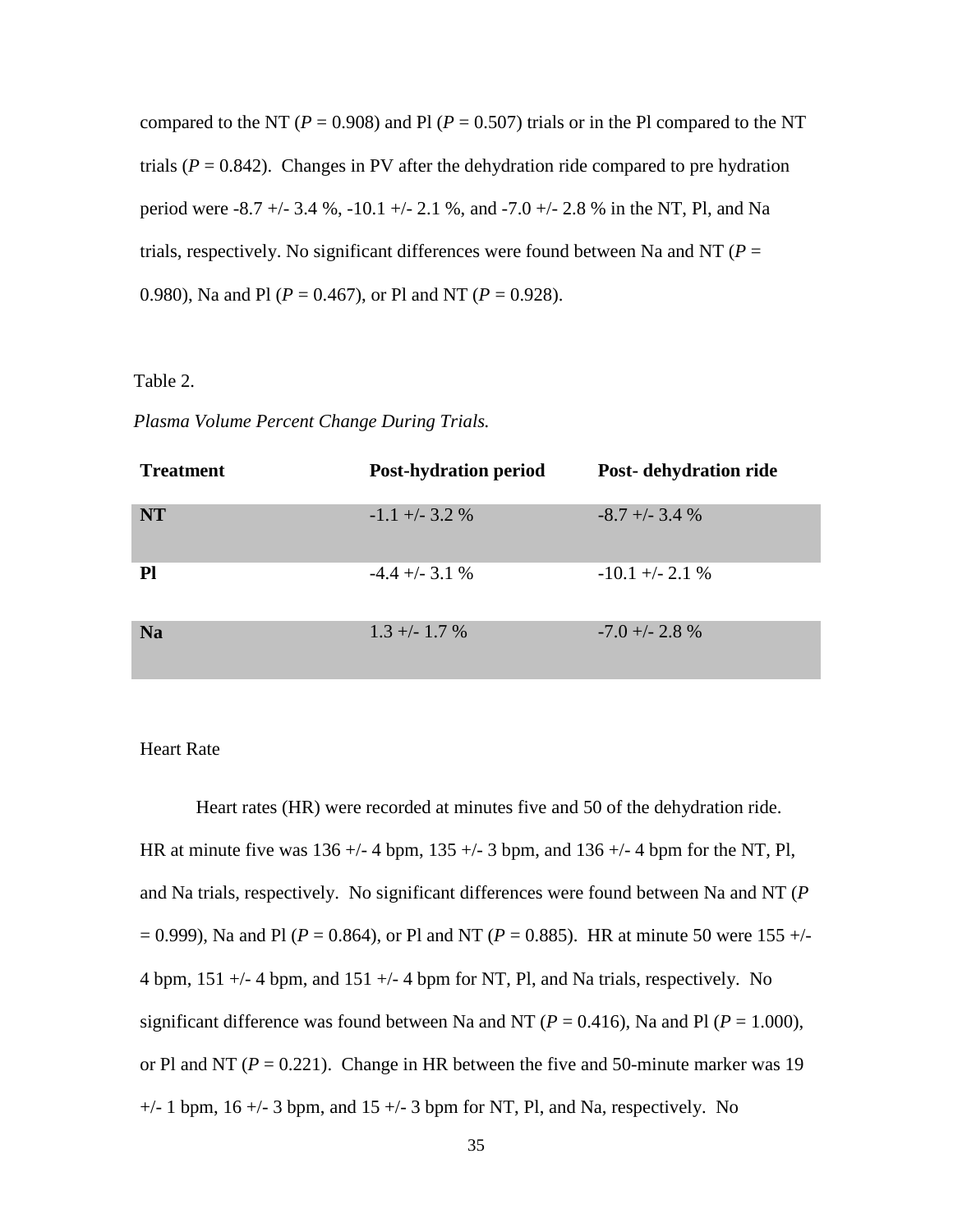significant difference in heart rate change was found between Na and NT ( $P = 0.481$ ), Na and Pl ( $P = 0.868$ ), or Pl and NT ( $P = 0.729$ ). There was a significant time effect on HR. All treatments saw a significant increase in HR over the dehydration ride, NT (*P* < 0.001), Pl (*P* < 0.001), and Na (*P* < 0.001).

Table 3.

*Heart Rates During Each Trial at Five Minutes, 50 Minutes, and Change from Five to 50 Minutes.*

| <b>Trial</b> | HR @ 5 min | HR $@$ 50 min | <b>Change in HR</b> |
|--------------|------------|---------------|---------------------|
| <b>NT</b>    | $136 + -4$ | $155 + -4$    | $19 +/- 1$          |
| Pl           | $135 + -3$ | $151 +/- 4$   | $16 + -3$           |
| <b>Na</b>    | $136 + -4$ | $151 +/- 4$   | $15 +/- 3$          |

\* All values are expressed in beats per minute (BPM)

Tests of Hypotheses

- We accept the hypothesis: Sodium consumption will increase ad libitum fluid consumption and retention prior to exercise  $(P < 0.050)$ .
- We accept the hypothesis: Sodium consumption and ad libitum water consumption will cause pre-hyperhydration (*P* < 0.050).
- We reject the hypothesis: Ingesting an acute sodium load followed by ad libitum water consumption will significantly increase plasma volume  $(P > 0.050)$ .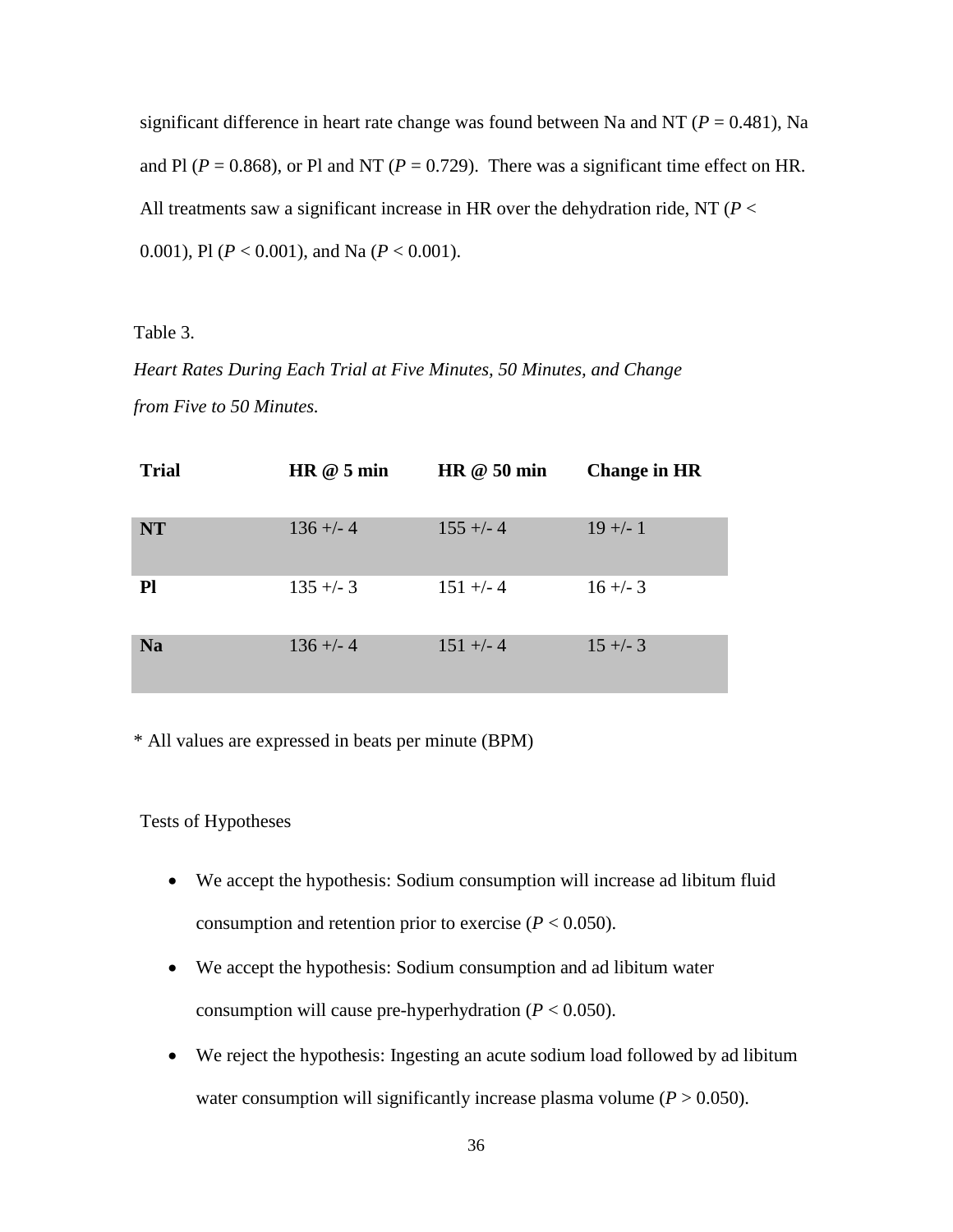- We accept the hypothesis: Sodium consumption combined with ad-libitum water consumption will result in a reduction in the rates of dehydration during exercise in the heat  $(P < 0.050)$ .
- We reject the hypothesis: Improved hydration levels will result in lower exercising tympanic temperature  $(P > 0.050)$ .
- We accept the hypothesis: Sodium induced hyperhydration will improve exercise performance in the heat  $(P < 0.050)$ .
- We reject the hypothesis: Improved hydration will decrease heart rate response during submaximal exercise in the heat  $(P > 0.050)$ .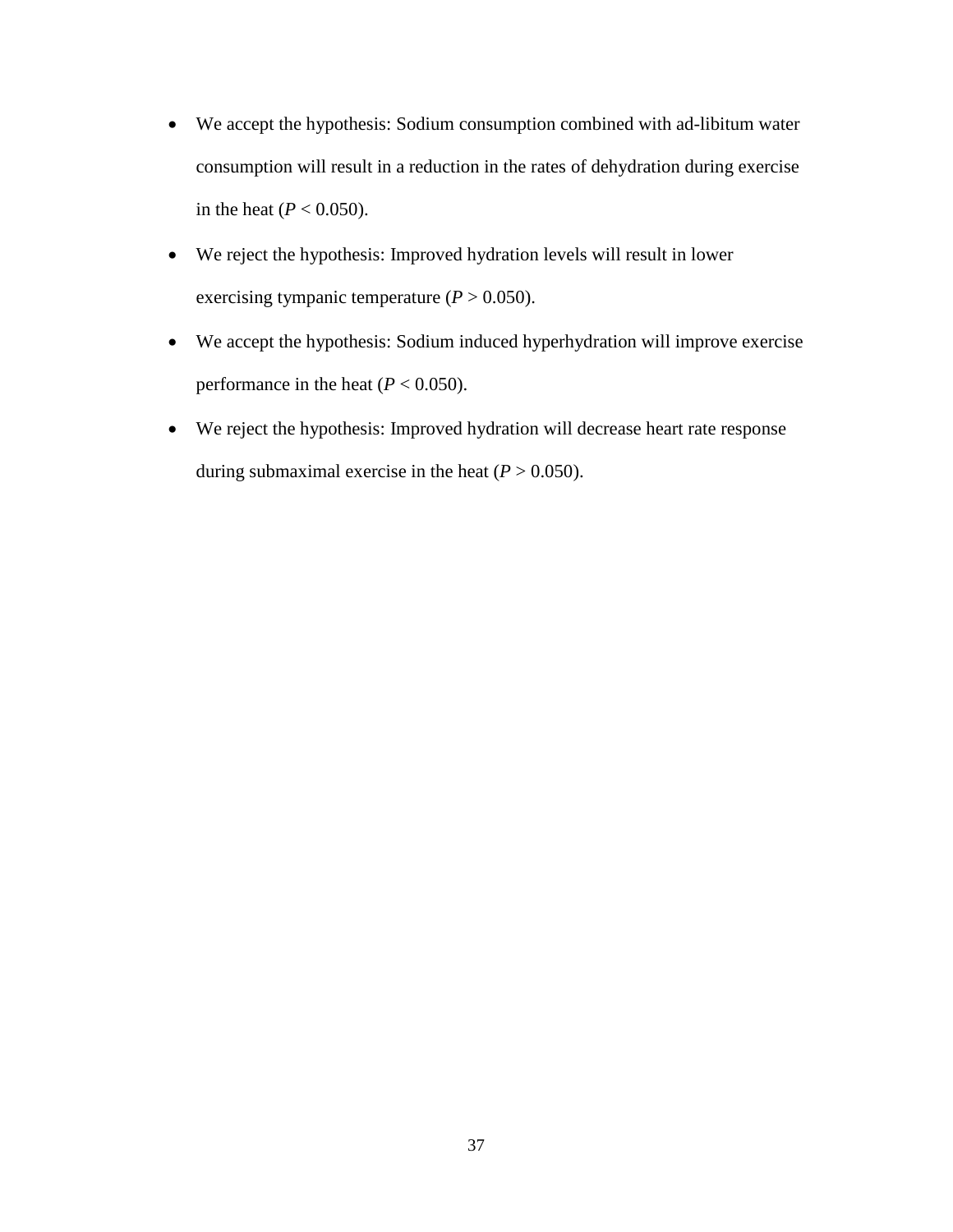## **Chapter 5**

#### **Discussion**

The four main findings with this research were that consumption of 60 mg NaCl  $\cdot$  $kg \cdot bm^{-1}$  stimulated a significant increase ad libitum water consumption, increased water retention, decreased rate of dehydration and improved PT time. Subjects consumed nearly 0.5 L more water during a two-hour period following ingestion of sodium vs. placebo or no treatment. This particular finding is important because the research on the effect of sodium ingestion on ad libitum water consumption is limited. The only other study conducted on sodium consumption in regards to thirst reflex did reveal an increase in ad libitum water consumption (Johannsen et al, 2009). However, the ad libitum fluid consumption was during exercise and did not measure a direct effect on sodium consumption in regards to pre-exercise hyperhydration. In addition to increasing the amount of fluid consumed, when subjects ingested sodium they also retained a significantly greater amount of fluid compared to the other trials. These two findings supported our first hypothesis that sodium consumption will increase ad libitum fluid consumption and retention prior to exercise. Though we did not actually test for levels of vasopressin, we assume that with its relationship to increased sodium levels, vasopressin levels did increase and ultimately played a large role in both stimulating water consumption in our subjects as well as helping them to retain greater amounts of total body fluid.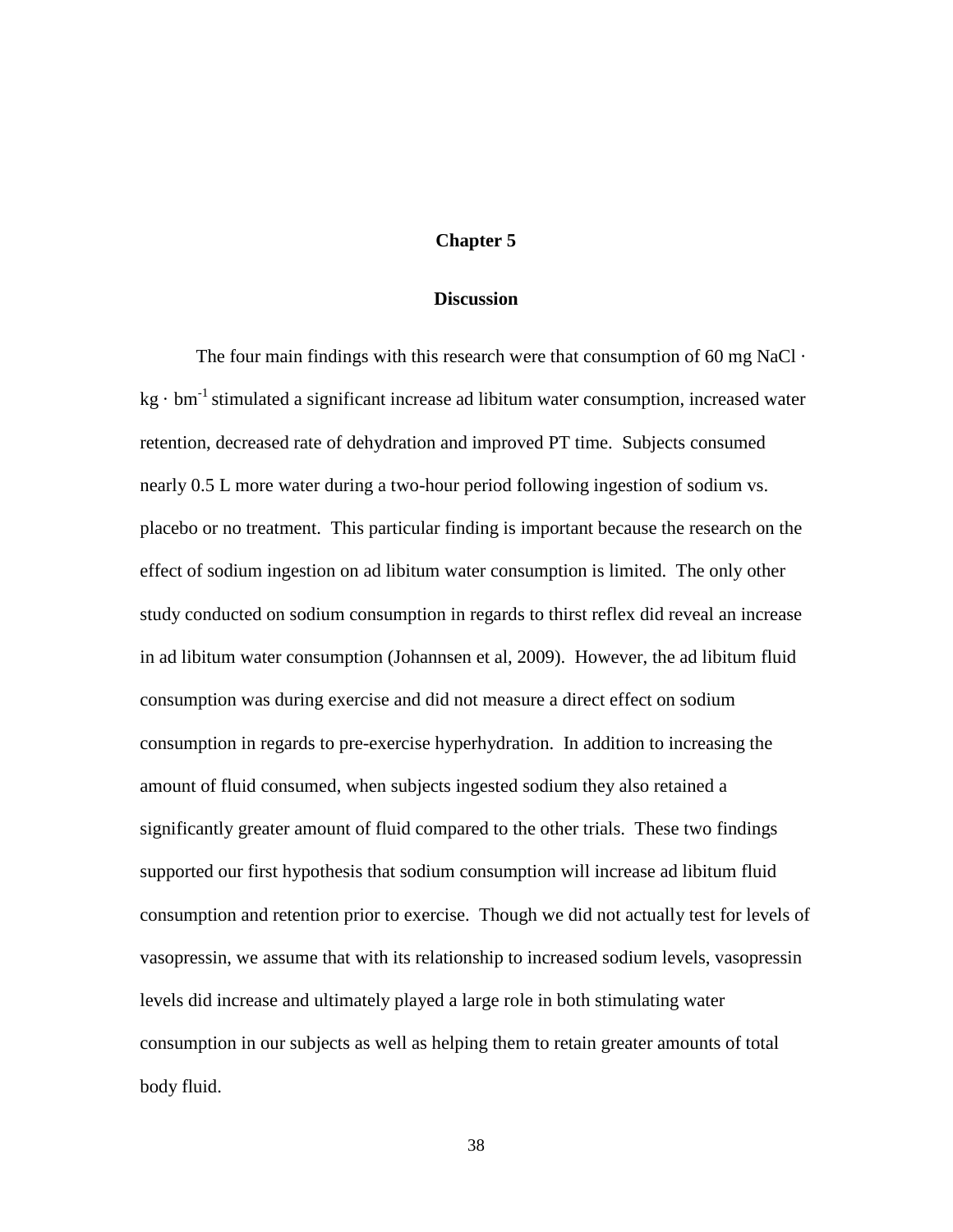The increase in fluid consumption and retention with sodium consumption also led to the support of our second hypothesis that sodium consumption followed by ad libitum water consumption will cause pre-hyperhydration. The rate of hyperhydration prior to exercise was  $1.1 + (-0.5 \% \text{ with sodium, which was significantly greater than the$  $0.3 +/- 0.4$  % with Pl and the  $-0.01 +/- 0.6$  % with NT. This finding is in support of previous research on varying sodium concentrated beverages inducing prehyperhydration, in which the beverages with the highest concentration of sodium induced the greatest state of hyderhydration (Greenleaf et al., 1997; Greenleaf et al., 1998).

Despite the increases in fluid retention and rate of hyperhydration with sodium consumption, it is not clear as to where all of the fluid was housed. With an increase in fluid consumption and retention and an increase in the rate of hyperhydration we also expected that ingesting an acute sodium load followed by ad libitum water consumption would significantly increase plasma volume. However, this was not the case. Plasma volume levels with sodium consumption did slightly increase  $1.3 +/- 1.7$  % prior to exercise compared to a 1.1  $+/-$  3.2 % decrease in NT, and a 4.4  $+/-$  3.1 % decrease in Pl. Changes in plasma volume with sodium consumption were not found to be significantly different compared to NT or Pl trials before or after the dehydration ride. Our findings are refuted by several studies in which sodium induced significant expansion of plasma volume prior to exercise. Coles and Luetkemeier (2005) found a 7.8 % difference in plasma volume with sodium compared to placebo prior to exercise, with sodium increasing plasma volume 3.1 %. Greenleaf et al. (1998) found a 7.9 % increase in plasma volume prior to exercise and Sims, van Vliet, Cotter, and Rehrer (2007) found a 4.5 % increase in plasma volume with sodium. Though sodium did slightly increase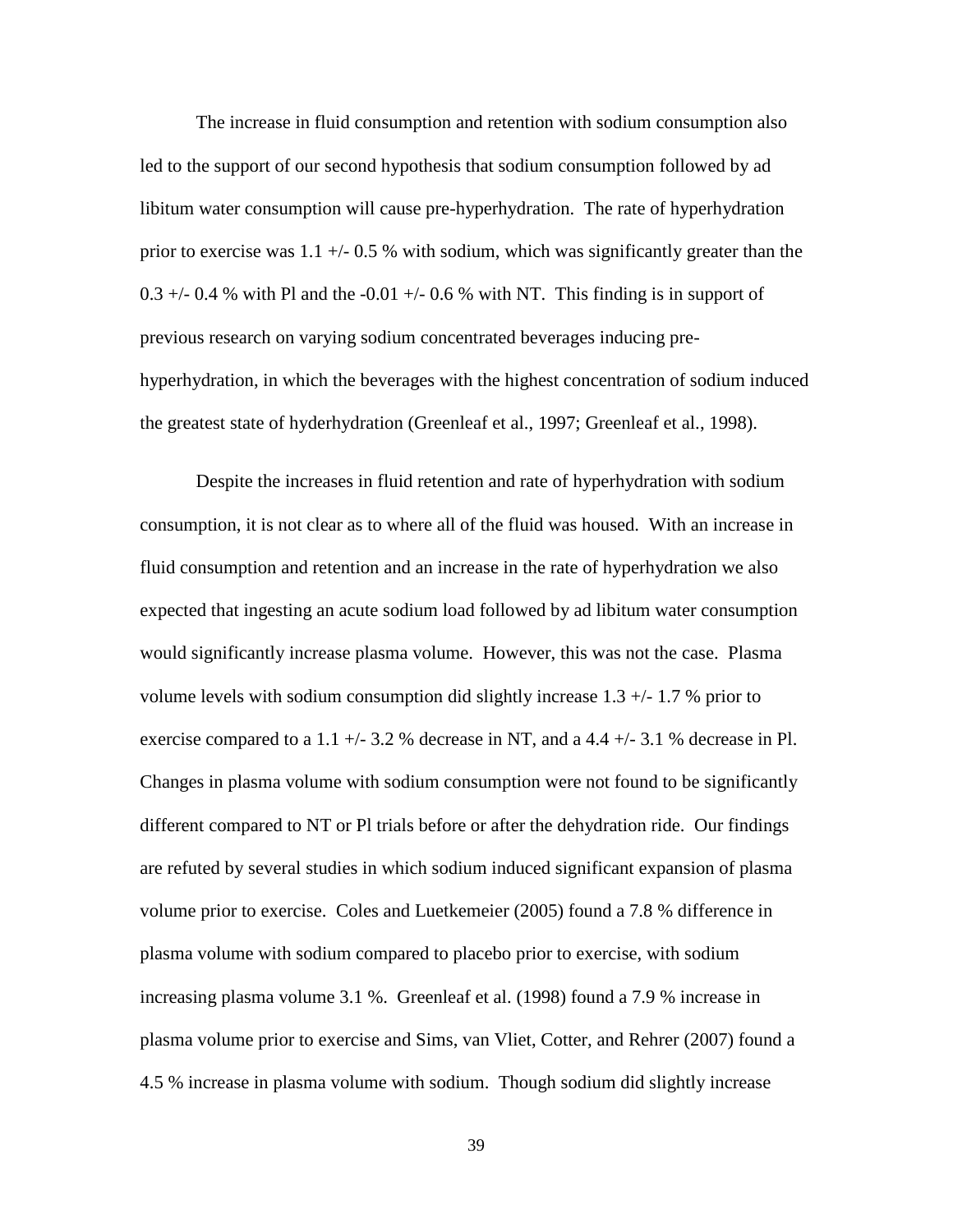plasma volume prior to exercise in our study, it was not to the extent found in previous research nor was it found to be significantly greater compared to other treatments as in previous research. The lack of significance could in part be due to a small sample size and high variability, causing the statistical power to be low (0.115). A lack of significance could mean that a large portion of the fluid consumed during the two-hour hydration period moved and remained in the interstitial fluid. Alternatively, perhaps the water was absorbed into other cells and structures throughout the body. We do suspect, however, that it did not end up as plasma. The Hemopoint H2 Analyzer, the machine used to determine plasma volume, is factory calibrated and has a total precision coefficient of variation of less than one percent. In addition, in order to further minimize variability of readings we tested four blood samples at each collection time. We took the samples and ran coefficient of variation tests on each four-sample set. The coefficients of variation for these series of samples ranged from zero to 0.143.

Dehydration rate measured from the pre-hydration period time point to the postdehydration time point was significantly lower in Na  $(0.7 + 0.2 \%)$  compared to NT  $(1.6 \times 10^{-14})$  $+/-$  0.1 %) and Pl (1.3  $+/-$  0.2 %). Plasma volume was not different between Na, PL, and NT at any time during the protocols. Though plasma volume did not expand, the subjects did consume significantly greater amounts of water with Na during the hydration period leading to an increase in total body water prior to exercise and thus a decrease in the rate of dehydration. Our finding that sodium helped to maintain hydration status with exercise in the heat is similar to previous research findings. Coles and Luetkemeier (2005) determined that subjects were able to better maintain hydration status with sodium consumption compared to placebo during submaximal exercise. Greenleaf et al. (1998)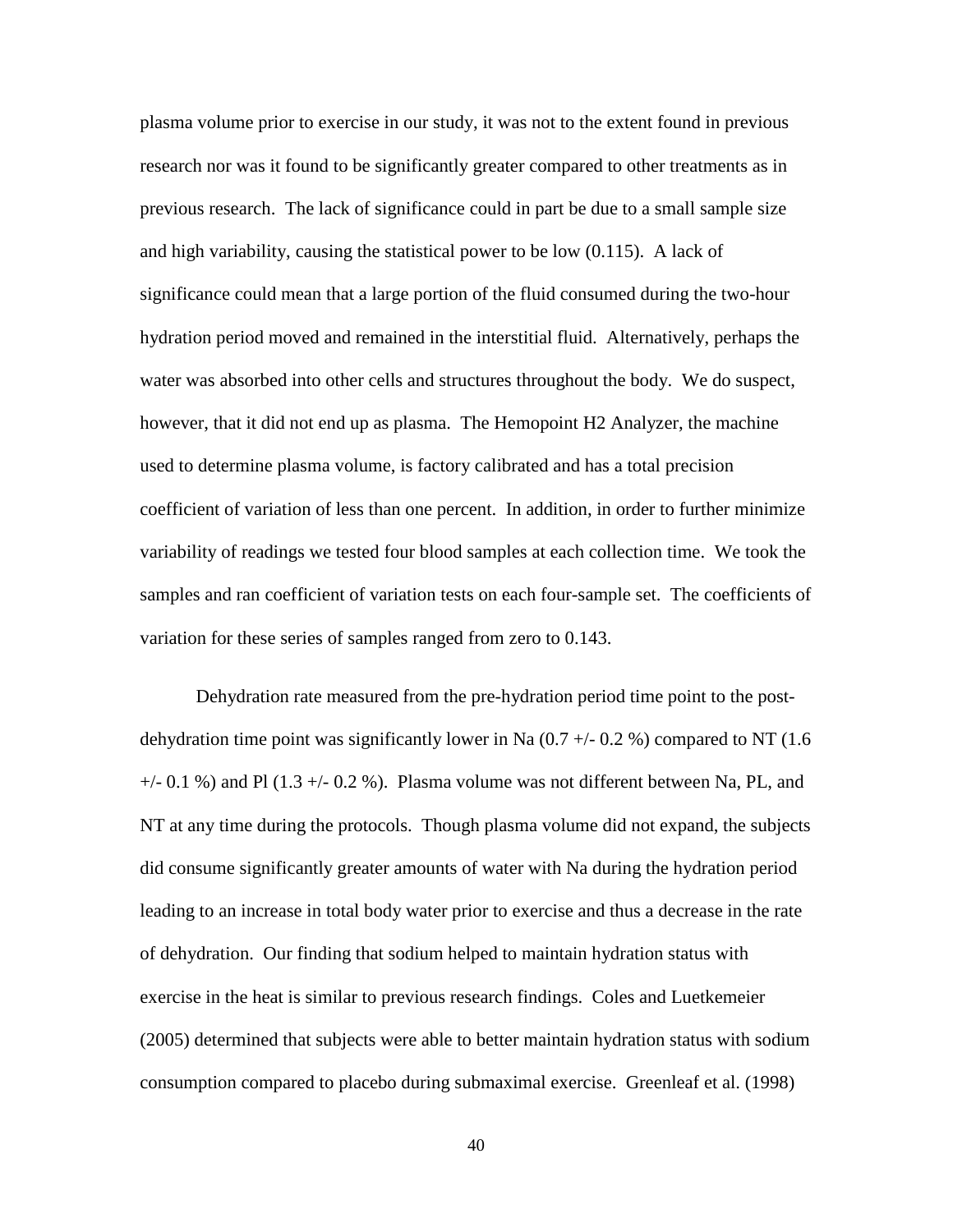also found that higher sodium-concentration drinks led to greater maintenance of hydration status during submaximal exercise. The reduced rate of dehydration found is important because, as was discussed previously, dehydration levels of as little as one percent can result in decreased exercise performance (Convertino et al., 1996). This evidence suggests that the dehydration rates we observed of one percent or greater in the NT and Pl trials would lead to a decrease in subjects' performance.

Tympanic temperature was another variable that we suspected would be significantly altered with sodium consumption. Given the increase in prehyperhydration with sodium consumption, we suspected subjects would be able to better thermoregulate themselves, leading to a significant decrease in TT change throughout the trials compared to Pl and NT trials. However, in most cases this did not occur. Our findings in regard to sodium's effects on TT differ from those of Sims, van Vliet, Cotter, and Rehrer (2007) wherein sodium ingestion caused reduced thermoregulatory strain in exercise to exhaustion at 70 %  $VO<sub>2</sub>$  max. This reduction in thermoregulatory strain was evidenced by a significantly lower core temperature at exhaustion in the sodium trials. Sims van Vliet, Cotter, and Rehrer (2007) may have seen significant decreases in thermoregulation due to the fact that their exercise protocol required approximately one hour to complete, whereas in the current investigation, the average exercise duration was approximately 13 minutes.

We saw no difference in heart response to exercise due to treatment. In our original hypothesis, we expected to see a decrease in heart rate response in Na because of the expected expansion of plasma volume. However, we did not see any significant differences in either plasma volume or heart rate due to treatment. This is congruent with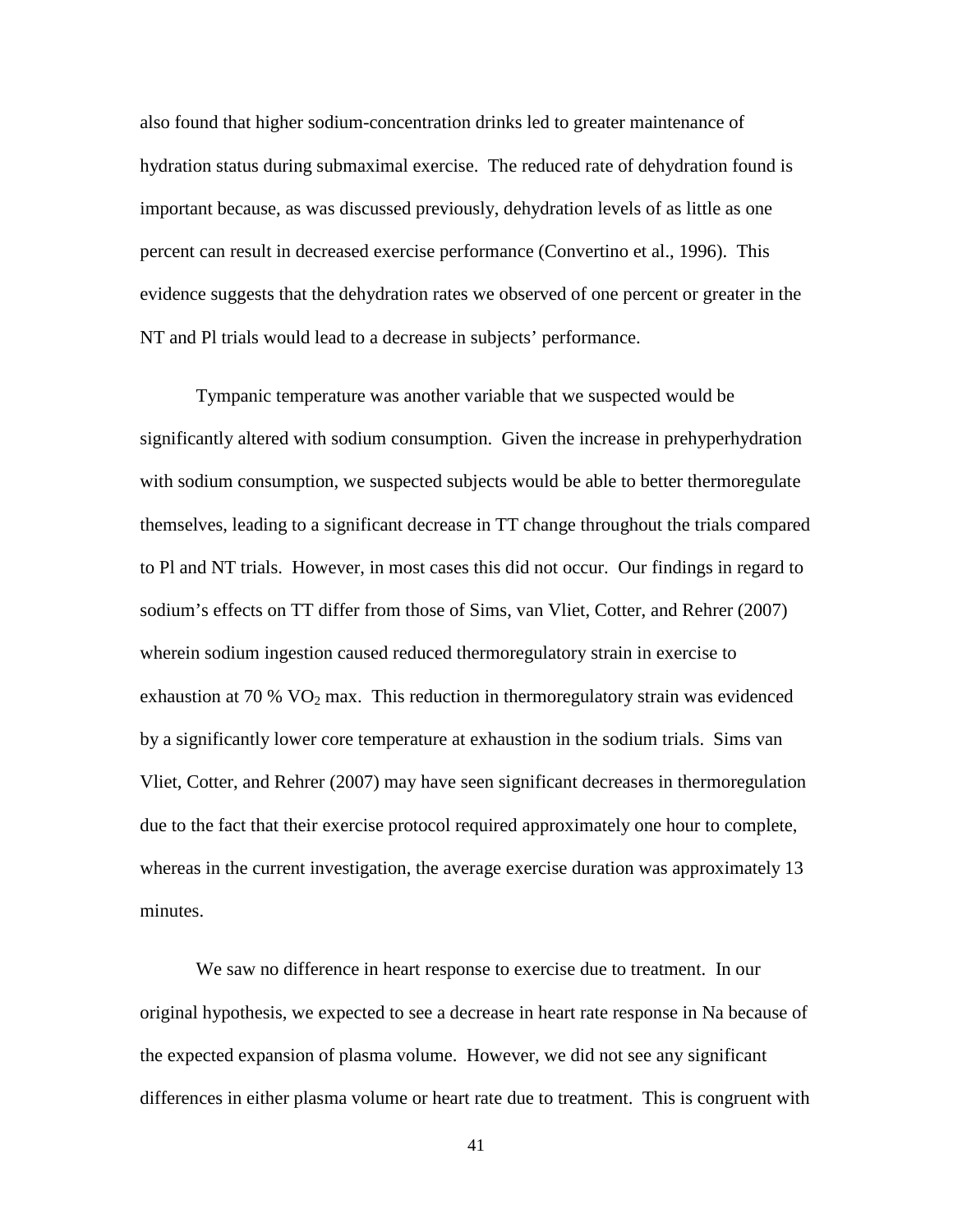the results of Sims, van Vliet, Cotter, and Rehrer (2007), who found no changes in plasma volume during exercise or heart rate response during exercise as a result of sodium-induced hyperhydration.

With a significant increase in rate of hyperhydration prior to exercise and a significant decrease in dehydration rate in Na it is not surprising that sodium consumption led to a significant improvement in performance during the PT. During Na, subjects completed the PT one-and-a-half to two minutes faster on average compared to NT and Pl, likely due to a reduced rate of dehydration. Our findings support previous research conducted on the effects of sodium and exercise performance in both normal and hot environments. Coles and Luetkemeier (2005) determined that with an acute sodium load subjects performed significantly more work during the 15 minute performance trial in a mild environment (21.0 - 23.3° C). Likewise Sims, van Vliet, Cotter, and Rehrer (2007) concluded that exercise time to exhaustion was significantly increased with sodium consumption in a hot environment  $(32^{\circ} \text{ C})$ . Our findings, along with the findings of Sims, van Vliet, Cotter, and Rehrer (2007), have implications for both elite and recreational athletes, soldiers, and individuals who work in hot environments for prolonged periods of time.

#### **Conclusion**

We demonstrated that consumption of sodium induced fluid consumption and retention and led to hyperhydration prior to exercise in the heat. Though consumption of sodium did not lead to a significant expansion of plasma volume, reduced submaximal heart rate changes during exercise in the heat, or consistent lowering of temperature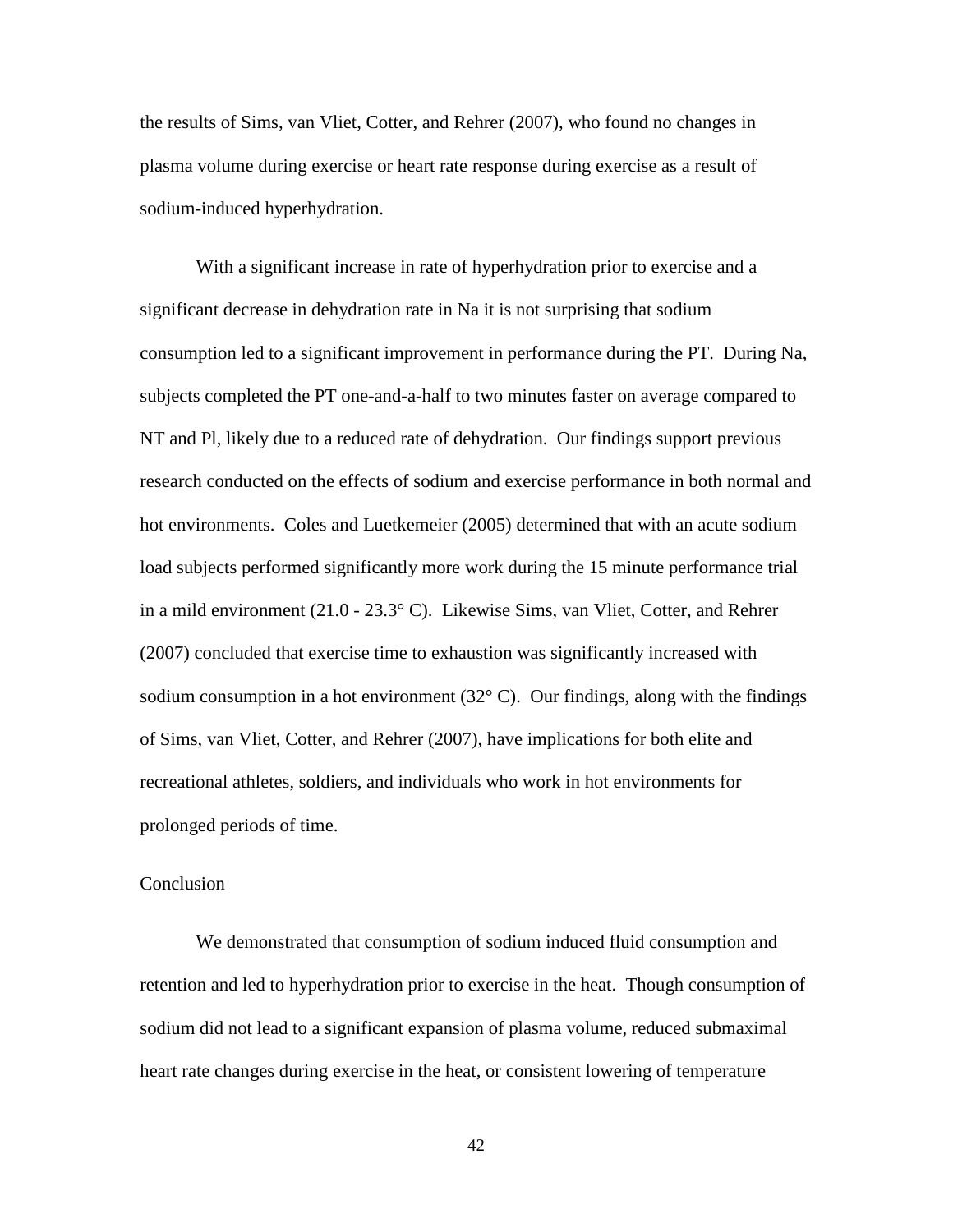during trials, sodium consumption did significantly improve the total amount of water retained by subjects, leading to a decrease in dehydration rate and ultimately an improvement in exercise performance in the heat. These findings suggest that sodium consumption can be beneficial for improving hydration status for individuals exposed to a hot environment, whether it be athletic, recreational, or work related. Further research needs to be conducted on sodium's effects on heart rate, tympanic temperature, and plasma volume expansion.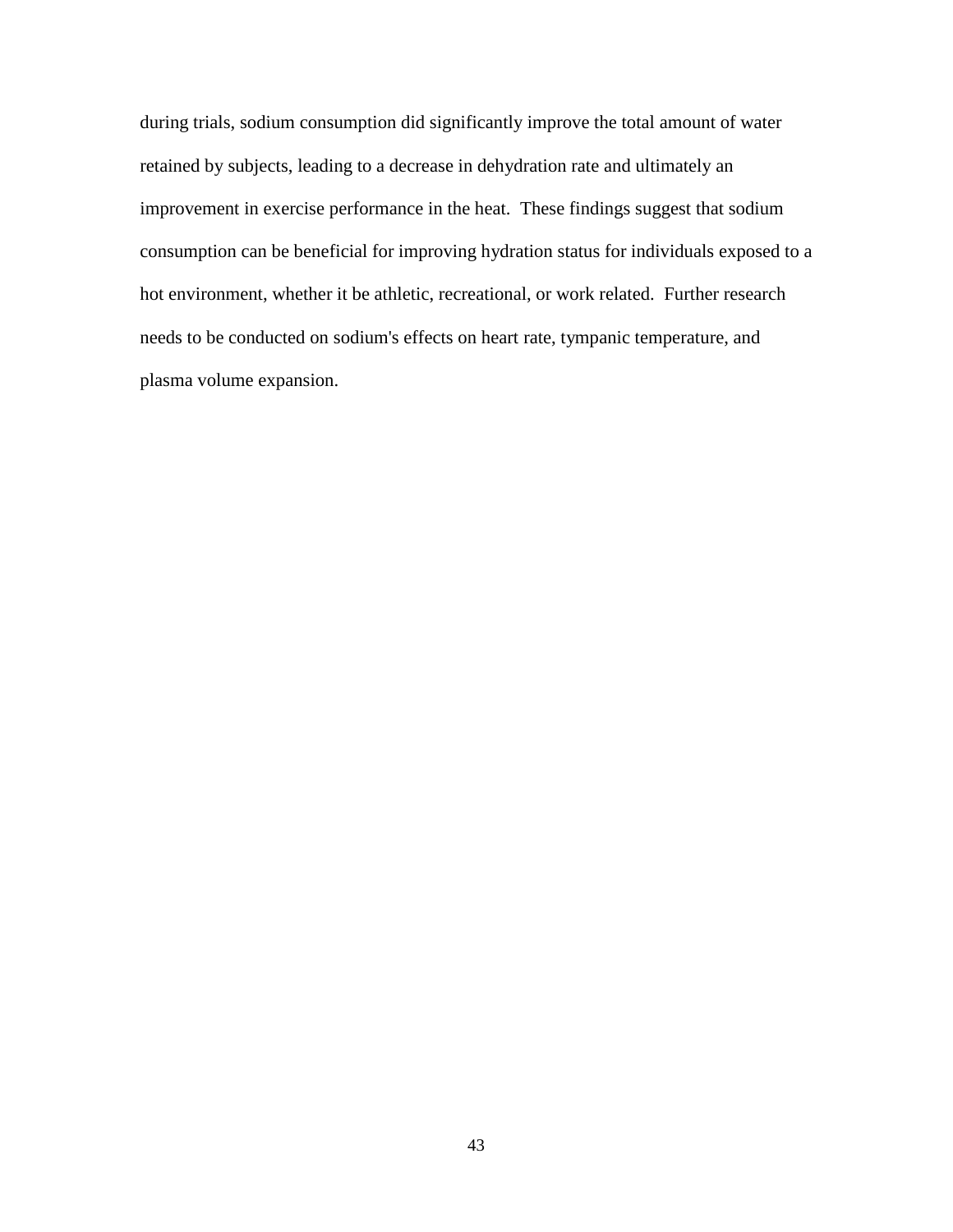# **References**

- Anderson, M., Cotter, J., Garnham, A., Casley, D., & Febbraio, M. (2001). Effect of glycerol-induced hyperhydration on thermoregulation and metabolism during exercise in the heat. *International Journal of Sport Nutrition and Exercise Metabolism, 11* (3), 315-333.
- Buskirk, E. B., & Beetham, W. P. (1960). Dehydration and body temperature as a result of marathon running. *Medicina Sportiva (Roma), 14* (9), 493-506.
- Casa, D., Stearns, R., Lopez, R., Ganio, M., McDermott, B., Walker, Y. S.,…, Maresh, C M. (2010). Influence of hydration on physiological function and performance during trail running in the heat. *Journal of Athletic Training, 45* (2), 147-156.
- Cheuveront, S. N., Carter, R. I., Castellani, J. W., & Sawka, M. (2005). Hypohydration impairs endurance exercise performance in temperate but not cold air. *Journal of Applied Physiology, 99*, 1972-1976.
- Coles, M., & Luetkemeier, M. (2005). Sodium-facilitated hypervolemia, endurance performance, and thermoregulation. *International Journal of Sports Medicine, 26* (3), 182-187.
- Convertino, V., Armstrong, L., Coyle, E., Mack, G., Sawka, M., Senay, L. J., & Sherman W. M. (1996). American College of Sports Medicine position stand. Exercise and fluid replacement. *Medicine and Science in Sports and Exercercise, 28* (1), i-vii.
- Coutts, A., Reaburn, P., Mummery, K., & Holmes, M. (2002). The effect of glycerol hyperhydration on Olympic distance triathlon performance in high ambient temperatures. *International Journal of Sport Nutrition and Exercise Metabolism, 12* (1), 105-119.
- Dill, D. C. & Costill D. L. (1974). Calculation of percentage changes in volumes of blood, plasma, and red cells in dehydration. *Journal of Applied Physiology, 37* (2), 247-248.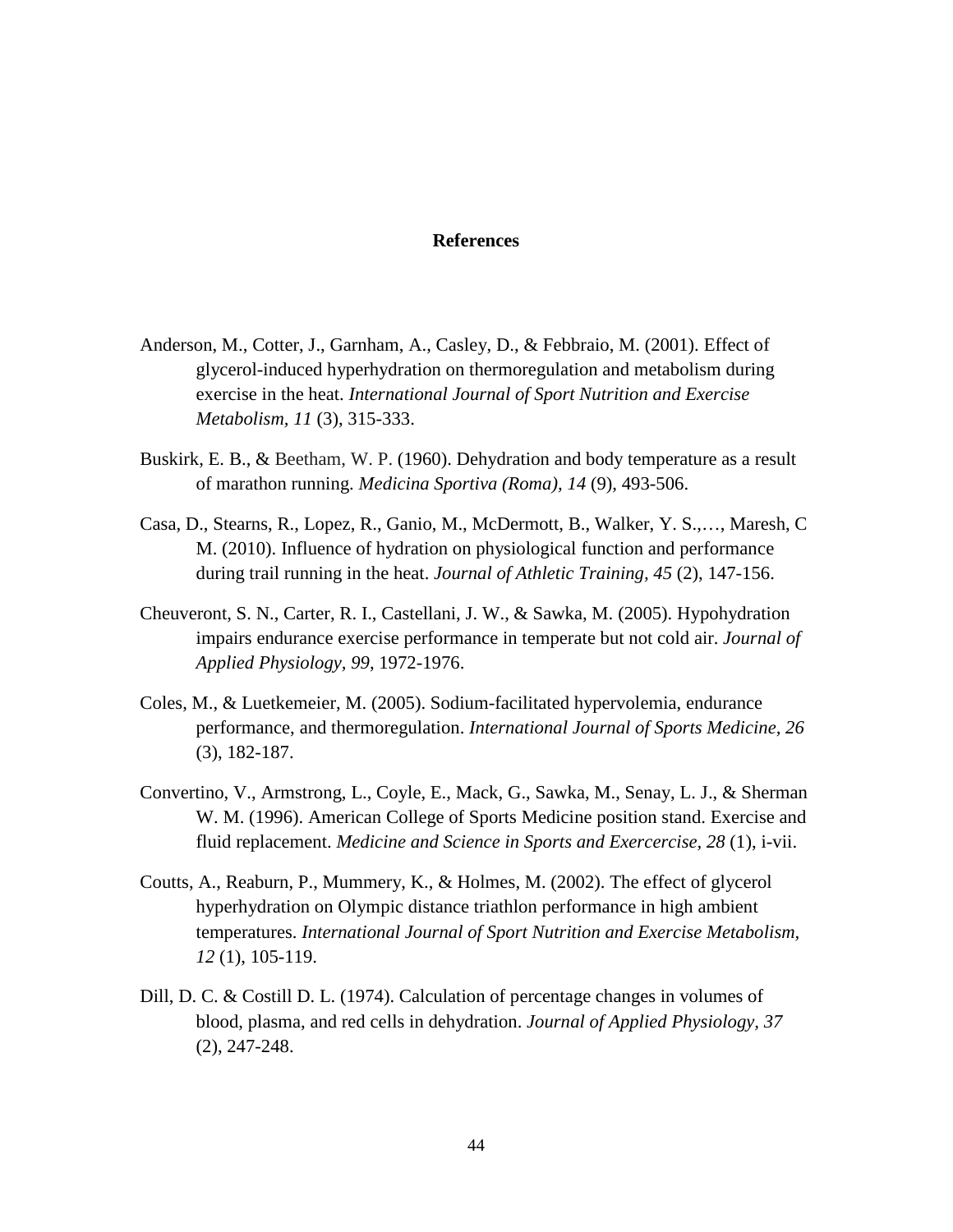- Fowkes Godek, S. P., Peduzzi, C., Burkholder, R., Condon, S., Dorshimer, G., Bartolozzi, A. R. (2010). Sweat rates, sweat sodium concentrations, and sodium losses in 3 groups of professional football players. *Journal of Athletic Training, 45* (4), 364-371.
- Gleeson, M. (1998). Temperature regulation during exercise. *International Journal of Sports Medicine*, 19, S96-S99.
- Goulet, E., Rousseau, S., Lamboley, C., Plante, G., & Dionne, I. (2008). Pre-exercise hyperhydration delays dehydration and improves endurance capacity during 2 h of cycling in a temperate climate. *Journal of Physiological Anthropology, 27* (5), 263-271.
- Greenleaf, J., Looft-Wilson, R., Wisherd, J., Jackson, C., Fung, P., Ertl, A.,…, Whittam, J. H. (1998). Hypervolemia in men from fluid ingestion at rest and during exercise. *Aviation Space, and Environmental Medicine, 69* (4), 374-386.
- Greenleaf, J., Looft-Wilson, R., Wisherd, J., McKenzie, M., Jensen, C., & Whittam, J. (1997). Pre-exercise hypervolemia and cycle ergometer endurance in men. *Biology of Sport/ Institute of Sport, 14* (2), 103-114.
- Guyton, A. (1986). *Textbook of medical physiology.* Philadelphia: W.B. Saunders Company.
- Hayes, L., & Morse, C. (2010). The effects of progressive dehydration on strength and power: is there a dose response? *European Journal of Applied Physiology, 108* (4), 701-707.
- Hitchins, S., Martin, D., Burke, L., Yates, K., Fallon, K., Hahn, A., & Dobson, G. P. (1999). Glycerol hyperhydration improves cycle time trial performance in hot humid conditions. *European Journal of Applied Physiology and Occupational Physiology, 80* (5), 494-501.
- Johannsen, N. M., Lind, E., King, D. S., & Sharp, R. L. (2009). Effect of preexercise electrolyte ingestion on fluid balance in men and women. *Medicine & Science in Sports & Exercise, 41* (11), 2017-2025.
- Judelson, D., Maresh, C., Farrell, M., Yamamoto, L., Armstrong, L., Kraemer, W.,…, Anderson, J.M. (2007). Effect of hydration state on strength, power, and resistance exercise performance. *Medicine & Science in Sports & Exercise, 39* (10), 1817-1824.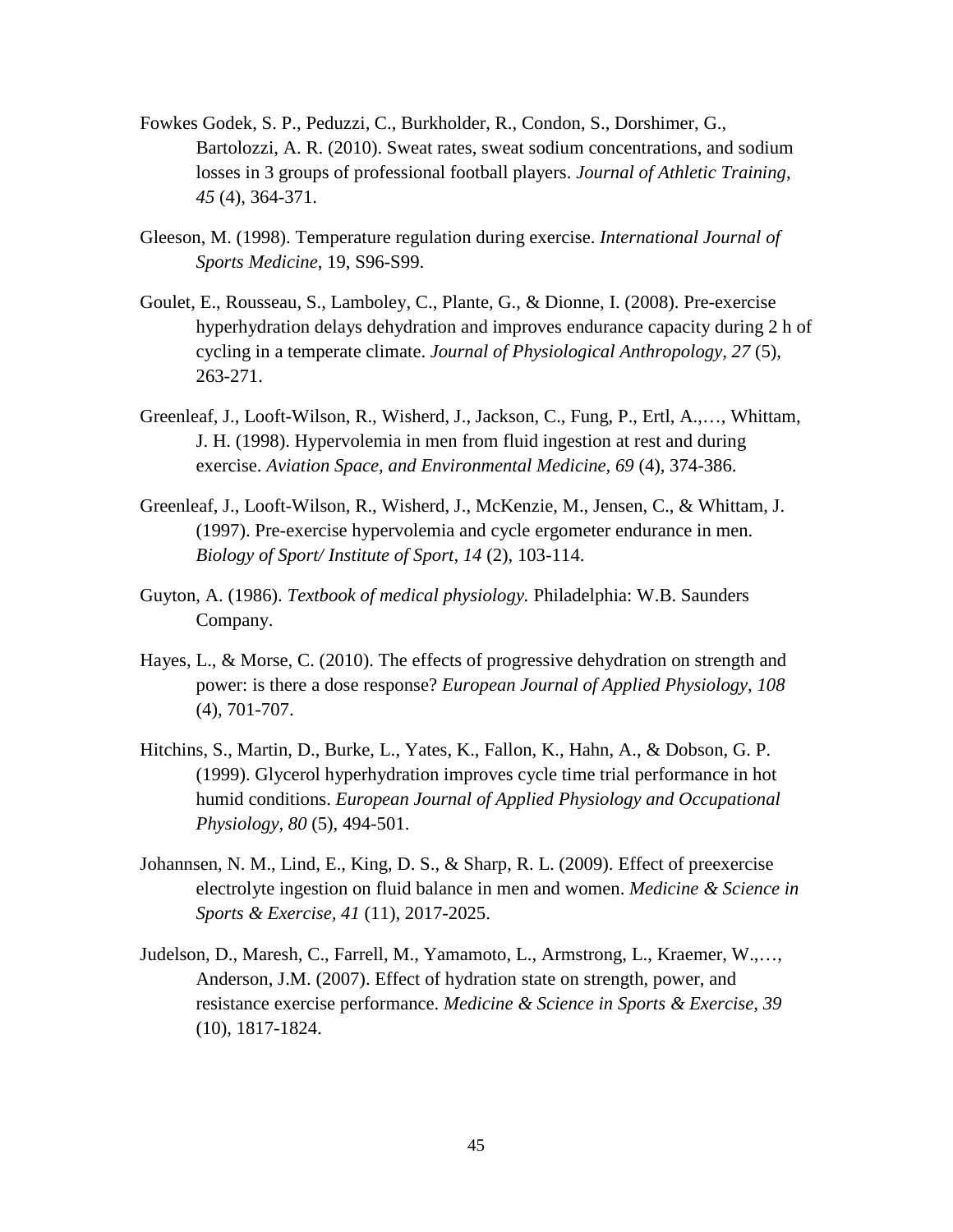- Krustrup, P., González-Alonso J., Quistorff, B., Bangsbo, J. (2001). Muscle heat production and anaerobic energy turnover during repeated intense dynamic exercise in humans. *The Journal of Physiology, 536* (3), 947-956.
- Kurdak, S., Shirreffs, S., Maughan, R., Ozgünen, K., Zeren, C., Korkmaz, S.,…, Dvorak, J. (2010). Hydration and sweating responses to hot-weather football competition. *Scandinavian Journal of Medicine and Science in Sports*, 133-139.
- Latzka, W. A., Sawka, M.N., Montain, S. J., Skrinar, G.S., Fielding, R.A., Matott, R. P., & Pandolf, K. B. (1997). Hyperhydration: thermoregulatory effects during compensable exercise-heat stress. *Journal of Applied Physiology, 83*, 860-866.
- Merry, T., Ainslie, P., & Cotter, J. (2010). Effects of aerobic fitness on hypohydrationinduced physiological strain and exercise impairment. *Acta Physiologica (Oxf), 198* (2), 179-190.
- Moquin, A., & Mazzeo, R.S. (2000). Effect of mild dehydration on the lactate threshold in women. *Medicine & Science in Sports & Exercise, 32* (2), 396-402.
- Morante, S. M., & Brotherhood J. R. (2007). Air temperature and physiological and subjective responses during competitive singles tennis. *British Journal of Sports Medicine, 41* (11), 773-778.
- Murray, R., Eddy, D.E., Paul, G.L., Seifert, J.G., & Halaby, G.A. (1991). Physiological responses to glycerol ingestion during exercise. *Journal of Applied Physiology, 71* (1), 144-149.
- Naghii, M. (2000). The significance of water in sport and weight control. *Nutrition and Health, 14* (2), 127-132.
- Nielsen, B., Sjøgaard, G., Ugelvig, J., Knudsen, B., & Dohlmann, B. (1986). Fluid balance in exercise dehydration and rehydration with different glucose-electroyte drinks. *European Journal of Applied Physiology and Occupational Physiology, 55* (3), 318-325.
- Pugh, L. G., Corbett, J. L., & Johnson, R. H. (1967). Rectal temperatures, weight losses, and sweat rates in marathon running. *Journal of Applied Physiology, 23* (3), 347- 352.
- Rehrer, N. (2001). Fluid and electrolyte balance in ultra-endurance sport. *Sports Medicine, 31* (10), 701-715.
- Sanders, B., Noakes, T., & Dennis, S. (1999). Water and electrolyte shifts with partial fluid replacement during exercise. *European Journal of Applied Physiology, 80* (4), 318-323.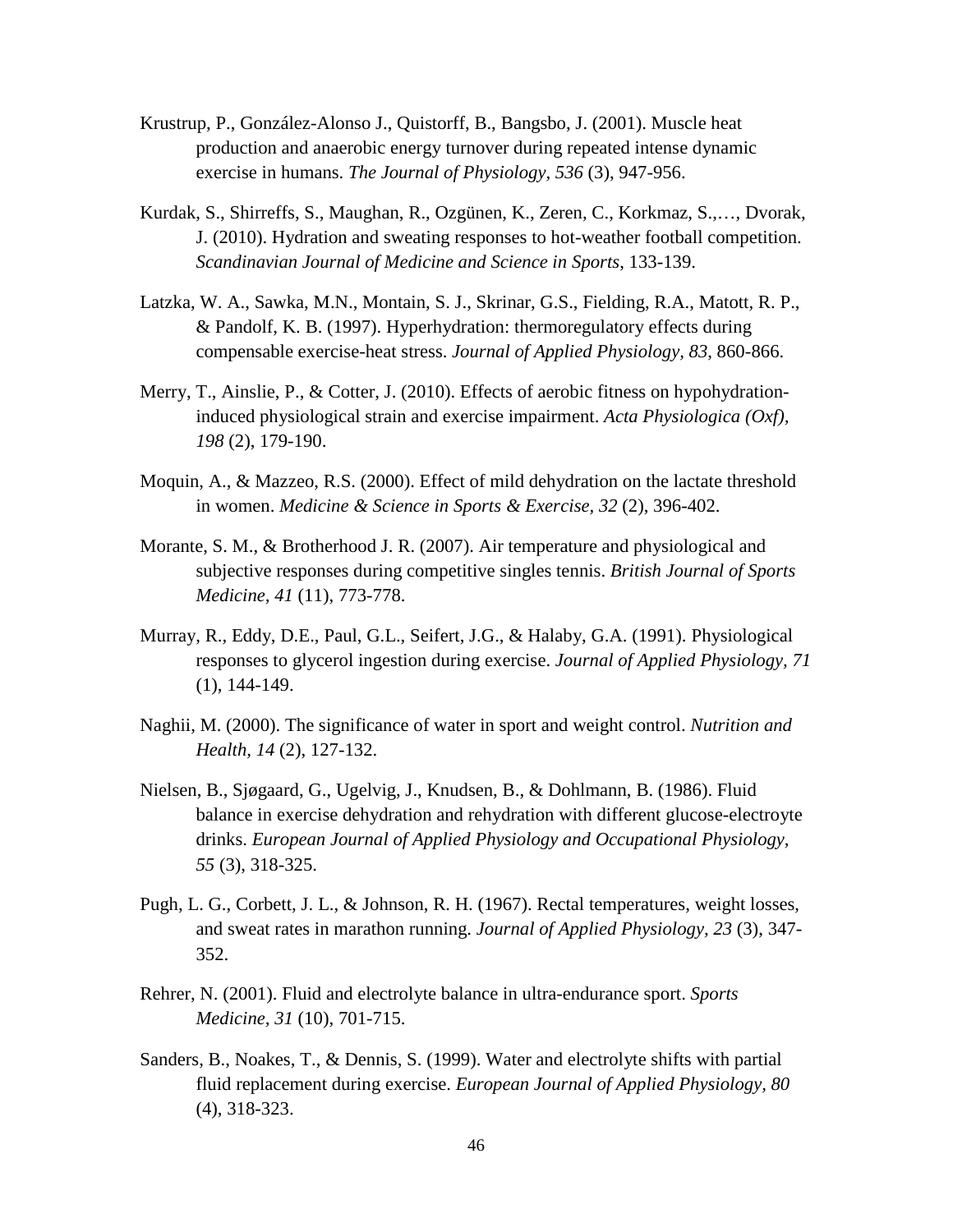- Sawka, M. (1992). Physiological consequences of hypohydration: exercise performance and thermoregulation. *Medicine & Science in Sports & Exercise, 24* (6), 657-670.
- Sawka, M. N., & Montain, S.J. (2000). Fluid and electrolyte supplementation for exercise heat stress. *The American Journal of Clinical Nutrition, 72*, 564S-572S.
- Sawka, M., Young, A., Francesconi, R., Muza, S., & Pandolf, K. (1985). Thermoregulatory and blood responses during exercise at graded hypohydration levels. *Journal of Applied Physiology, 59* (5), 1394-1401.
- Shirreffs, S., Aragon-Vargas, L., Chamorro, M., Maughan, R., Serratosa, L., & Zachwieja, J. (2005). The sweating response of elite professional soccer players to training in the heat. *International Journal of Sports Medicine, 26* (2), 90-95.
- Sims, S., Rehrer, N., Bell, M., & Cotter, J. (2007). Preexercise sodium loading aids fluid balance and endurance for women exercising in the heat. *Journal of Applied Physiology, 103* (2), 534-541.
- Sims, S., van Vliet, L., Cotter, J., & Rehrer, N. (2007). Sodium loading aids fluid balance and reduces physiological strain of trained men exercising in the heat. *Medicine & Science in Sports & Exercise, 39* (1), 123-130.
- Slater, G., Rice, A., Sharpe, K., Tanner, R., Jenkins, D., Gore, C., & Hahn, A. G. (2005). Impact of acute weight loss and/or thermal stress on rowing ergometer performance. *Medicine & Science in Sports & Exercise, 37* (8), 1387-1394.
- Stearns, R., Casa, D., Lopez, R., McDermott, B., Ganio, M., Decher, N.,…, Maresh, C. M. (2009). Influence of hydration status on pacing during trail running in the heat. *The Journal pf Strength and Conditioning Research, 23* (9), 2533-2541.
- Tourtellotte, W. W., Reinglass, J.L., & Newkirk, T.A. (1972). Cerebral dehydration action of glycerol. I. Historical aspects with emphasis on the toxicity and intravenous administration. *Clinical Pharmacology and Therapeutics, 13* (2), 159-171.
- Vrijens, D., & Rehrer, N. (1999). Sodium-free fluid ingestion decreases plasma sodium during exercise in the heat. *Journal of Applied Physiology, 86* (6), 1847-1851.